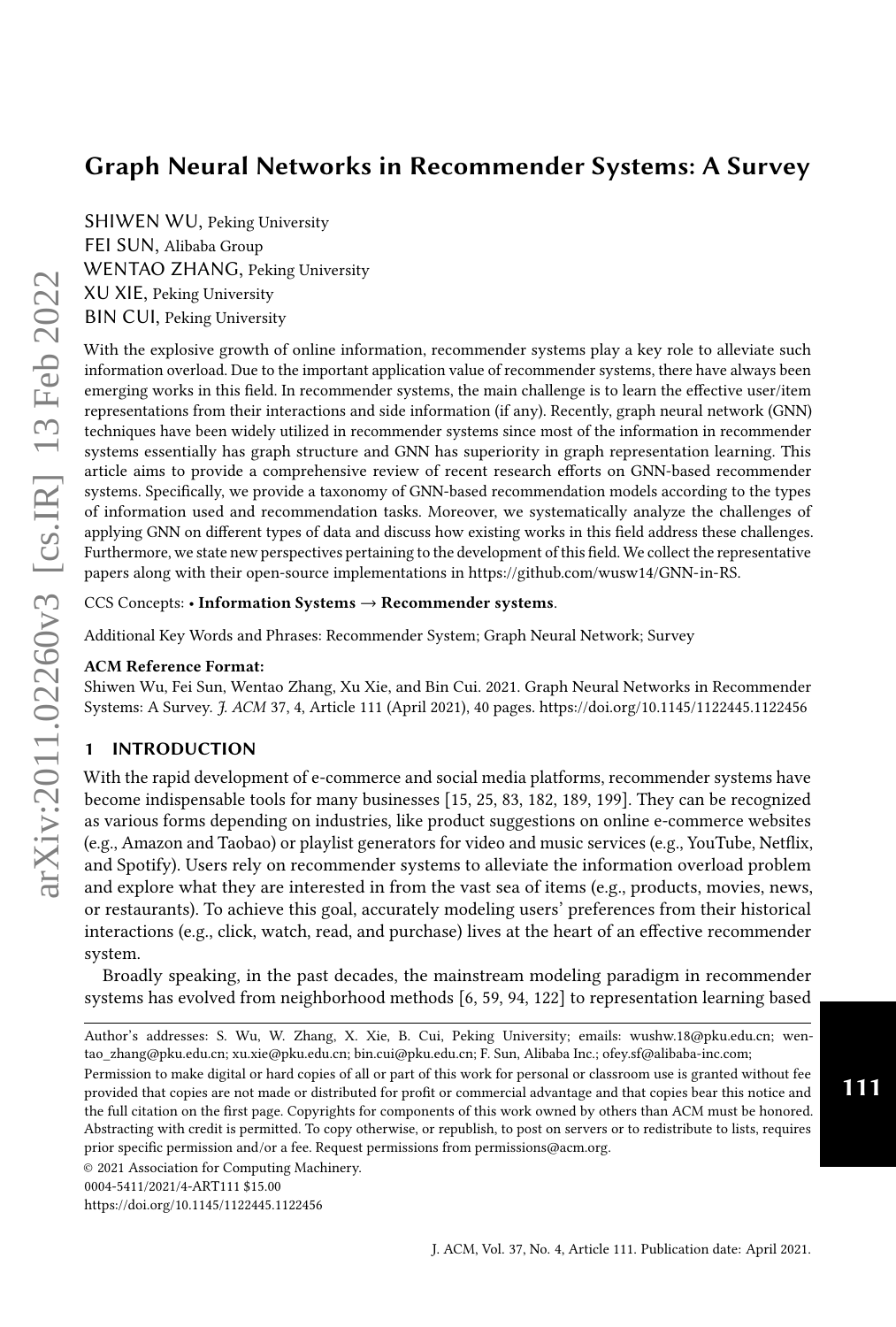frameworks [\[25,](#page-31-0) [76,](#page-33-1) [77,](#page-33-2) [124,](#page-35-1) [142\]](#page-36-0). Item-based neighborhood methods [\[6,](#page-30-1) [94,](#page-34-0) [122\]](#page-35-0) directly recommend items to users that are similar to the historical items they have interacted with. In a sense, they represent uses' preferences by directly using their historical interacted items. Early item-based neighborhood approaches have achieved great success in real-world applications because of their simplicity, efficiency, and effectiveness.

An alternative approach is representation learning based methods that try to encode both users and items as continuous vectors (also known as embeddings) in a shared space, thus making them directly comparable. Representation based models have sparked a surge of interest since the Netflix Prize competition [\[7\]](#page-30-2) demonstrates matrix factorization models are superior to classic neighborhood methods for recommendations. After that, various methods have been proposed to learn the representations of users and items for better estimating the users' preferences on items, from matrix factorization [\[76,](#page-33-1) [77\]](#page-33-2) to deep learning models [\[25,](#page-31-0) [57,](#page-32-1) [124,](#page-35-1) [199\]](#page-38-2). Nowadays, deep learning models have been a dominant methodology for recommender systems in both academic research and industrial applications due to the ability in effectively capturing the non-linear and non-trivial user-item relationships and easily incorporating abundant data sources, e.g., contextual, textual, and visual information.

Among all those deep learning algorithms, one line is graph learning-based methods, which consider the information in recommender systems from the perspective of graphs [\[150\]](#page-36-1). Most of the data in recommender systems have a graph structure essentially [\[8,](#page-30-3) [189\]](#page-38-1). For example, the interaction data in a recommendation application can be represented by a bipartite graph between user and item nodes, with observed interactions represented by links. Even the item transitions in users' behavior sequences can also be constructed as graphs. The benefit of formulating recommendation as a task on graphs becomes especially evident when incorporating structured external information, e.g., the social relationship among users [\[33,](#page-31-1) [171\]](#page-37-0) and knowledge graph related to items [\[145,](#page-36-2) [195\]](#page-38-3). In this way, graph learning provides a unified perspective to model the abundant heterogeneous data in recommender systems. Early efforts in graph learning-based recommender systems utilize graph embedding techniques to model the relations between nodes, which can be further divided into factorization-based methods, distributed representation-based methods, and neural embeddingbased methods [\[150\]](#page-36-1). Inspired by the superior ability of GNN in learning on graph-structured data, a great number of GNN-based recommendation models have emerged recently.

Nevertheless, providing a unified framework to model the abundant data in recommendation applications is only part of the reason for the widespread adoption of GNN in recommender systems. Another reason is that, different from traditional methods that only implicitly capture the collaborative signals (i.e., using user-item interactions as the supervised signals for model training), GNN can naturally and explicitly encode the crucial collaborative signal (i.e., topological structure) to improve the user and item representations. In fact, using collaborative signals to improve representation learning in recommender systems is not a new idea that originated from GNN [\[40,](#page-31-2) [68,](#page-32-2) [75,](#page-33-3) [183,](#page-38-4) [202\]](#page-38-5). Early efforts, such as SVD++ [\[75\]](#page-33-3) and FISM [\[68\]](#page-32-2), have already demonstrated the effectiveness of the interacted items in user representation learning. In view of the user-item interaction graph, these previous works can be seen as using one-hop neighbors to improve user representation learning. The advantage of GNN is that it provides powerful and systematic tools to explore multi-hop relationships which have been proven to be beneficial to the recommender systems [\[54,](#page-32-3) [154,](#page-36-3) [189\]](#page-38-1).

With these advantages, GNN has achieved remarkable success in recommender systems in the past few years. In academic research, a lot of works demonstrate that GNN-based models outperform previous methods and achieve new state-of-the-art results on the public benchmark datasets [\[54,](#page-32-3) [154,](#page-36-3) [209\]](#page-39-1). Meanwhile, plenty of their variants are proposed and applied to various recommendation tasks, e.g., session-based recommendation [\[114,](#page-35-2) [174\]](#page-37-1), Points-of-interest (POI)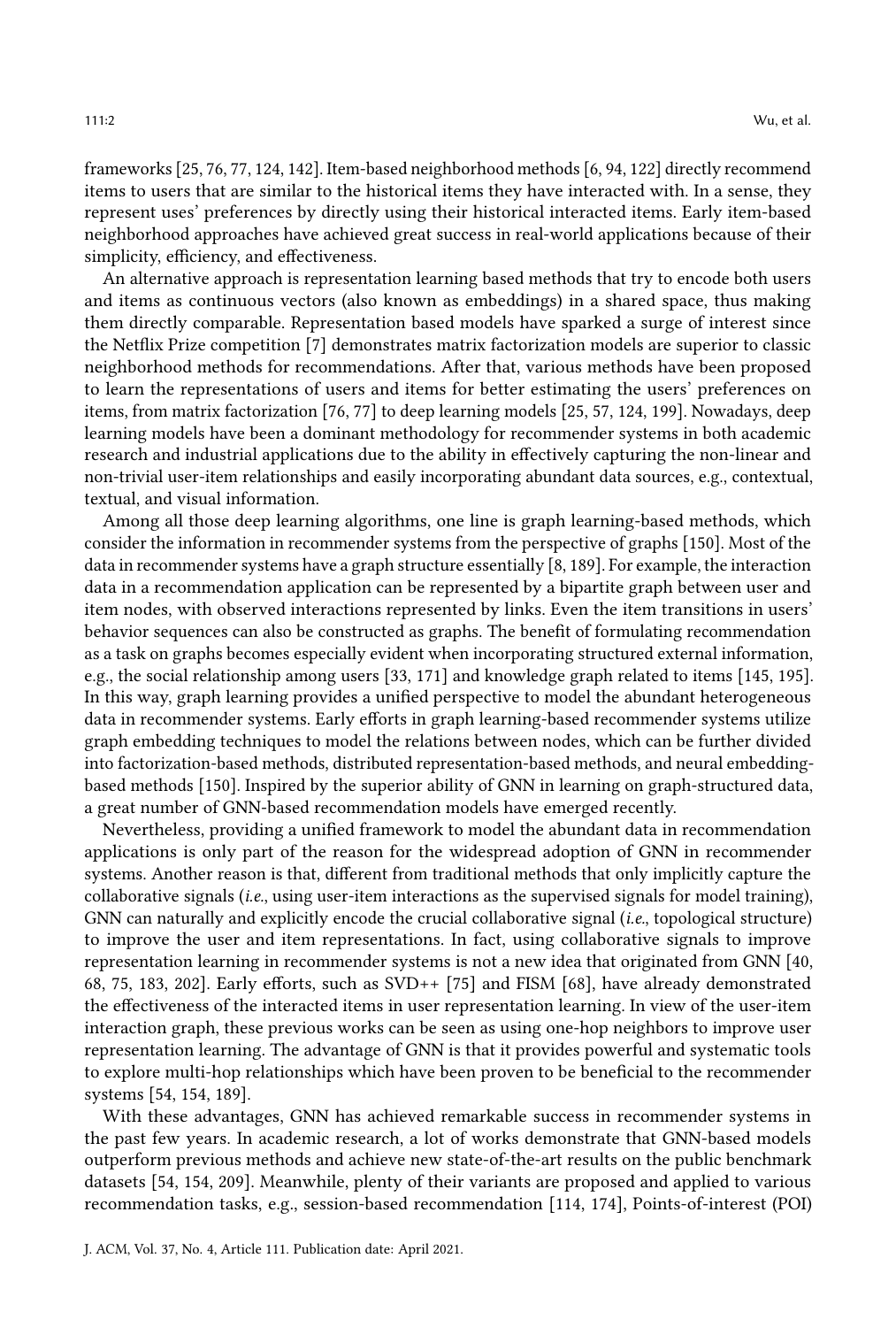recommendation [\[10,](#page-30-4) [91,](#page-33-4) [176\]](#page-37-2), group recommendation [\[58,](#page-32-4) [152\]](#page-36-4), multimedia recommendation [\[163,](#page-37-3) [164\]](#page-37-4) and bundle recommendation [\[11\]](#page-30-5). In industry, GNN has also been deployed in web-scale recommender systems to produce high-quality recommendation results [\[32,](#page-31-3) [113,](#page-34-1) [189\]](#page-38-1). For example, Pinterest developed and deployed a random-walk-based Graph Convolutional Network (GCN) algorithm model named PinSage on a graph with 3 billion nodes and 18 billion edges, and gained substantial improvements in user engagement in online A/B test.

Differences between this survey and existing ones. There exist surveys focusing on different perspectives of recommender systems [\[4,](#page-30-6) [16,](#page-30-7) [22,](#page-30-8) [28,](#page-31-4) [44,](#page-31-5) [116,](#page-35-3) [199\]](#page-38-2). However, there are very few comprehensive reviews that position existing works and current progress of applying GNN in recommender systems. For example, Zhang et al. [\[199\]](#page-38-2) and Batmaz et al. [\[4\]](#page-30-6) focus on most of the deep-learning techniques in recommender systems while ignoring GNN. Chen et al. [\[16\]](#page-30-7) summarizes the studies on the bias issue in recommender systems. Guo et al. [\[44\]](#page-31-5) review knowledge graphbased recommendations, and Wang et al. [\[149\]](#page-36-5) propose a comprehensive survey in the sessionbased recommendations. These two works only include some of the GNN methods applied in the corresponding sub-fields and examine a limited number of works. To the extent of our knowledge, the most relevant survey published formally is a short paper [\[150\]](#page-36-1), which presents a review of graph learning-based systems and briefly discusses the application of GNN in recommendation. There are some comprehensive surveys on the GNN techniques [\[178,](#page-37-5) [207\]](#page-39-2), but they only roughly discuss recommender systems as one of the applications.

Given the impressive pace at which the GNN-based recommendation models are growing, we believe it is important to summarize and describe all the representative methods in one unified and comprehensible framework. This survey summarizes the literature on the advances of GNN-based recommendation and discusses open issues or future directions in this field. To this end, more than 100 studies were shortlisted and classified in this survey.

Contribution of this survey. The goal of this survey is to thoroughly review the literature on the advances of GNN-based recommender systems and discuss further directions. The researchers and practitioners who are interested in recommender systems could have a general understanding of the latest developments in the field of GNN-based recommendation. The key contributions of this survey are summarized as follows:

- New taxonomy. We propose a systematic classification schema to organize the existing GNN-based recommendation models. Specifically, we categorize the existing works based on the type of information used and recommendation tasks into five categories: user-item collaborative filtering, sequential recommendation, social recommendation, knowledge graph-based recommendation, and other tasks (including POI recommendation, multimedia recommendation, etc.). One can easily step into this field and make a distinction between different models.
- Comprehensive review. For each category, we demonstrate the main issues to deal with. Moreover, we briefly introduce the representative models and illustrate how they address these issues.
- Future research. We discuss the limitations of current methods and propose nine potential future directions.

The remaining of this article is organized as follows: Section 2 introduces the preliminaries for recommender systems and graph neural networks. Then, it discusses the motivations of applying GNN in recommender systems and categorizes the existing GNN-based recommendation models. Section 3-7 summarizes the main issues of models in each category and how existing works tackle these challenges, and analyze their advantages and limitations. Section 8 gives a summary of the mainstream benchmark datasets, widely-adopted evaluation metrics and real-world applications.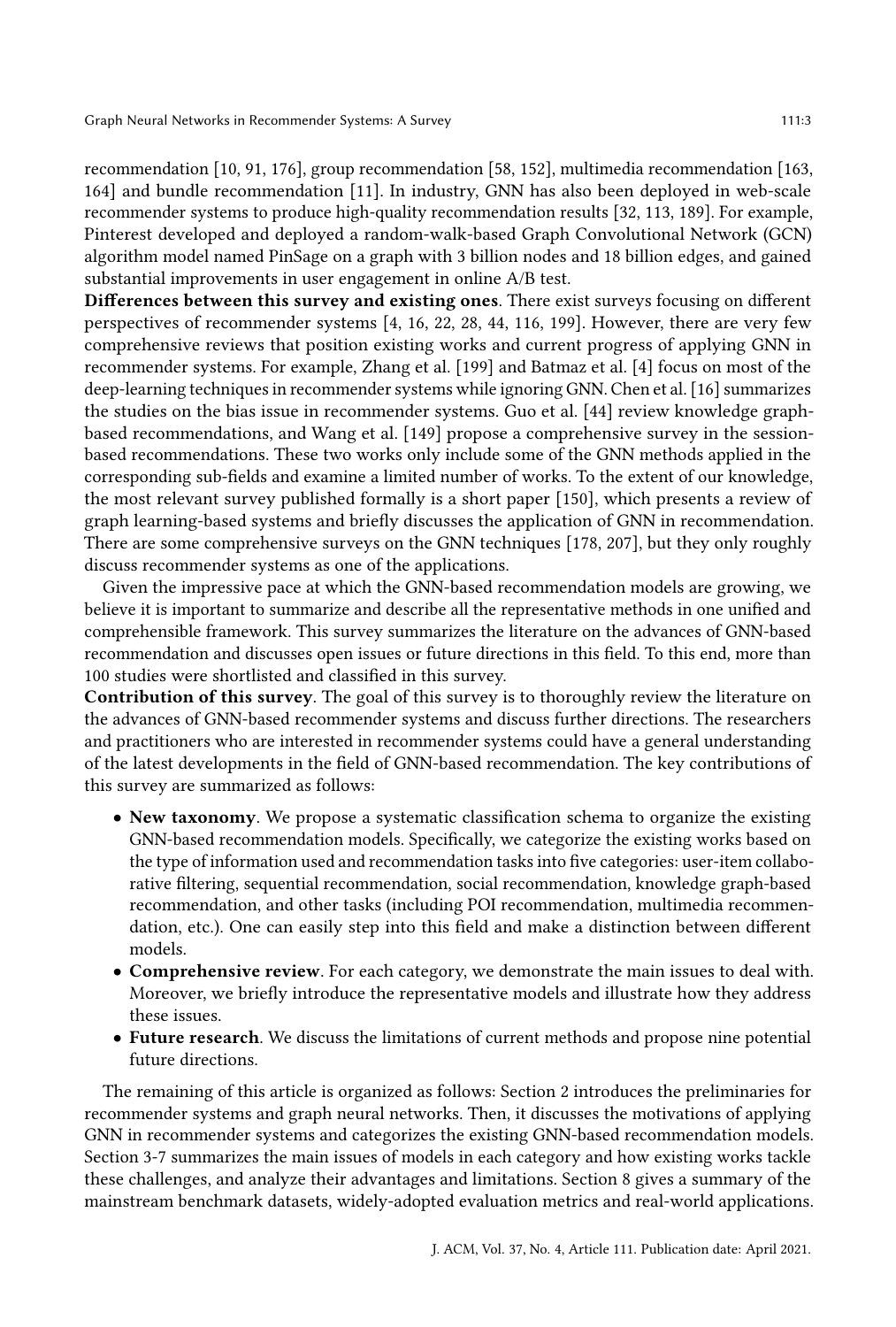| Table 1. Key notations used in this paper |  |  |  |
|-------------------------------------------|--|--|--|
|-------------------------------------------|--|--|--|

<span id="page-3-0"></span>

| <b>Notations</b>                                 | Descriptions                                               |  |
|--------------------------------------------------|------------------------------------------------------------|--|
| $\mathcal{U}/I$                                  | The set of users/items                                     |  |
| $R = {r_{u,i}}$                                  | Interaction between users and items                        |  |
| $\mathcal{G}_{\text{S}}$                         | Social relationship between users                          |  |
| $G_{\text{KG}}$                                  | Knowledge graph                                            |  |
| $\mathcal{E}_{KG} = \{e_i\}$                     | The set of entities in Knowledge graph                     |  |
| $\mathcal{R}_{\text{KG}} = \{r_{e_i,e_j}\}\$     | The set of relations in Knowledge graph                    |  |
| A                                                | Adjacency matrix of graph                                  |  |
| $\mathbf{A}^{\text{in}}/\mathbf{A}^{\text{out}}$ | In & out adjacency matrix of directed graph                |  |
| $\mathcal{N}_v$                                  | Neighborhood set of node $v$                               |  |
| $\mathbf{h}_v^{(l)}$                             | Hidden state of node embedding at layer l                  |  |
| $\mathbf{n}_v^{(l)}$                             | Aggregated representation of node v's neighbors at layer l |  |
| $\mathbf{h}_u^*$                                 | Final representation of user u                             |  |
| $h_i^*$                                          | Final representation of item i                             |  |
| $\mathbf{h}_u^S$                                 | Final representation of user $u$ in the social space       |  |
| $\mathbf{h}_u^I$                                 | Final representation of user $u$ in the item space         |  |
| $\mathbf{W}^{(l)}$                               | Transformation matrix at layer l                           |  |
| $\mathbf{W}_r^{(l)}$                             | Transformation matrix of relation $r$ at layer $l$         |  |
| ${\bf b}^{(l)}$                                  | Bias term at layer l                                       |  |
| $\oplus$                                         | Vector concatenation                                       |  |
| ⊙                                                | Element-wise multiplication operation                      |  |

Section 9 discusses the challenges and points out nine future directions in this field. Finally, we conclude the survey in Section 10.

#### 2 BACKGROUNDS AND CATEGORIZATION

Before diving into the details of this survey, we give a brief introduction to recommender systems and GNN techniques. We also discuss the motivation of utilizing GNN techniques in recommender systems. Furthermore, we propose a new taxonomy to classify the existing GNN-based models. Throughout this paper, we use bold uppercase characters to denote matrices, bold lowercase characters to denote vectors, italic bold uppercase characters to denote sets, and calligraphic fonts to denote graphs. For easy reading, we summarize the notations that will be used throughout the paper in Table [1.](#page-3-0)

#### 2.1 Recommender Systems

Recommender systems infer users' preferences from user-item interactions or static features, and further recommend items that users might be interested in [\[1\]](#page-30-9). It has been a popular research area for decades because it has great application value and the challenges in this field are still not well addressed. Formally, the task is to estimate her/his preference for any item  $i \in I$  by the learnt user representation  $h_u^*$  and item representation  $h_i^*$ , i.e.,

$$
y_{u,i} = f(h_u^*, h_i^*),
$$
 (1)

where score function  $f(\cdot)$  can be dot product, cosine, multi-layer perceptions, etc., and  $y_{u,i}$  denotes the preference score for user  $u$  on item  $i$ , which is usually presented in probability.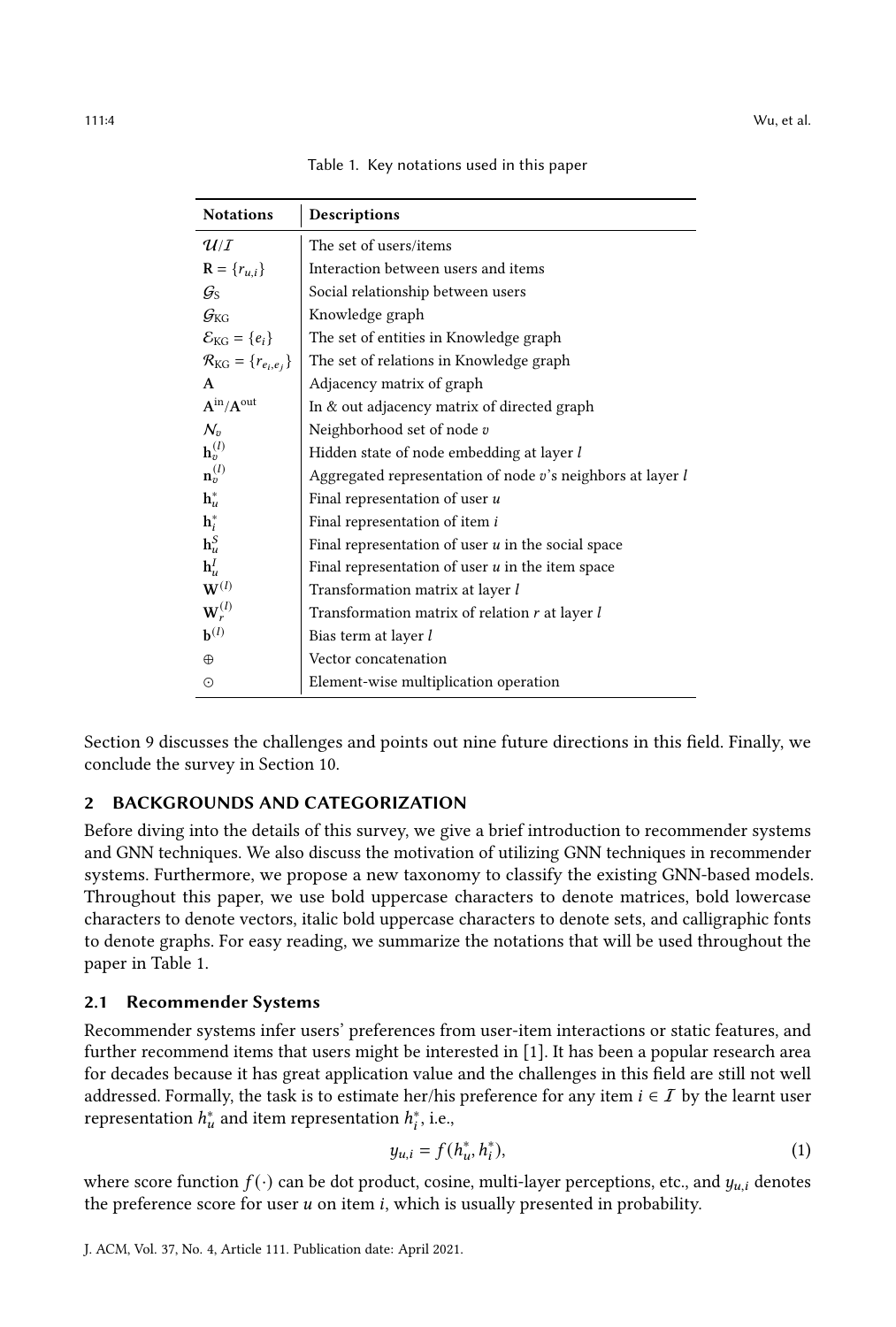According to the types of information used to learn user/item representations, the research of recommender systems can usually be classified into specific types of tasks. The user-item collaborative filtering recommendation aims to capture the collaborative signal by leveraging only the user-item interactions, i.e., the user/item representations are jointly learned from pairwise data [\[57,](#page-32-1) [77,](#page-33-2) [79,](#page-33-5) [120,](#page-35-4) [124,](#page-35-1) [177\]](#page-37-6). When the timestamps of the user's historical behavior are known or the historical behavior is organized in chronological order, the user representations can be enhanced via exploring the sequential patterns in her/his historical interactions [\[52,](#page-32-5) [60,](#page-32-6) [69,](#page-33-6) [84,](#page-33-7) [96,](#page-34-2) [118,](#page-35-5) [130,](#page-35-6) [135,](#page-36-6) [149\]](#page-36-5). According to whether the users are anonymous or not and whether the behaviors are segmented into sessions, works in this field can be further divided into sequential recommendation and session-based recommendation. The session-based recommendation can be viewed as a sub-type of sequential recommendation with anonymous and session assumptions [\[116\]](#page-35-3). In this survey, we do not distinguish them and refer to them collectively as the much broader term sequential recommendation for simplicity since our main focus is the contribution of GNN to recommendation, and the differences between them are negligible for the application of GNN. In addition to sequential information, another line of research exploits the social relationship to enhance the user representations, which is classified as social recommendation [\[42,](#page-31-6) [64,](#page-32-7) [102–](#page-34-3)[104,](#page-34-4) [137\]](#page-36-7). The social recommendation assumes that the users with social relationships tend to have similar user representations based on the social influence theory that connected people would influence each other. Besides the user representation enhancement, a lot of efforts try to enhance the item representations by leveraging knowledge graph, which expresses relationships between items through attributes. These works are always categorized as knowledge graph-based recommender systems, which incorporates the semantic relations among items into collaborative signals.

#### 2.2 Graph Neural Network Techniques

Recently, systems based on variants of GNN have demonstrated ground-breaking performances on many tasks related to graph data, such as physical systems [\[5,](#page-30-10) [121\]](#page-35-7), protein structure [\[37\]](#page-31-7), and knowledge graph [\[48\]](#page-32-8). In this part, we firstly introduce the definition of graphs, and then give a brief summary of the existing GNN techniques.

A graph is represented as  $G = (\mathcal{V}, \mathcal{E})$ , where V is the set of nodes and E is the set of edges. Let  $v_i \in V$  be a node and  $e_{ij} = (v_i, v_j) \in E$  be an edge pointing from  $v_j$  to  $v_i$ . The neighborhood of a node v is denoted as  $N(v) = \{u \in \mathcal{V} | (v, u) \in \mathcal{E} \}$ . Generally, graphs can be categorized as:

- Directed/Undirected Graph. A directed graph is a graph with all edges directed from one node to another. An undirected graph is considered as a special case of directed graphs where there is a pair of edges with inverse directions if two nodes are connected.
- Homogeneous/Heterogeneous Graph. Homogeneous graph consists of one type of nodes and edges, and heterogeneous graph has multiple types of nodes or edges.
- Hypergraph. A hypergraph is a generalization of a graph in which an edge can join any number of vertices.

Given the graph data, the main idea of GNN is to iteratively aggregate feature information from neighbors and integrate the aggregated information with the current central node representation during the propagation process [\[178,](#page-37-5) [207\]](#page-39-2). From the perspective of network architecture, GNN stacks multiple propagation layers, which consist of the aggregation and update operations. The formulation of propagation is

Aggregation: 
$$
\mathbf{n}_v^{(l)} = \text{Aggregator}_l \left( \left\{ \mathbf{h}_u^l, \forall u \in \mathcal{N}_v \right\} \right),
$$
  
Update: 
$$
\mathbf{h}_v^{(l+1)} = \text{Update}_l(\mathbf{h}_v^{(l)}, \mathbf{n}_v^{(l)}),
$$
 (2)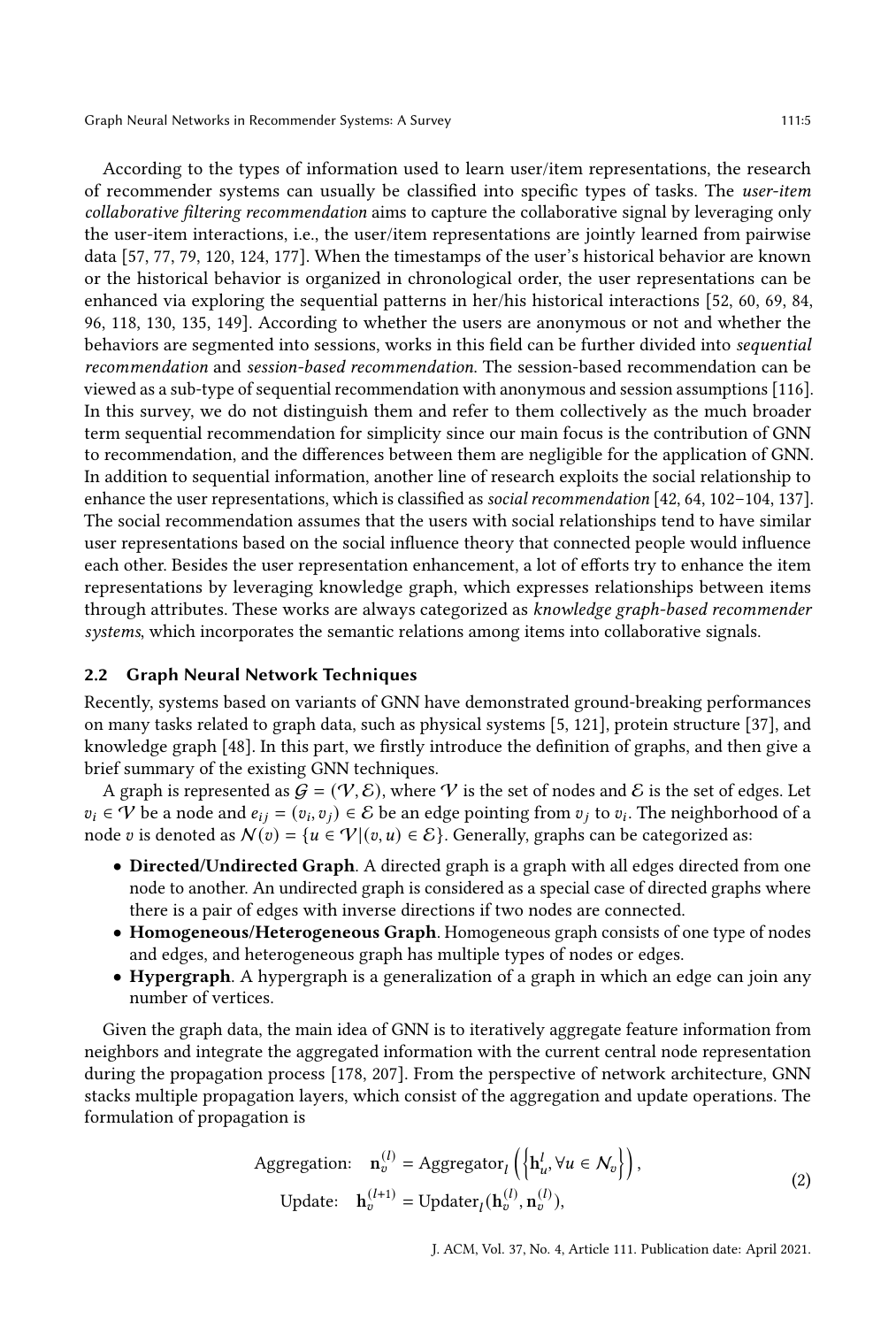where  $\mathbf{h}_{u}^{(l)}$  denotes the representation of node  $u$  at  $l^{th}$  layer, and Aggregator $_l$  and Updater $_l$  represent the function of aggregation operation and update operation at  $l^{th}$  layer, respectively. In the aggregation step, existing works either treat each neighbor equally with the mean-pooling operation [\[49,](#page-32-9) [88\]](#page-33-8), or differentiate the importance of neighbors with the attention mechanism [\[139\]](#page-36-8). In the update step, the representation of the central node and the aggregated neighborhood will be integrated into the updated representation of the central node. In order to adapt to different scenarios, various strategies are proposed to better integrate the two representations, such as GRU mechanism [\[88\]](#page-33-8), concatenation with nonlinear transformation [\[49\]](#page-32-9) and sum operation[\[139\]](#page-36-8). To learn more about GNN techniques, we refer the readers to the surveys [\[178,](#page-37-5) [207\]](#page-39-2).

Here, we briefly summarize the aggregation and update operations of five typical GNN frameworks which are widely adopted in the field of recommendation.

• GCN [\[72\]](#page-33-9) approximates the first-order eigendecomposition of the graph Laplacian to iteratively aggregate information from neighbors. Concretely, it updates the embedding by

Aggregation: 
$$
\mathbf{n}_v^{(l)} = \sum_{j \in \mathcal{N}_v} d_{vv}^{-\frac{1}{2}} \tilde{a}_{vj} d_{jj}^{-\frac{1}{2}} \mathbf{h}_j^{(l)},
$$
  
Update: 
$$
\mathbf{h}_v^{(l+1)} = \delta \left( \mathbf{W}^{(l)} \mathbf{n}_v^{(l)} \right),
$$
 (3)

where  $\delta(\cdot)$  is the nonlinear activation function, like ReLU,  $\mathbf{W}^{(l)}$  is the learnable transformation matrix for layer *l*,  $\tilde{a}_{vi}$  is the adjacency weight ( $\tilde{a}_{iv} = 1$ ) and  $d_{ij} = \sum_k \tilde{a}_{ik}$ .

• GraphSAGE [\[49\]](#page-32-9) samples a fixed size of neighborhood for each node, proposes mean/sum/maxpooling aggregator and adopts concatenation operation for update,

Aggregation: 
$$
\mathbf{n}_v^{(l)} = \text{Aggregator}_l \left( \left\{ \mathbf{h}_u^l, \forall u \in \mathcal{N}_v \right\} \right),
$$
  
Update: 
$$
\mathbf{h}_v^{(l+1)} = \delta \left( \mathbf{W}^{(l)} \cdot \left[ \mathbf{h}_v^{(l)} \oplus \mathbf{n}_v^{(l)} \right] \right),
$$
 (4)

where Aggregator $_l$  denotes the aggregation function at  $l^{th}$  layer,  $\delta(\cdot)$  is the nonlinear activation function, and  $W^{(l)}$  is the learnable transformation matrix.

• GAT [\[139\]](#page-36-8) assumes that the influence of neighbors on the central node is neither identical nor pre-determined by the graph structure, thus it differentiates the contributions of neighbors by leveraging attention mechanism and updates the vector of each node by attending over its neighbors,

Aggregation: 
$$
\mathbf{n}_v^{(l)} = \sum_{j \in \mathcal{N}_v} \alpha_{vj} \mathbf{h}_j^{(l)}, \alpha_{vj} = \frac{\exp\left(\text{Att}(h_v^{(l)}, \mathbf{h}_j^{(l)})\right)}{\sum_{k \in \mathcal{N}_v} \exp\left(\text{Att}(h_v^{(l)}, \mathbf{h}_k^{(l)})\right)},
$$
 (5)

where Att $(\cdot)$  is a attention function and a typical Att $(\cdot)$  is LeakyReLU  $\left(\mathbf{a}^T\big[\mathbf{W}^{(l)}\mathbf{h}_v^{(l)} \oplus \mathbf{W}^{(l)}\mathbf{h}_j^{(l)}\big]\right)$  $\mathbf{W}^{(l)}$  is responsible for transforming the node representations at  $l^{th}$  propagation and  $\mathbf a$  is the learnable parameter.

• GGNN [\[88\]](#page-33-8) adopts a gated recurrent unit (GRU) [\[88\]](#page-33-8) in the update step,

Aggregation: 
$$
\mathbf{n}_v^{(l)} = \frac{1}{|\mathcal{N}_v|} \sum_{j \in \mathcal{N}_v} \mathbf{h}_j^{(l)},
$$
  
Update: 
$$
\mathbf{h}_v^{(l+1)} = \text{GRU}(\mathbf{h}_v^{(l)}, \mathbf{n}_v^{(l)}).
$$
 (6)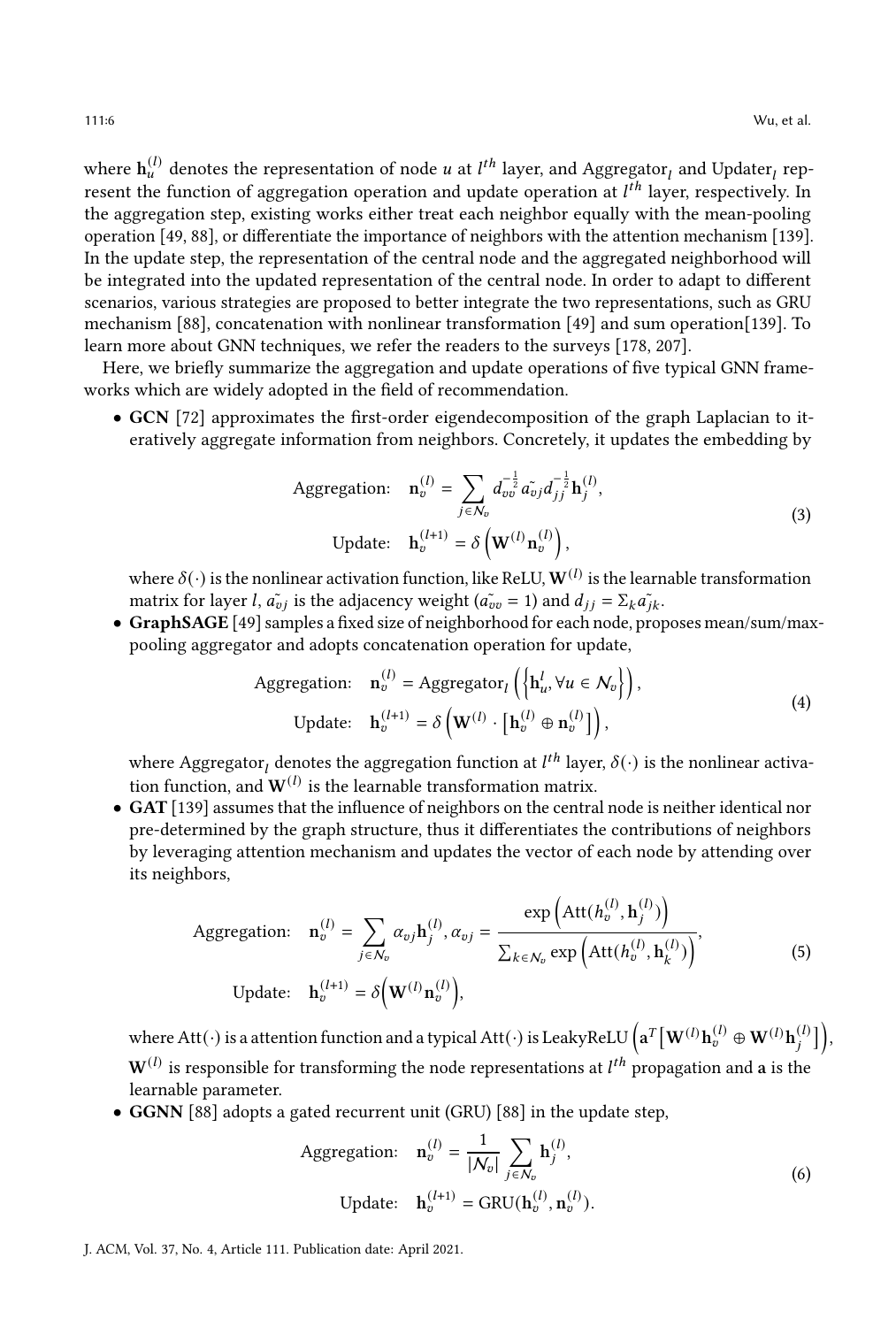GGNN executes the recurrent function several times over all nodes [\[178\]](#page-37-5), which might face the scalability issue when it is applied in large graphs.

• HGNN [\[36\]](#page-31-8) is a typical hypergraph neural network, which encodes high-order data correlation in a hypergraph structure. The hyperedge convolutional layer is in the following formulation:

Aggregation: 
$$
\mathbf{N}^{(l)} = \mathbf{D}_v^{-\frac{1}{2}} \mathbf{E} \mathbf{W}^0 \tilde{\mathbf{D}}_e^{-1} \mathbf{E}^T \mathbf{D}_v^{-\frac{1}{2}} \mathbf{H}^{(l)},
$$
  
Update: 
$$
\mathbf{H}^{(l+1)} = \delta \left( \mathbf{W}^{(l)} \mathbf{N}^{(l)} \right),
$$
 (7)

where  $\delta(\cdot)$  is the nonlinear activation function, like ReLU,  $\mathbf{W}^{(l)}$  is the learnable transformation matrix for layer *l*, E is the hypergraph adjacent matrix, and  $D_e$  and  $D_v$  denote the diagonal matrices of the edge degrees and the vertex degrees, respectively.

## 2.3 Why Graph Neural Network for Recommendation

In the past few years, many works on GNN-based recommendation have been proposed. Before diving into the details of the latest developments, it is beneficial to understand the motivations of applying GNN to recommender systems.

The most intuitive reason is that GNN techniques have been demonstrated to be powerful in representation learning for graph data in various domains [\[43,](#page-31-9) [207\]](#page-39-2), and most of the data in recommendation has essentially a graph structure as shown in Figure [1.](#page-7-0) For instance, the user-item interaction data can be represented by a bipartite graph (as shown in Figure [1a\)](#page-7-0) between the user and item nodes, where the link represents the interaction between the corresponding user and item. Besides, a sequence of items can be transformed into the sequence graph, where each item can be connected with one or more subsequent items. Figure [1b](#page-7-0) shows an example of sequence graph where there is an edge between consecutive items. Compared to the original sequence data, sequence graph allows more flexibility to item-to-item relationships. Beyond that, some side information also has naturally a graph structure, such as social relationship and knowledge graph, as shown in Figure [1c](#page-7-0) and [1d.](#page-7-0)

Due to the specific characteristic of different types of data in recommendation, a variety of models have been proposed to effectively learn their pattern for better recommendation results, which is a big challenge for the model design. Considering the information in recommendation from the perspective of the graph, a unified GNN framework can be utilized to address all these tasks. For example, the task of non-sequential recommendation is to learn the effective node representations, i.e., user/item representations, and to further predict user preferences. The task of sequential recommendation is to learn the informative graph representation, i.e., sequence representation. Both node representation and graph representation can be learned through GNN. Besides, it is more convenient and flexible to incorporate additional information (if available), compared to nongraph perspective. For instance, the social network can be integrated into the user-item bipartite relationship as a unified graph. Both the social influence and collaborative signal can be captured during the iterative propagation.

Moreover, GNN can explicitly encode the crucial collaborative signal of user-item interactions to enhance the user/item representations through the propagation process. Utilizing collaborative signals for better representation learning is not a completely new idea. For instance, SVD++ [\[75\]](#page-33-3) incorporates the representations of interacted items to enrich the user representations. ItemRank [\[40\]](#page-31-2) constructs the item-item graph from interactions, and adopts the random-walk algorithm to rank items according to user preferences. Note that SVD++ can be seen as using one-hop neighbors (i.e., items) to improve user representations, while ItemRank utilizes two-hop neighbors to improve item representations. Compared with non-graph model, GNN is more flexible and convenient to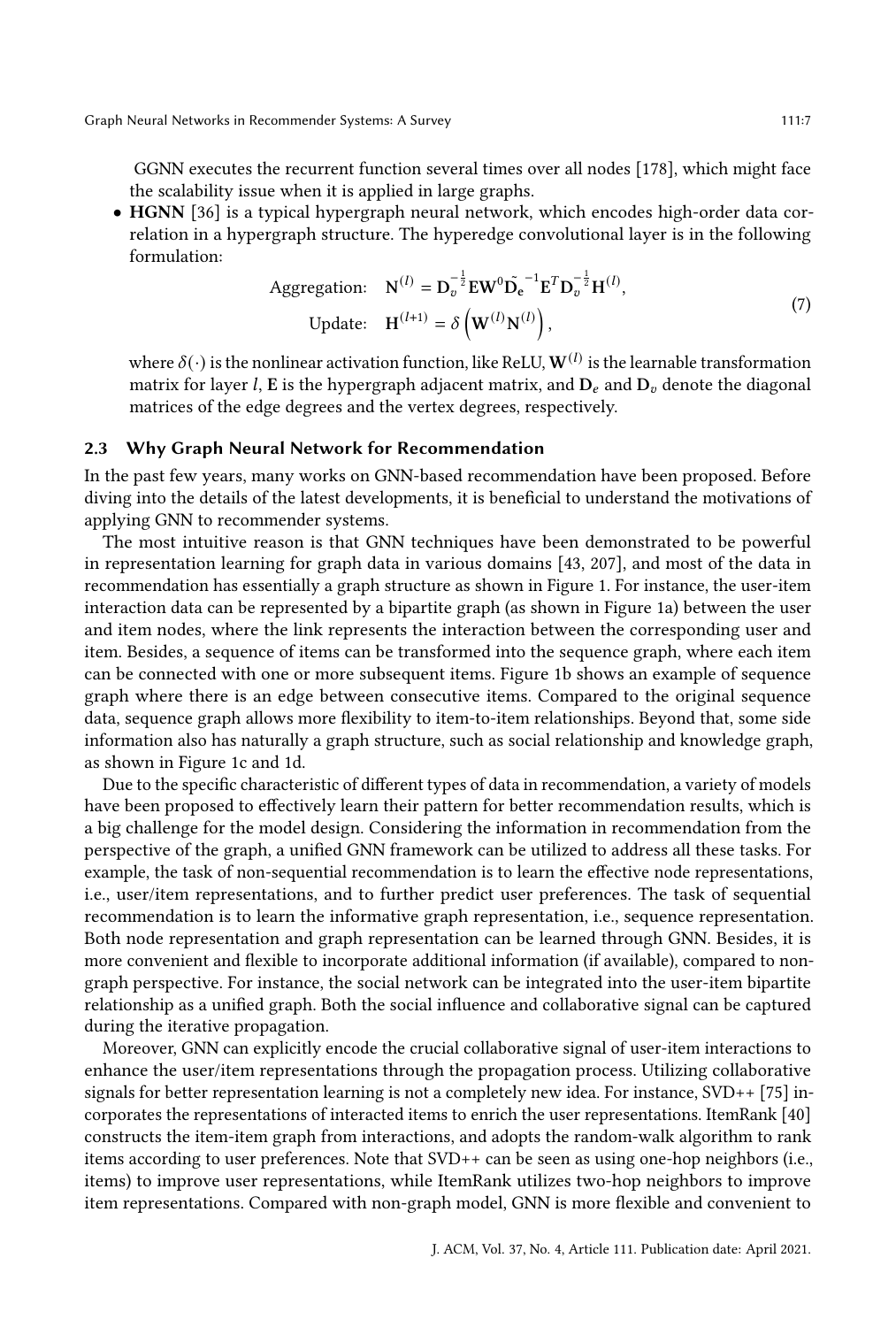111:8 Wu, et al.

<span id="page-7-0"></span>

Fig. 1. Representative graph structures in recommender systems.

model multi-hop connectivity from user-item interactions, and the captured CF signals in high-hop neighbors have been demonstrated to be effective for recommendation.

#### 2.4 Categories of Graph Neural Network-Based Recommendation

In this survey, we propose a new taxonomy to classify the existing GNN-based models. Based on the types of information used and recommendation tasks, the existing works are categorized into user-item collaborative filtering, sequential recommendation, social recommendation, knowledge graph-based recommendation, and other tasks. In addition to the former four types of tasks, there are other recommendation tasks, such as POI recommendation, multimedia recommendation, and bundle recommendation. Since the studies utilizing GNN in these tasks are not that abundant, we group them into one category and discuss their current developments, respectively.

The rationale of classification is as follows: The graph structure depends to a large extent on the type of information. For example, a social network is naturally a homogeneous graph, and user-item interaction can be considered either a bipartite graph or two homogeneous graphs (i.e., user-user and item-item graphs). Besides, the information type also plays a key role in designing an efficient GNN architecture, such as aggregation and update operations and network depth. For instance, a knowledge graph has multi-type entities and relations, which requires considering such heterogeneity during propagation. Moreover, recommendation tasks are highly related to the type of information used. For example, the social recommendation is to make a recommendation by utilizing the social network information, and the knowledge graph-based recommendation is to enhance the item representation by leveraging semantic relations among items in the knowledge graph. This survey is mainly for the readers interested in the development of GNN in recommender systems. Thus our taxonomy is primarily from the perspective of recommender systems but also takes the GNN into account.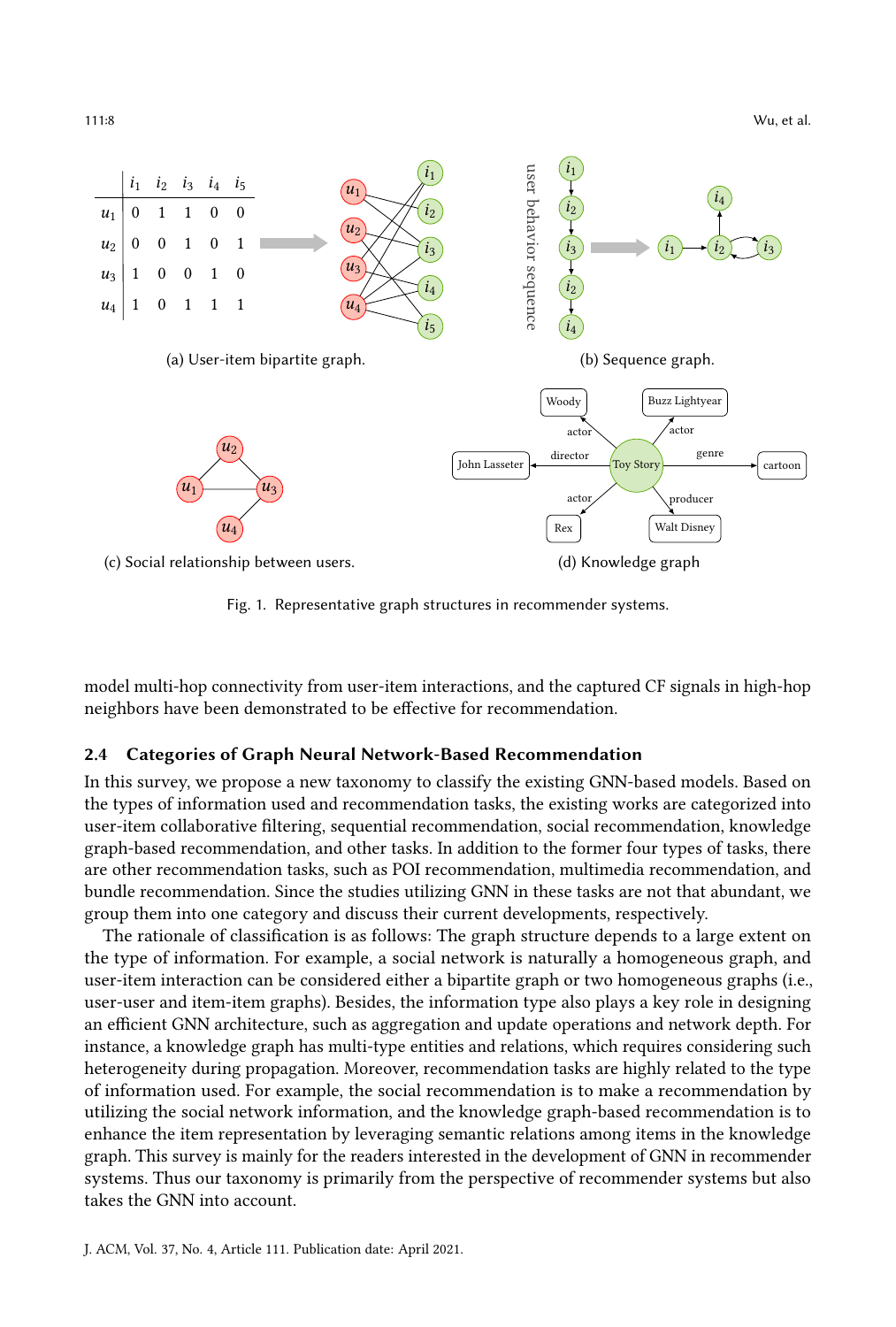<span id="page-8-0"></span>

Fig. 2. The overall framework of GNN in user-item collaborative filtering.

#### 3 USER-ITEM COLLABORATIVE FILTERING

Given the user-item interaction data, the basic idea of user-item collaborative filtering is essentially using the items interacted by users to enhance user representations and using the users once interacted with items to enrich item representations. Inspired by the advantage of GNN techniques in simulating the information diffusion process, recent efforts have studied the design of GNN methods, in order to exploit high-order connectivity from user-item interactions more efficiently. Figure [2](#page-8-0) illustrates the pipeline of applying GNN to user-item interaction information.

To take full advantage of GNN methods on capturing collaborative signals from user-item interactions, there are four main issues to deal with:

- Graph Construction. Graph structure is essential for the scope and type of information to propagate. The original bipartite graph consists of a set of user/item nodes and the interactions between them. Whether to apply GNN over the heterogeneous bipartite graph or construct the homogeneous graph based on two-hop neighbors? Considering computational efficiency, how to sample representative neighbors for graph propagation instead of operating on the full graph?
- Neighbor Aggregation. How to aggregate the information from neighbor nodes? Specifically, whether to differentiate the importance of neighbors, model the affinity between the central node and neighbors, or the interactions among neighbors?
- Information Update. How to integrate the central node representation and the aggregated representation of its neighbors?
- Final Node Representation. Predicting the user's preference for the items requires the overall user/item representation. Whether to use the node representation in the last layer or the combination of the node representations in all layers as the final node representation?

#### 3.1 Graph construction

Most of works [\[8,](#page-30-3) [18,](#page-30-11) [54,](#page-32-3) [81,](#page-33-10) [131,](#page-35-8) [134,](#page-35-9) [141,](#page-36-9) [154,](#page-36-3) [172,](#page-37-7) [196,](#page-38-6) [204\]](#page-39-3) apply the GNN on the original useritem bipartite graph structure directly. There are two issues in directly applying GNN on the original graph: one is effectiveness that the original graph structure might not be sufficient enough for learning user/item representations; another one is efficiency that aggregating the information of the full neighborhoods of nodes requires high computation cost especially for the large-scale graph [\[189\]](#page-38-1).

One strategy to address the first issue is to enrich the original graph structure by adding edges, such as links between two-hop neighbors and hyperedges. For instance, Multi-GCCF [\[132\]](#page-35-10) and DGCF [\[100\]](#page-34-5) add edges between two-hop neighbors on the original graph to obtain the user-user and item-item graph. In this way, the proximity information among users and items can be explicitly incorporated into user-item interactions. DHCF [\[65\]](#page-32-10) introduces the hyperedges and constructs the user/item hypergraphs, in order to capture explicit hybrid high-order correlations. Another strategy is to introduce virtual nodes for enriching the user-item interactions. For example, DGCF [\[155\]](#page-36-10)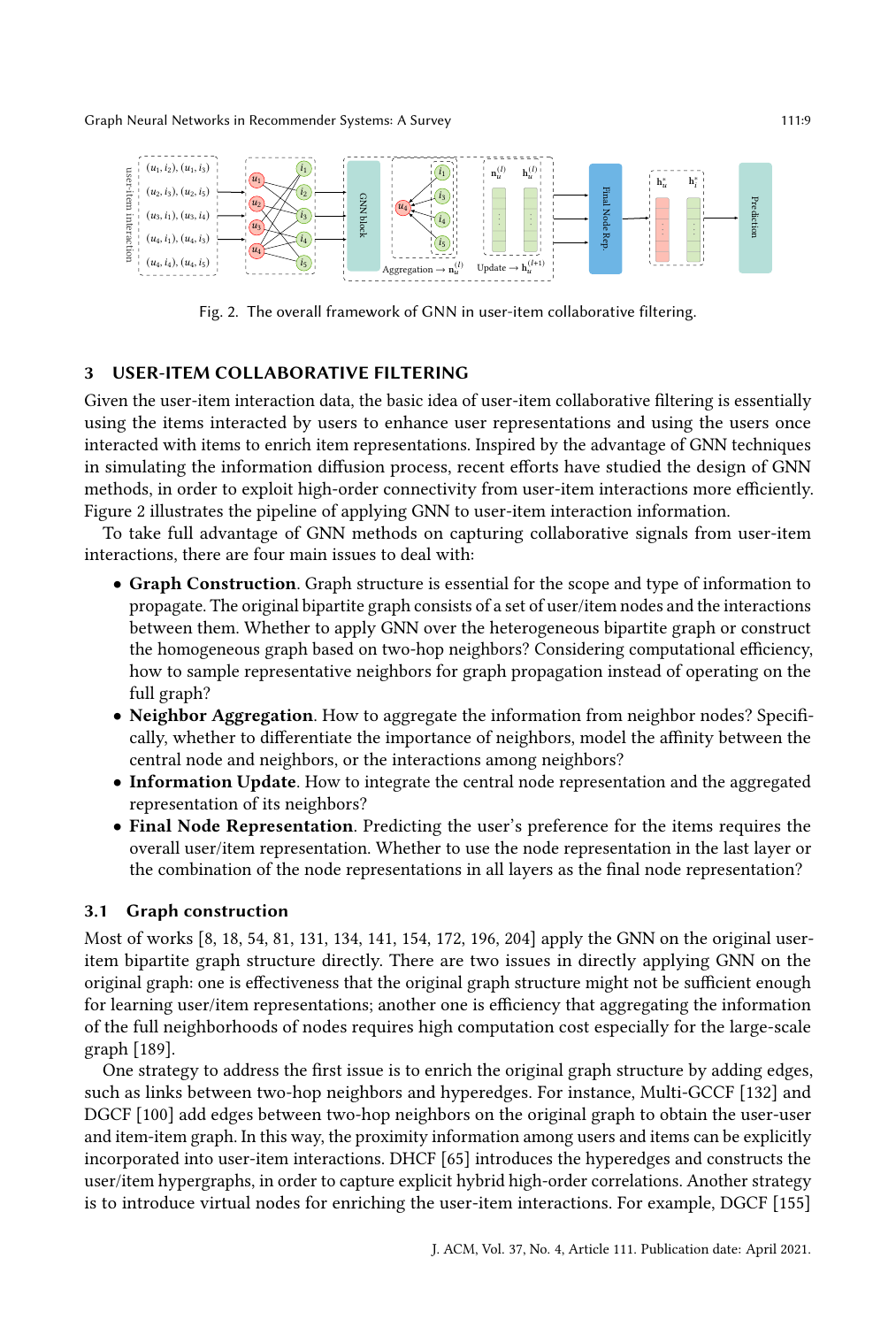introduces virtual intent nodes and decomposes the original graph into a corresponding subgraph for each intent, which represents the node from different aspects and has better expressive power. HiGNN [\[90\]](#page-33-11) creates new coarsened user-item graphs by clustering similar users/items and taking the clustered centers as new nodes, in order to explicitly capture hierarchical relationships among users and items.

In terms of the second issue, sampling strategies are proposed to make GNN efficient and scalable to large-scale graph-based recommendation tasks. PinSage [\[189\]](#page-38-1) designs a random-walk based sampling method to obtain the fixed size of neighborhoods with the highest visit counts. In this way, those nodes that are not directly adjacent to the central node may also become its neighbors. Multi-GCCF [\[132\]](#page-35-10) and NIA-GCN [\[131\]](#page-35-8) randomly sample a fixed size of neighbors. Sampling is a trade-off between the original graph information and computational efficiency. The performance of the model depends on the sampling strategy and the more efficient sampling strategy for neighborhood construction deserves further studying.

## 3.2 Neighbor aggregation

The aggregation step is of the vital importance of information propagation for the graph structure, which decides how much neighbors' information should be propagated. Mean-pooling is one of the most straightforward aggregation operations [\[8,](#page-30-3) [132,](#page-35-10) [134,](#page-35-9) [196,](#page-38-6) [197\]](#page-38-7), which treats neighbors equally,

$$
\mathbf{n}_u^{(l)} = \frac{1}{|\mathcal{N}_u|} \mathbf{W}^{(l)} \mathbf{h}_i^{(l)}.
$$
 (8)

Mean-pooling is easy for implementation but might be inappropriate when the importance of neighbors is significantly different. Following the traditional GCN, some works employ "degree normalization" [\[18,](#page-30-11) [54,](#page-32-3) [172\]](#page-37-7), which assigns weights to nodes based on the graph structure,

$$
\mathbf{n}_{u}^{(l)} = \sum_{i \in \mathcal{N}_{u}} \frac{1}{\sqrt{|\mathcal{N}_{u}| |\mathcal{N}_{i}|}} \mathbf{W}^{(l)} \mathbf{h}_{i}^{(l)}.
$$
 (9)

Owing to the random-walk sampling strategy, PinSage [\[189\]](#page-38-1) adopts the normalized visit counts as the importance of neighbors when aggregating the vector representations of neighbors. However, these aggregation functions determine the importance of neighbors according to the graph structure but ignore the relationships between the connected nodes.

Motivated by common sense that the embeddings of items in line with the user's interests should be passed more to the user (analogously for the items), MCCF [\[157\]](#page-36-11) and DisenHAN [\[106\]](#page-34-6) leverage attention mechanism to learn the weights of neighbors [\[106,](#page-34-6) [145\]](#page-36-2). NGCF [\[154\]](#page-36-3) employs element-wise product to augment the items' features the user cares about or the users' preferences for features the item has. Take the user node as an example, the aggregated neighbor representation is calculated as follows:

$$
\mathbf{n}_{u}^{(l)} = \sum_{i \in \mathcal{N}_{u}} \frac{1}{\sqrt{|\mathcal{N}_{u}| |\mathcal{N}_{i}|}} \left( \mathbf{W}_{1}^{(l)} \mathbf{h}_{i}^{(l)} + \mathbf{W}_{2}^{(l)} \left( \mathbf{h}_{i}^{(l)} \odot \mathbf{h}_{u}^{(l)} \right) \right).
$$
(10)

NIA-GCN [\[131\]](#page-35-8) argues that existing aggregation functions fail to preserve the relational information within the neighborhood, thus proposes the pairwise neighborhood aggregation approach to explicitly capture the interactions among neighbors. Concretely, it applies element-wise multiplication between every two neighbors to model the user-user/item-item relationships.

#### 3.3 Information update

Given the information aggregated from its neighbors, how to update the representation of the node is essential for iterative information propagation. According to whether to retain the information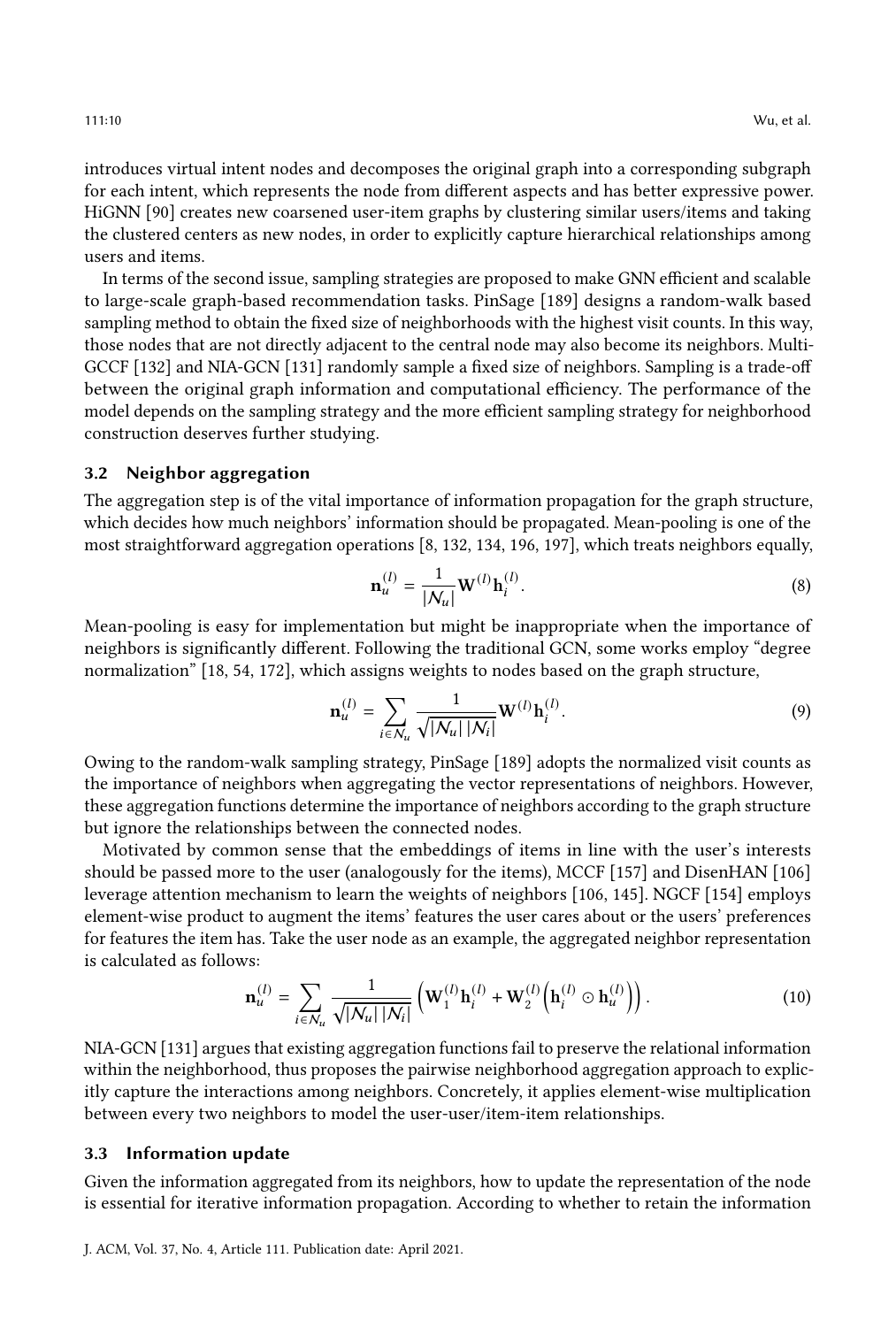of the node itself, the existing methods can be divided into two directions. One is to discard the original information of the user or item node completely and use the aggregated representation of neighbors as the new central node representation [\[8,](#page-30-3) [54,](#page-32-3) [155,](#page-36-10) [196\]](#page-38-6), which might overlook the intrinsic user preference or the intrinsic item property.

Another is to take both the node itself ( $h_u^{(l)}$ ) and its neighborhood message ( $n_u^{(l)}$ ) into consideration to update node representations. The most straightforward way is to combine these two representations linearly with sum-pooling or mean-pooling operation [\[131,](#page-35-8) [154,](#page-36-3) [172,](#page-37-7) [197\]](#page-38-7). Inspired by the GraphSAGE [\[49\]](#page-32-9), some works [\[81,](#page-33-10) [132,](#page-35-10) [189\]](#page-38-1) adopt concatenation function with nonlinear transformation to integrate these two representations as follows:

$$
\mathbf{h}_u^{(l+1)} = \sigma \left( \mathbf{W}^{(l)} \cdot (\mathbf{h}_u^{(l)} \oplus \mathbf{n}_u^{(l)}) + \mathbf{b}^{(l)} \right),\tag{11}
$$

where  $\sigma$  denotes the activation function, e.g., ReLU, LeakyReLU, and sigmoid. Compared to linear combination, concatenation operation with feature transformation allows more complex feature interaction. LightGCN [\[54\]](#page-32-3) and LR-GCCF [\[18\]](#page-30-11) observe that nonlinear activation contributes little to the overall performance, and they simplify the update operation by removing the non-linearities, thereby retaining or even improving performance and increasing computational efficiency.

#### 3.4 Final node representation

Applying the aggregation and update operations layer by layer generates the representations of nodes for each depth of GNN. The overall representations of users and items are required for the final prediction task.

A mainstream approach is to use the node vector in the last layer of GNN as the final representation, *i.e.*,  $\mathbf{h}_{u}^{i} = \mathbf{h}_{u}^{(L)}$  [\[8,](#page-30-3) [81,](#page-33-10) [134,](#page-35-9) [160,](#page-37-8) [189,](#page-38-1) [196\]](#page-38-6). However, the representations obtained in different layers emphasize the messages passed over different connections [\[154\]](#page-36-3). Specifically, the representations in the lower layer reflect the individual feature more while those in the higher layer reflect the neighbor feature more. To take advantage of the connections expressed by the output of different layers, recent studies employ different methods to integrate the messages from different layers.

Mean-pooling: 
$$
\mathbf{h}_{u}^{*} = \frac{1}{L+1} \sum_{l=0}^{L} \mathbf{h}_{u}^{(l)},
$$
  
\nSum-pooling: 
$$
\mathbf{h}_{u}^{*} = \sum_{l=0}^{L} \mathbf{h}_{u}^{(l)},
$$
  
\nWeighted-pooling: 
$$
\mathbf{h}_{u}^{*} = \frac{1}{L+1} \sum_{l=0}^{L} \alpha^{(l)} \mathbf{h}_{u}^{(l)},
$$
  
\nConcatenation: 
$$
\mathbf{h}_{u}^{*} = \mathbf{h}_{u}^{(0)} \oplus \mathbf{h}_{u}^{(1)} \oplus \cdots \oplus \mathbf{h}_{u}^{(L)},
$$

where  $\alpha^{(l)}$  is a learnable parameter. Note that mean-pooling and sum-pooling can be seen as two special cases of weighted pooling. Compared to mean-pooling and sum-pooling, weighted pooling allows more flexibility to differentiate the contribution of different layers. Among these four methods, the former three all belong to linear operation, and only concatenation operation preserves information from all layers.

#### 3.5 Summary

Corresponding to the discussion at the beginning of this section, we briefly summarize the existing works from four issues: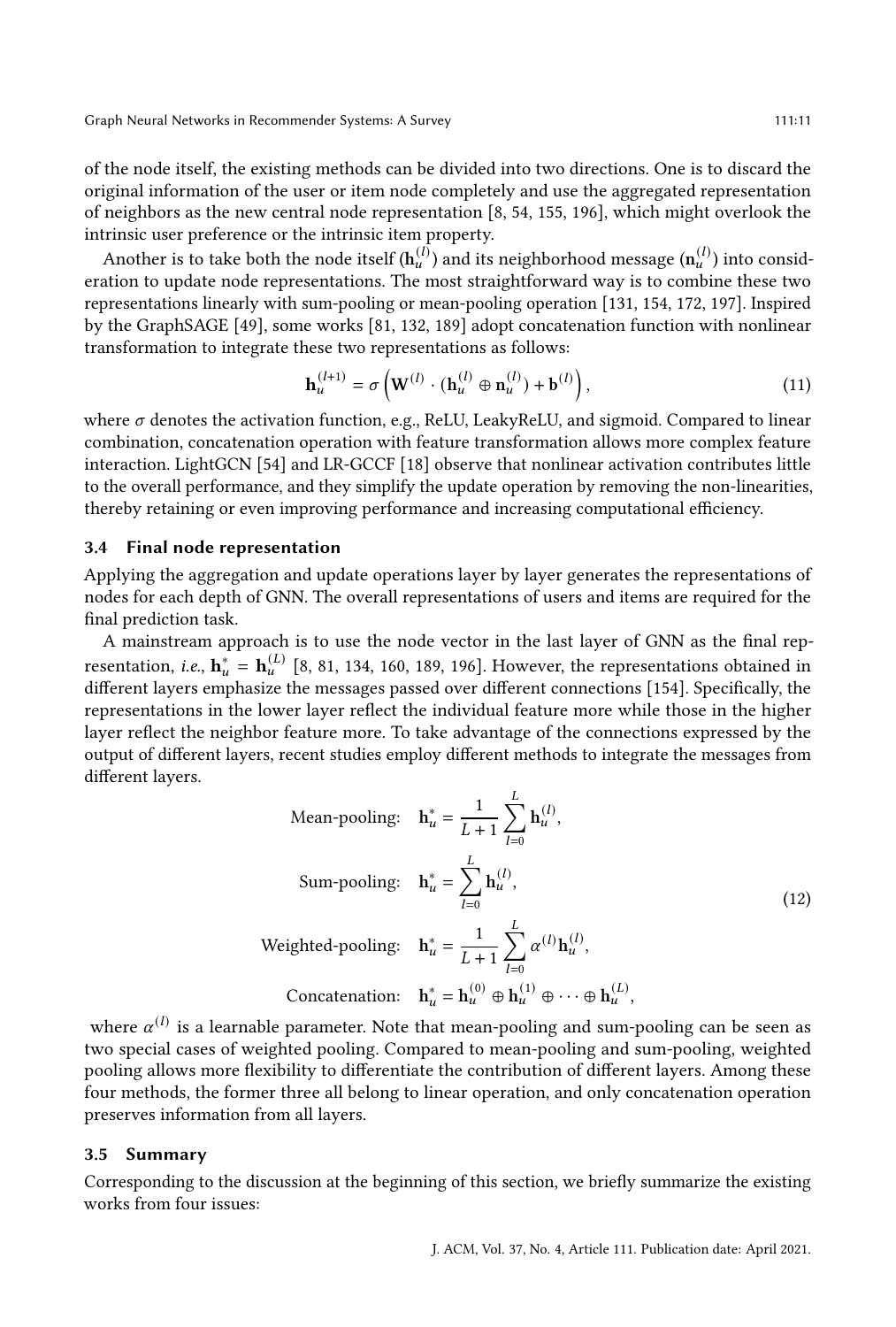<span id="page-11-0"></span>

Fig. 3. Summary of representative works in user-item collaborative filtering.

- Graph Construction. The most straightforward way is to directly use the original user-item bipartite graph. If some nodes have few neighbors in the original graph, it would be beneficial to enrich the graph structure by either adding edges or nodes. When dealing with large-scale graphs, it is necessary to sample the neighborhood for computational efficiency. Sampling is a trade-off between effectiveness and efficiency, and a more effective sampling strategy deserves further study.
- Neighbor Aggregation. When neighbors are more heterogeneous, aggregating neighbors with attentive weights would be preferable to equal weights and degree normalization; otherwise, the latter two are preferable for easier calculation. Explicitly modeling the influence among neighbors or the affinity between the central node and neighbors might bring additional benefits, but needs to be verified on more datasets.
- Information Update. Compared to discarding the original node, updating the node with its original representation and the aggregated neighbor representation would be preferable.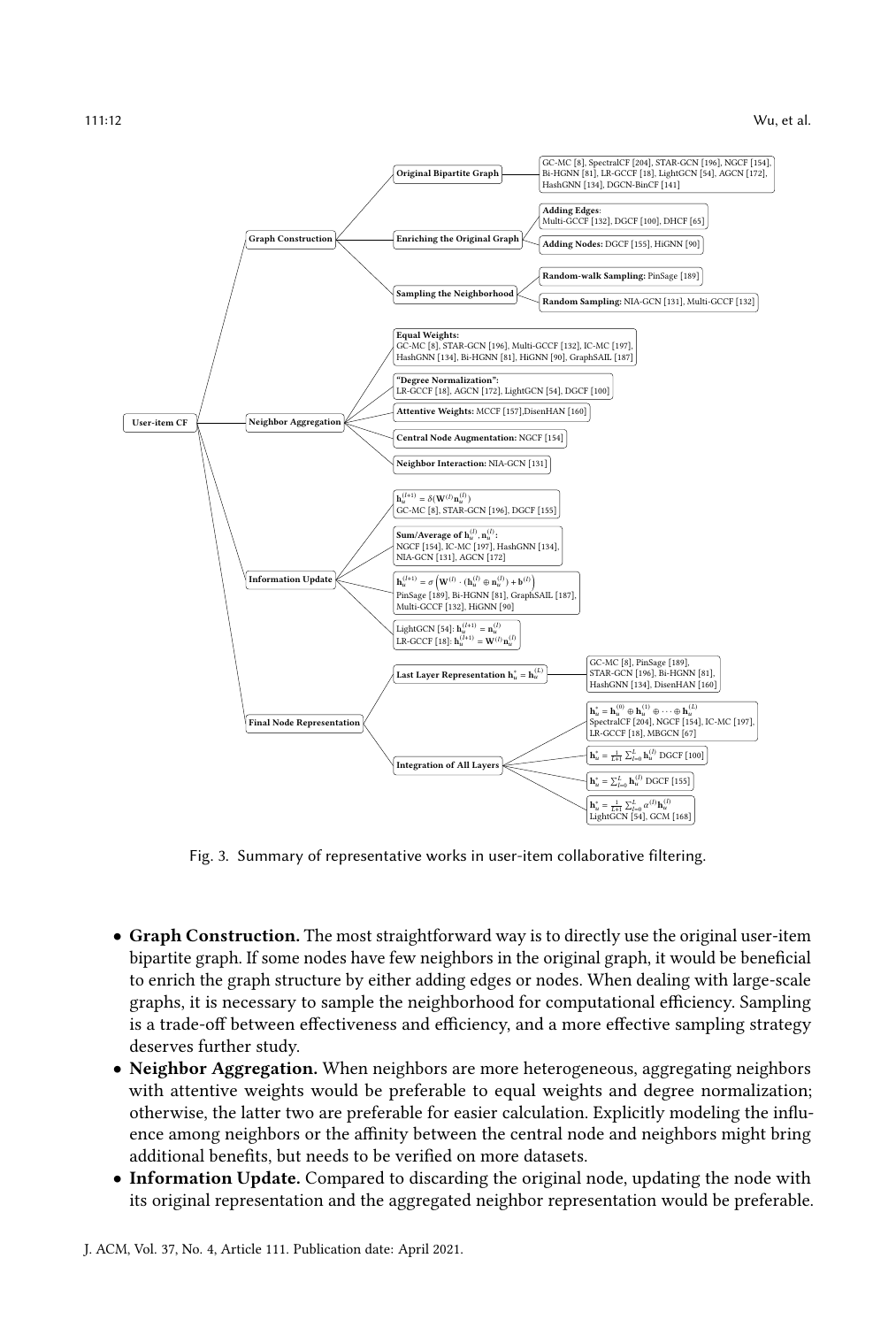<span id="page-12-0"></span>

Fig. 4. The overall framework of GNN in sequential recommendation.

Recent works show that simplifying the traditional GCN by removing the transformation and non-linearity operation can achieve better performance than the original ones.

• Final Node Representation. To obtain overall user/item representation, utilizing the representations from all layers is preferable to directly using the last layer representation. In terms of the function of integrating the representations from all layers, weighted-pooling allows more flexibility, and concatenation preserves information from all layers.

Figure [3](#page-11-0) summarizes the typical strategies for each of the main issues, and lists the representative works accordingly.

## 4 SEQUENTIAL RECOMMENDATION

Sequential recommendation predicts users' next preferences based on their most recent activities, which seeks to model sequential patterns among successive items, and generate accurate recommendations for users [\[116\]](#page-35-3). From the perspective of adjacency between items, sequences of items can be modeled as graph-structured data. Inspired by the advantage of GNN, it is becoming popular to utilize GNN to capture the transition pattern from users' sequential behaviors by transforming them into the sequence graph.

Figure [4](#page-12-0) illustrates the overall framework of GNN in sequential recommendation. To fully utilize GNN in the sequential recommendation, there are three main issues to deal with:

- Graph Construction. To apply GNN in the sequential recommendation, the sequence data should be transformed into a sequence graph. Is it sufficient to construct a subgraph for each sequence independently? Would it be better to add edges among several consecutive items than only between the two consecutive items?
- Information Propagation. To capture the transition patterns, which kind of propagation mechanism is more appropriate? Is it necessary to distinguish the sequential order of the linked items?
- Sequential Preference. To get the user's temporal preference, the item representations in a sequence should be integrated. Whether to simply apply attentive pooling or leverage RNN structure to enhance consecutive time patterns?

# 4.1 Graph construction

Unlike the user-item interactions which have essentially bipartite graph structure, the sequential behaviors are naturally expressed in the order of time, i.e., sequences, instead of sequence graphs. Constructing graph based on the original bipartite graph is optional and mainly driven by the scalability or heterogeneity issue, whereas the construction of sequence graph based on users' sequential behaviors is a necessity for applying GNN in sequential recommendation. Figure [5](#page-13-0) shows the representative graph construction strategies for sequential behaviors.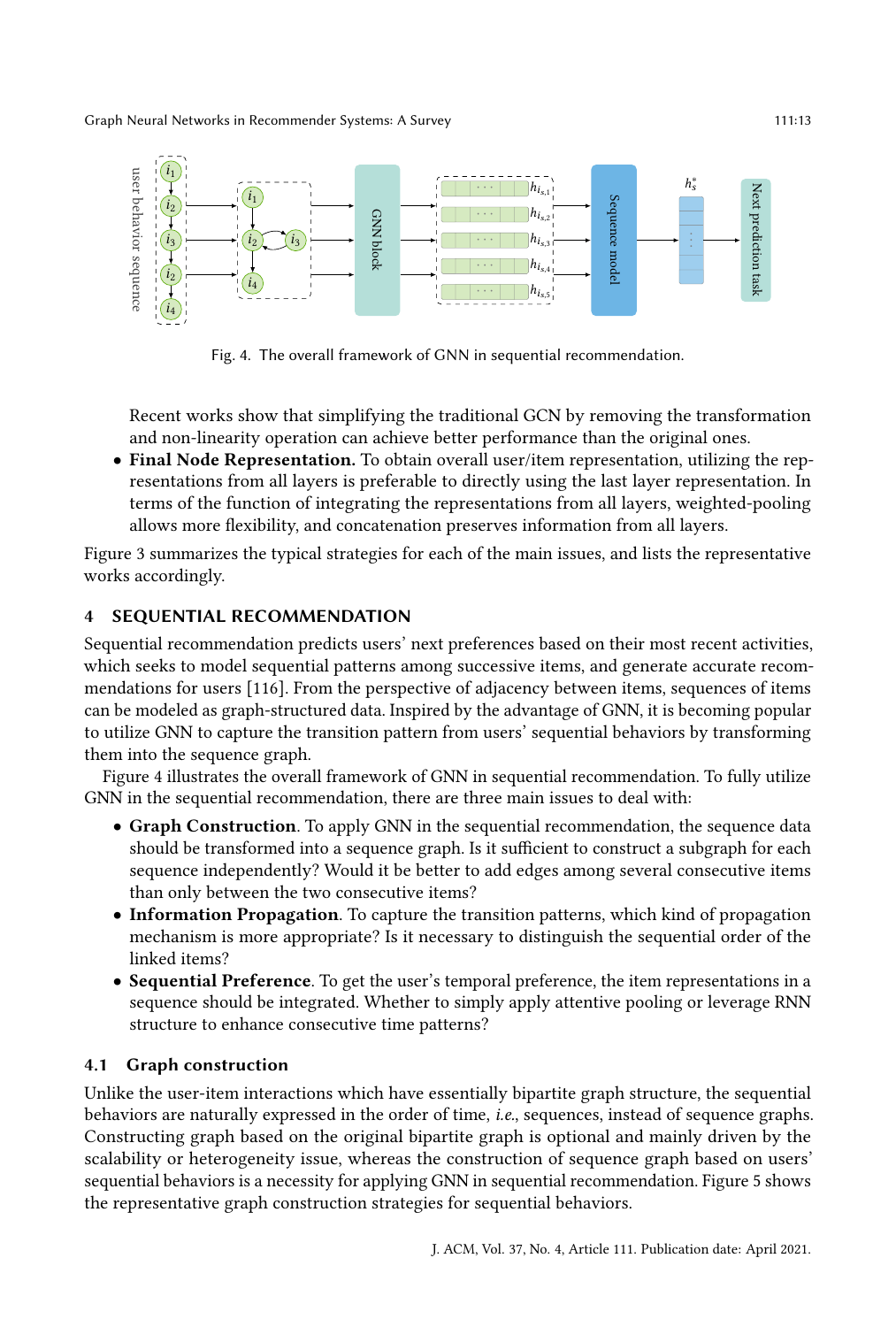<span id="page-13-0"></span>

Fig. 5. Representative graph construction methods in the sequential recommendation, where the original nodes and edges are in green, and the additional ones are in red.

Constructing the directed graph for each sequence by treating each item in the sequence as a node and adding edges between two consecutively clicked items is the most straightforward way [\[47,](#page-32-12) [114,](#page-35-2) [115,](#page-35-11) [174,](#page-37-1) [184\]](#page-38-9). However, in most scenarios, the length of the user sequence is short, e.g., the average length on the preprocessed Yoochoose1/4[1](#page-13-1) dataset is 5.71 [\[174\]](#page-37-1). A sequence graph constructed from a single and short sequence consists of a small number of nodes and connections, and some nodes might even have only one neighbor, which contains too limited knowledge to reflect users' dynamic preferences and cannot take full advantage of GNN in graph learning. To tackle this challenge, recent works propose several strategies to enrich the original sequence graph structure, which can be divided into two mainstreams.

One mainstream is to utilize additional sequences to enrich the item-item transitions. The additional sequences can be other types of behavior sequences [\[151\]](#page-36-12), the historical sequences of the same user [\[175\]](#page-37-10), or part/all of the sequences in the whole dataset [\[14,](#page-30-12) [162,](#page-37-11) [205,](#page-39-4) [206\]](#page-39-5). For instance, HetGNN [\[151\]](#page-36-12) utilizes all behavior sequences, and constructs edges between two consecutive items in the same sequence with their behavior types as the edge types. A-PGNN [\[175\]](#page-37-10) deals with the occasion when users are known, thus incorporating the user's historical sequences with the current sequence to enrich the item-item connections. GCE-GNN [\[162\]](#page-37-11) and DAT-MDI [\[14\]](#page-30-12) exploit the item transitions in all sessions to assist the transition patterns in the current sequence, which leverage the local context and global context. Different from GCE-GNN [\[162\]](#page-37-11) and DAT-MDI [\[14\]](#page-30-12) that treats all the transitions equally, TASRec [\[206\]](#page-39-5) attaches more importance to the recent transitions to augment the more recent transitions. Instead of incorporating all the sessions, DGTN [\[205\]](#page-39-4) only adds similar sessions to the current session, based on the assumption that similar sequences are more likely to reflect similar transition patterns. All these methods introduce more information into the original sequence graph, and improve the performance compared to a single sequence graph.

Another mainstream approach is to adjust the graph structure of the current sequence. For example, assuming the current node has a direct influence on more than one consecutive item, MA-GNN [\[101\]](#page-34-7) extracts three subsequent items and adds edges between them. Considering that only adding edges between consecutive items might neglect the relationships between distant items, SGNN-HN [\[112\]](#page-34-8) introduces a virtual "star" node as the center of the sequence, which is linked with all the items in the current sequence. The vector-wise representation of the "star" node reflects the overall characteristics of the whole sequence. Hence, each item can gain some knowledge

<span id="page-13-1"></span> $^{\rm 1}{\rm The}$  dataset is available at http://2015.recsyschallenge.com/challege. html. Note that this work preprocesses the dataset by filtering out the sequences of length 1 and items appearing less than 5 times.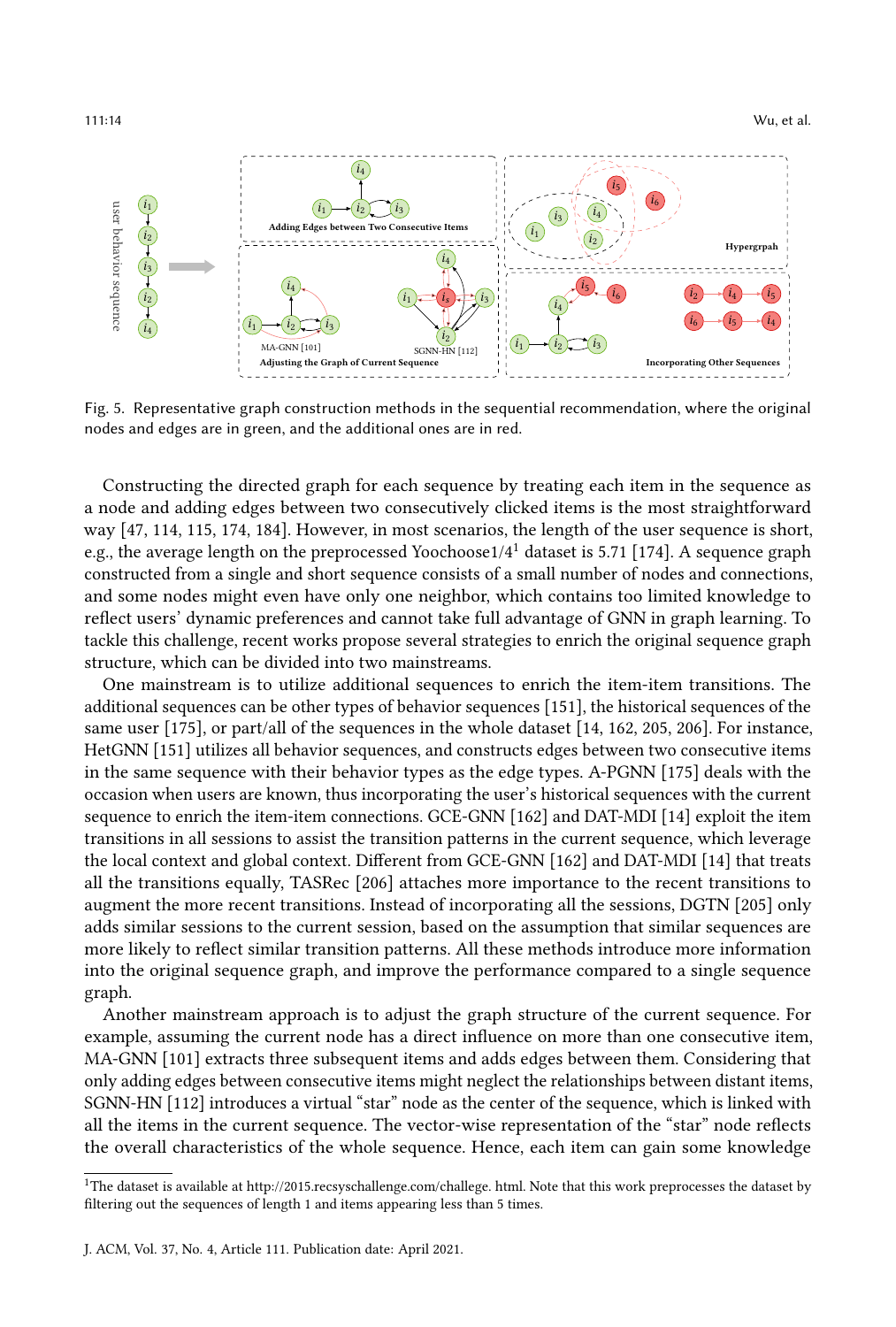of the items without direct connections through the "star" node. Chen and Wong [\[19\]](#page-30-13) point out that existing graph construction methods ignore the sequential information of neighbors, and bring about the ineffective long-term capturing problem. Therefore, they propose LESSR, which constructs two graphs from one sequence: one distinguishes the order of neighbors, another allows the short-cut path from the item to all the items after it.

In addition to the above two mainstreams, other graph construction methods have emerged recently. Inspired by the advantage of hypergraph in modeling beyond-pairwise relations, hypergraph has been leveraged to capture the high-order relations among items and the cross-session information. SHARE [\[147\]](#page-36-13) constructs a hypergraph for each session, of which the hyperedges are defined by various sizes of sliding windows. DHCN [\[181\]](#page-38-10) takes each session as one hyperedge and integrates all the sessions in one hypergraph. To explicitly incorporate cross-session relationships, DHCN [\[181\]](#page-38-10) and COTREC [\[180\]](#page-37-12) construct the session-to-session graph, which takes each session as a node and assigns the weights based on the shared items.

## 4.2 Information propagation

Given a built sequence graph, it is essential to design an efficient propagation mechanism to capture transition patterns among items. The GGNN framework is widely adopted to propagate information on the directed graph. Specifically, it employs mean-pooling to aggregate the information of the previous items and the next items respectively, combines the two aggregated representations, and utilizes GRU [\[88\]](#page-33-8) component to integrate the information of neighbors and the central node. The propagation functions are given as follows:

$$
\mathbf{n}_{i_{s,t}}^{in(l)} = \frac{1}{|\mathcal{N}_{i_{s,t}}^{in}|} \Sigma_{j \in \mathcal{N}_{i_{s,t}}^{in}} \mathbf{h}_{j}^{(l)}, \quad \mathbf{n}_{i_{s,t}}^{out(l)} = \frac{1}{|\mathcal{N}_{i_{s,t}}^{out}|} \Sigma_{j \in \mathcal{N}_{i_{s,t}}^{out}} \mathbf{h}_{j}^{(l)},
$$
\n
$$
\mathbf{n}_{i_{s,t}}^{(l)} = \mathbf{n}_{i_{s,t}}^{in(l)} \oplus \mathbf{n}_{i_{s,t}}^{out(l)}, \quad \mathbf{h}_{i_{s,t}}^{(l+1)} = \mathbf{GRU}(\mathbf{h}_{i_{s,t}}^{(l)}, \mathbf{n}_{i_{s,t}}^{(l)}),
$$
\n(13)

where  $\mathcal{N}_{i_{s,t}}^{\text{in}},\mathcal{N}_{i_{s,t}}^{\text{out}}$  denotes the neighborhood set of previous items and next items,  $\textbf{GRU}(\cdot)$  represents the GRU component. Different from the pooling operation, the gate mechanism in GRU decides what information to be preserved and discarded. Unlike GGNN which treats the neighbors equally, attention mechanism is also utilized to differentiate the importance of neighbors [\[12,](#page-30-14) [114,](#page-35-2) [162\]](#page-37-11). All the above methods adopt the permutation-invariant aggregation function during the message passing, ignoring the order of items within the neighborhood, which may lead to the loss of information [\[19\]](#page-30-13). To address this issue, LESSR [\[19\]](#page-30-13) preserves the order of items in the graph construction, and leverages the GRU component [\[88\]](#page-33-8) to aggregate the neighbors sequentially, as the following equation:

$$
\mathbf{n}_{i_{s,t},k}^{(l)} = \mathbf{GRU}^{(l)}(\mathbf{n}_{i_{s,t},k-1}^{(l)}, \mathbf{h}_{i_{s,t},k}^{(l)}),
$$
\n(14)

where  $\mathbf{h}_{i_s,t,k}^{(l)}$  represents the  $k^{th}$  item in the neighborhood of  $i_{s,t}$  ordered by time, and  $\mathbf{n}_{i_s,t,k}^{(l)}$  denotes the neighborhood representation after aggregating  $k$  items.

For the sequence graph with hypergraph structure, DHCN [\[181\]](#page-38-10) adopts the typical hypergraph neural network HGNN [\[36\]](#page-31-8), which treats the nodes equally during propagation. To differentiate the importance of items within the same hyperedge, SHARE [\[147\]](#page-36-13) designs two attention mechanisms to propagate the information of item nodes. One is the hyperedges, and the other is the information of the hyperedges to the connected item nodes. For user-aware sequential recommendation, A-PGNN [\[175\]](#page-37-10) and GAGA [\[115\]](#page-35-11) implicitly incorporate the user information, and augment the representations of items in the neighborhood with user representation.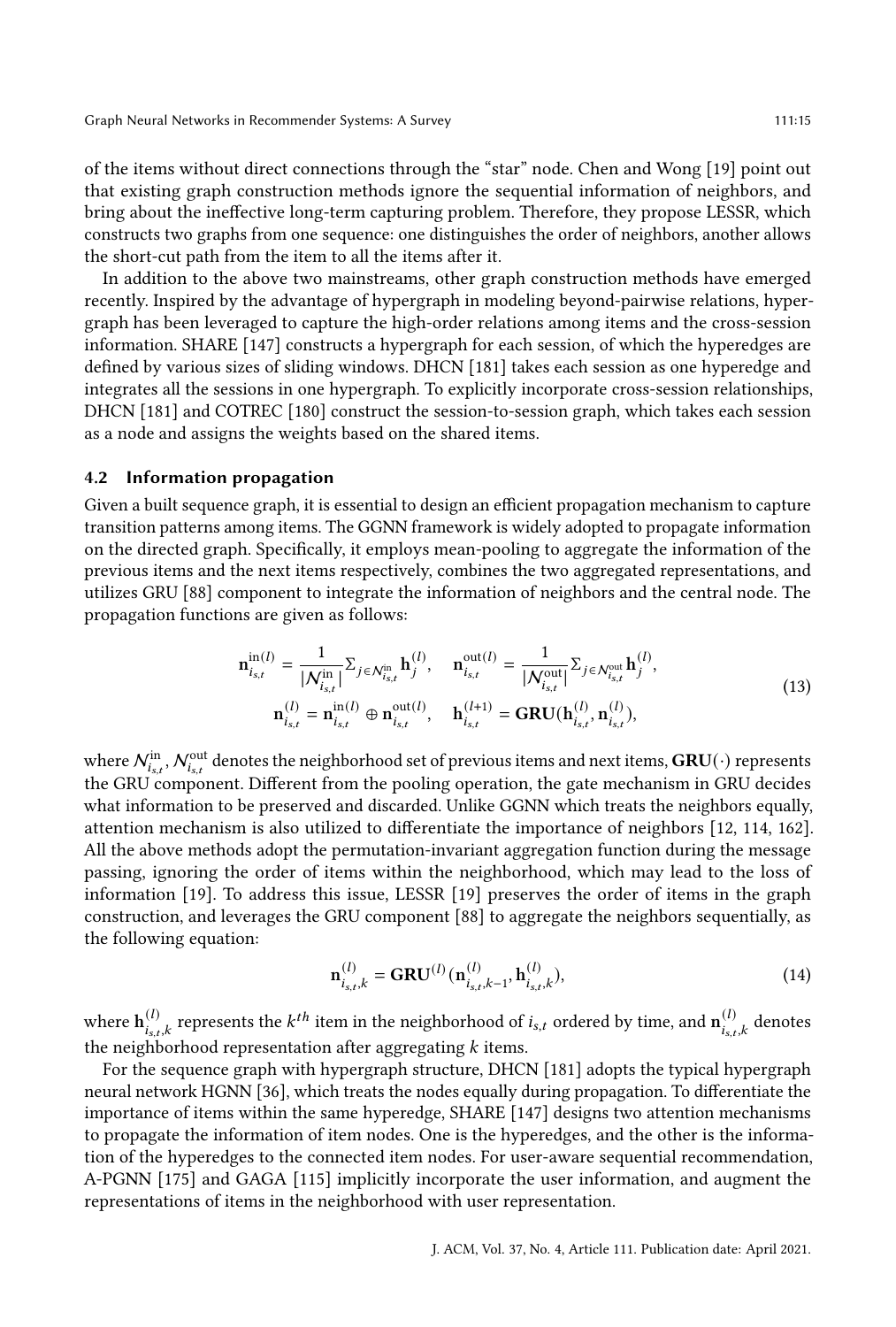<span id="page-15-0"></span>

Fig. 6. Summary of representative works in sequential recommendation.

#### 4.3 Sequential preference

Due to the limited iteration of propagation, GNN cannot effectively capture long-range dependency among items [\[19\]](#page-30-13). Therefore, the representation of the last item (or any item) in the sequence is not sufficient enough to reflect the user's sequential preference. Besides, most of the graph construction methods of transforming sequences into graphs lose part of the sequential information [\[19\]](#page-30-13). In order to obtain the effective sequence representation, existing works propose several strategies to integrate the item representations in the sequence.

Considering that the items in a sequence have different levels of priority, the attention mechanism is widely adopted for integration. Some works [\[112,](#page-34-8) [115,](#page-35-11) [174,](#page-37-1) [205\]](#page-39-4) calculate the attentive weights between the last item and all the items in the sequence and aggregate the item representations as the global preference, and incorporate it with local preference (i.e., the last item representation) as the overall preference. In this way, the overall preference relies heavily on the relevance of the last item to the user preference. Inspired by the superiority of multi-layer self-attention strategy in sequence modeling, GC-SAN [\[184\]](#page-38-9) stacks multiple self-attention layers on the top of the item representations generated by GNN to capture long-range dependencies.

In addition to leveraging attention mechanism for sequence integration, sequential signals are explicitly incorporated into the integration process. For instance, NISER [\[47\]](#page-32-12) and GCE-GNN [\[162\]](#page-37-11) add the positional embeddings, which reflect the relative order of the items, to effectively obtain position-aware item representations. To balance the consecutive time and flexible transition pattern, FGNN [\[114\]](#page-35-2) employs the GRU with attention mechanism to iteratively update the user preference with item representations in the sequence.

All the above works integrate the item representations within the user's behavior sequence to generate the representation of sequential preference. Apart from these methods, DHCN [\[181\]](#page-38-10) and COTREC [\[180\]](#page-37-12) enrich the sequence graph by the session-to-session graph in the graph construction step. Therefore, they combine the sequential representation learned from the session-to-session graph and the one aggregated from items at this step.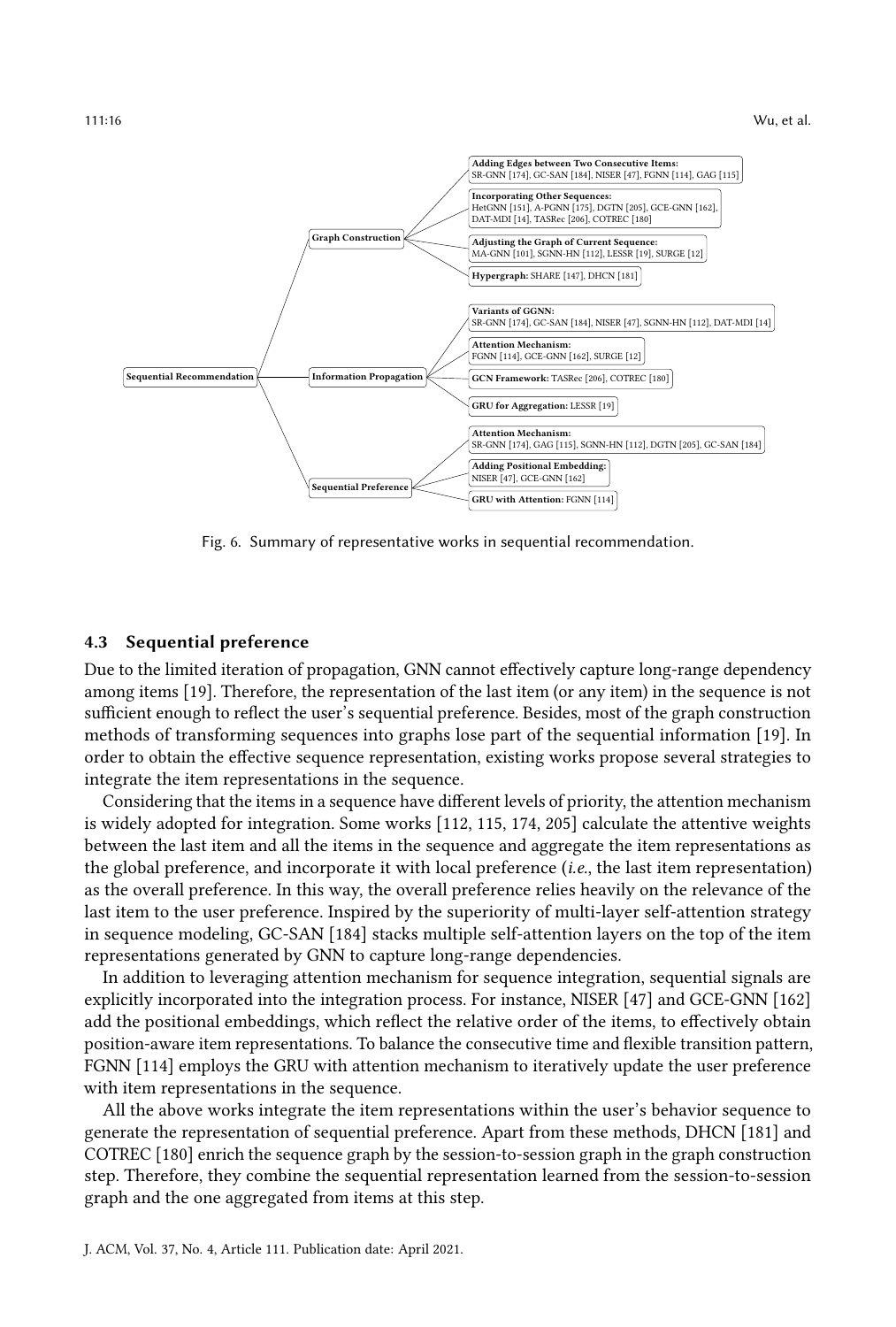# 4.4 Summary

This part briefly summarizes the reviewed works in terms of the three main issues.

- Graph Construction. The most straightforward construction is to add edges between the two consecutive items. When the sequence length is short, utilizing additional sequences can enrich the sequence graph, and it would be preferable if the additional sequence are more similar to the original sequence. Another line is to adjust the graph structure of the behavior sequence. There is no accepted statement on which method is better. Moreover, incorporating the session-to-session graph into the sequence graph is also used to gain further improvements.
- Information Propagation. Most of the propagation methods are variants of the propagation methods in traditional GNN frameworks, and there is no consensus on which method is better. Some complex propagation methods, such as LESSR [\[19\]](#page-30-13), achieve performance gain at the cost of more computation. Whether to adopt complex propagation methods in practice depends on the trade-off between computation costs and performance gains.
- Sequential Preference. To obtain the sequential preference, an attention mechanism is widely adopted to integrate the representations of items in the sequence. Beyond that, adding positional embeddings can enhance the relative order of the items and can bring a few improvements. Whether leveraging RNN structure can boost performance for all the sequential recommendation tasks requires further investigation.

Figure [6](#page-15-0) summarizes the typical strategies for each of the main issues and lists the representative works accordingly.

# 5 SOCIAL RECOMMENDATION

With the emergence of online social networks, social recommender systems have been proposed to utilize each user's local neighbors' preferences to enhance user modeling [\[42,](#page-31-6) [64,](#page-32-7) [102,](#page-34-3) [103,](#page-34-9) [171\]](#page-37-0). All these works assume users with social relationships should have similar representations based on the social influence theory that connected people would influence each other. Some of them directly use such relationship as regularizer to constraint the final user representations [\[64,](#page-32-7) [103,](#page-34-9) [104,](#page-34-4) [137\]](#page-36-7), while others leverage such relationship as input to enhance the original user embeddings [\[42,](#page-31-6) [102\]](#page-34-3).

From the perspective of graph learning, the early works mentioned above can be seen as modeling the first-order neighbors of each user. However, in practice, a user might be influenced by her/his friends' friends. Overlooking the high-order influence diffusion in previous works might lead to the suboptimal recommendation performance [\[171\]](#page-37-0). Thanks to the ability of simulating how users are influenced by the recursive social diffusion process, GNN has become a popular choice to model the social information in recommendation.

To incorporate relationships among users into interaction behaviors by leveraging GNN, there are two main issues to deal with:

- Influence of Friends. Do friends have equal influence? If not, how to distinguish the influence of different friends?
- Preference Integration. Users are involved in two types of relationships, i.e., social relationships with their friends and interactions with items. How to integrate the user representations from the social influence perspective and interaction behavior?

#### 5.1 Influence of friends

Generally, a social graph only contains information about whether the users are friends, but the strengths of social ties are usually unknown. To propagate the information of friends, it is essential to decide the influence of friends. DiffNet [\[171\]](#page-37-0) treats the influence of friends equally by leveraging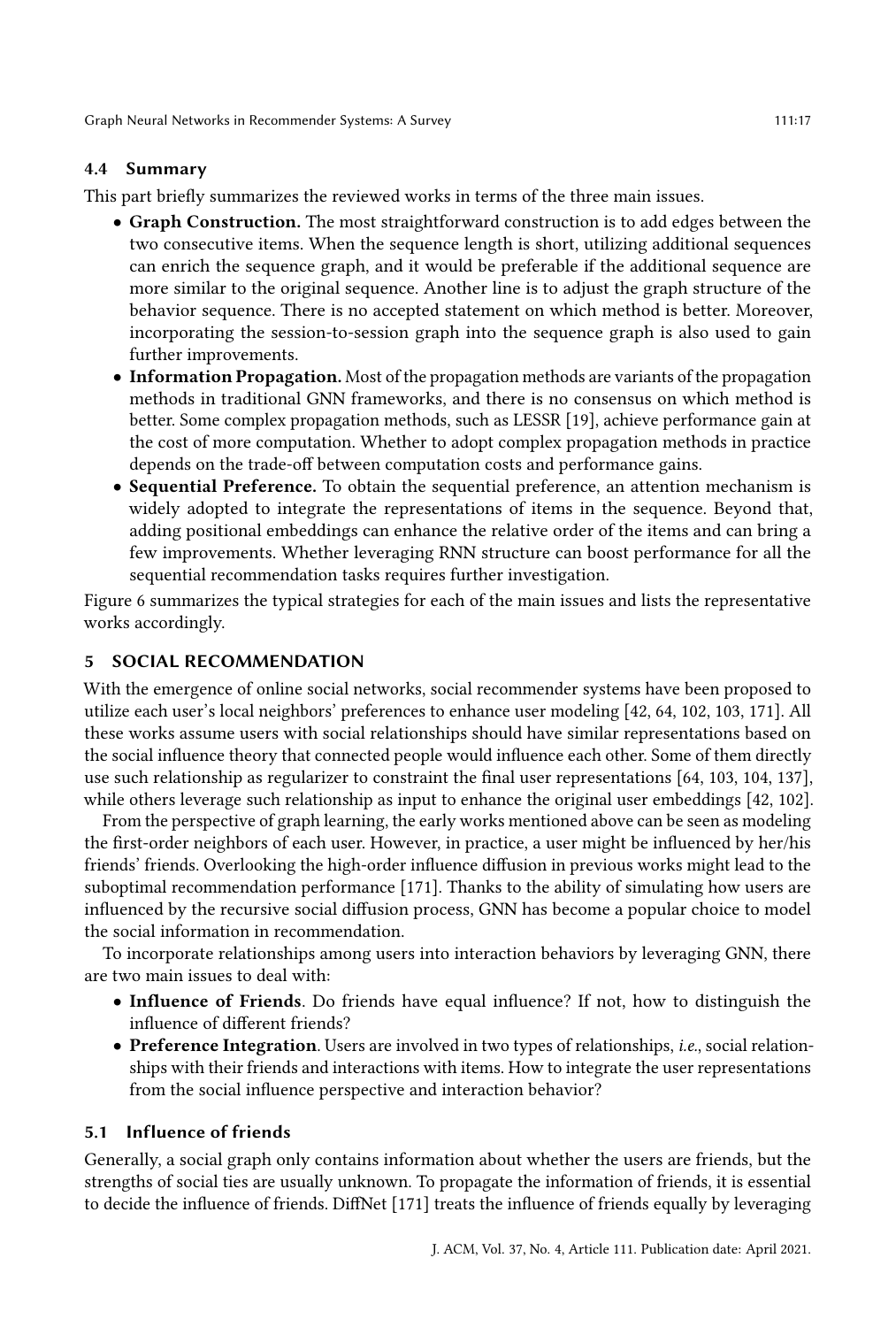111:18 Wu, et al.

<span id="page-17-0"></span>

(a) The framework of GNN on the bipartite graph and social network graph separately.



(b) The framework of GNN on the unified graph of user-item interactions and social network.

Fig. 7. Two strategies for social enhanced general recommendation.

mean-pooling operation. However, the assumption of equal influence is not in accordance with the actual situation, and the influence of a user is unsuitable to be simply determined by the number of her/his friends. Indeed, users are more likely to be influenced by friends with strong social ties or similar preferences. Therefore, attention mechanism is widely leveraged to differentiate the influence of neighbors [\[2,](#page-30-15) [33,](#page-31-1) [109,](#page-34-10) [129,](#page-35-12) [170,](#page-37-13) [173\]](#page-37-14). For example, Song et al. [\[129\]](#page-35-12) propose DGRec, which dynamically infers the influence of neighbors based on their current interests. It first models dynamic users' behaviors with a recurrent neural network, and then acquires the social influence with a graph-attention neural network. Compared to the mean-pooling operation, the attention mechanism boosts the overall performance, which further verifies the assumption that different friends have different influence power.

Moreover, a recent work, named ESRF [\[190\]](#page-38-11), argues that social relations are not always reliable. The unreliability of social information lies in two aspects: on the one hand, the users with explicit social connections might have no influence power; on the other hand, the obtained social relationships might be incomplete. Considering that indiscriminately incorporating unreliable social relationships into recommendation may lead to poor performance, ESRP leverages the autoencoder mechanism to modify the observed social relationships by filtering irrelevant relationships and investigating the new neighbors. Similarly, DiffNetLG [\[128\]](#page-35-13) involves implicit local influence to predict the unobserved social relationship and then utilizes both explicit and implicit social relations to make recommendations.

# 5.2 Preference Integration

Users in social recommendatioin are involved in two types of relationships, one is the user-item interactions and the other is the social graph. In order to enhance the user preference representation by leveraging social information, there are two strategies for combining the information from these two networks,

• to learn the user representation from these two networks respectively [\[33,](#page-31-1) [171,](#page-37-0) [173\]](#page-37-14) and then integrate them into the final preference vector, as illustrated in Figure [7a;](#page-17-0)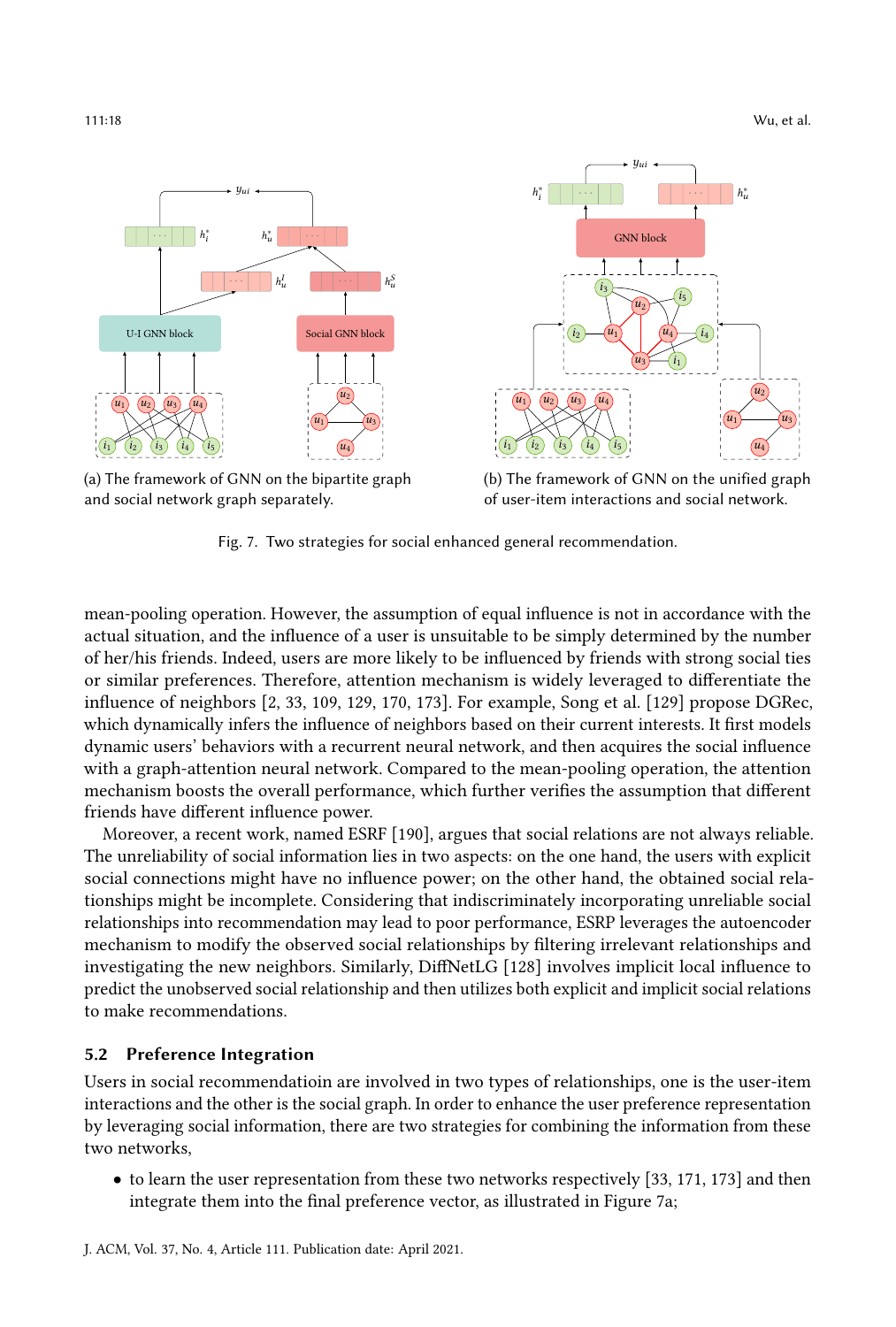<span id="page-18-0"></span>

Fig. 8. Summary of representative works in social recommendation.

• to combine the two networks into one unified network [\[170\]](#page-37-13) and apply GNN to propagate information, as illustrated in Figure [7b.](#page-17-0)

The advantage of the first strategy lies in two aspects: on the one hand, we can differentiate the depth of diffusion process of two networks since they are treated separately; on the other hand, any advanced method for user-item bipartite graph can be directly applied, and for social network, a homogeneous graph, GNN techniques are extremely suitable for simulating the influence process since they are originally proposed for homogeneous graphs. As for the integration of the user representations learned from two relationships, there are two main mechanisms, i.e., linearity combination and non-linearity combination. Among the linearity combination, DiffNet [\[171\]](#page-37-0) treats the user representations from two spaces equally, and combines them with a sum-pooling operation. Instead of an equal-weight combination, DANSER [\[173\]](#page-37-14) dynamically allocates weights according to the user-item paired features. Among the non-linearity combination, multi-layer perceptrons over the concatenated vector are widely adopted to enhance the feature interactions [\[33,](#page-31-1) [46,](#page-31-10) [185\]](#page-38-12).

The advantage of integrating the two graphs into one unified network is that both the higherorder social influence diffusion in the social network and interest diffusion in the user-item bipartite graph can be simulated in a unified model, and these two kinds of information simultaneously reflect users' preferences. DiffNet++ [\[170\]](#page-37-13) designs a two-level attention network to update user nodes at each layer. Specifically, it firstly aggregates the information of neighbors in the bipartite graph (*i.e.*, interacted items) and social network (*i.e.*, friends) by utilizing the GAT mechanism respectively. Considering that different users may have different preferences in balancing these two relationships, it further leverages another attention network to fuse the two hidden states of neighbors. Similarly, SEFrame [\[20\]](#page-30-16) utilizes a heterogeneous graph network to fuse the knowledge from social relationships, user-item interactions and item transitions from the heterogeneous graph, and employs a two-level attention network for propagation. Up till now, there is no evidence to show which strategy always achieves better performance.

#### 5.3 Summary

Corresponding to the discussion at the beginning of this section, we briefly summarize the current works in terms of the two issues:

• Influence of Friends. Compared to assigning equal weights to friends, differentiating the influence of different friends is more appropriate. An emerging direction is to automatically modify the social relationship during training, which can benefit from the presence of noise in social networks.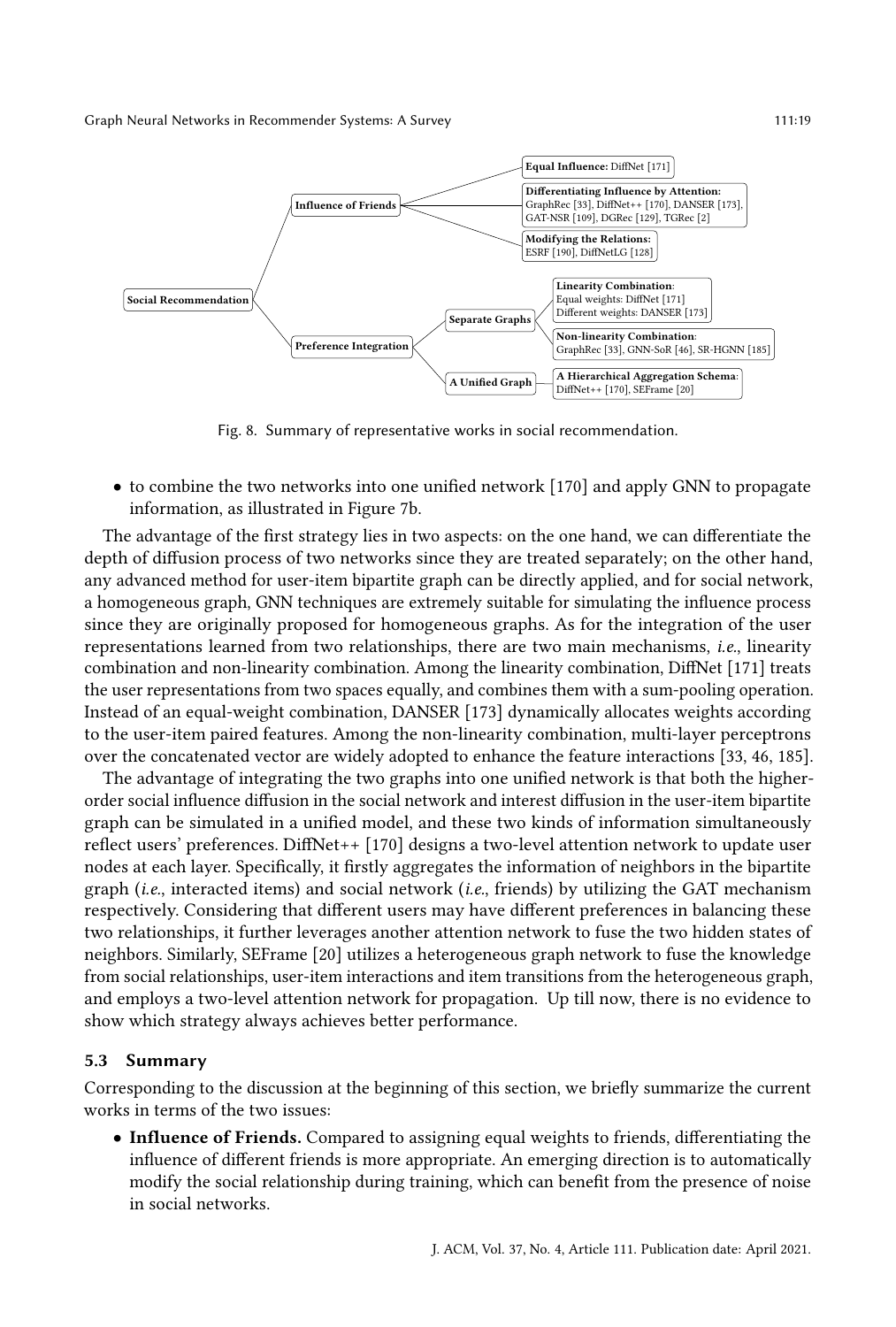• Preference Integration. The strategies for combining the two sources of information depends on whether to consider the two graphs separately or unify them into one graph. For the separate graphs, user preference is an integration of the overall representations learned from these two graphs. For the unified graph, a commonly adopted strategy is the hierarchical aggregation schema.

Figure [8](#page-18-0) summarizes the typical strategies for each of the main issues, and lists the representative works accordingly.

## 6 KNOWLEDGE GRAPH BASED RECOMMENDATION

Social network that reflects relationships between users, is utilized to enhance user representation, while knowledge graph that expresses relationships between items through attributes, is leveraged to enhance the item representation. Incorporating knowledge graph into recommendation can bring two-facet benefits [\[143\]](#page-36-14): (1) the rich semantic relations among items in a knowledge graph can help explore their connections and improve the item representation; (2) knowledge graph connects a user's historically interacted items and recommended items, which enhances the interpretability of the results [\[188\]](#page-38-13).

Despite the above benefits, utilizing knowledge graph in recommendation is rather challenging due to its complex graph structure, i.e., multi-type entities and multi-type relations. Previous works preprocess knowledge graph by knowledge graph embedding (KGE) methods to learn the embeddings of entities and relations, such as [\[26,](#page-31-11) [145,](#page-36-2) [195,](#page-38-3) [201\]](#page-38-14) The limitation of commonly-used KGE methods is that they focus on modeling rigorous semantic relatedness with the transition constraint, which are more suitable for the tasks related to graph, such as link prediction rather than recommendation [\[144\]](#page-36-15). Meta-path based methods manually define meta-paths that carry the high-order information and feed them into a predictive model, and thus they require domain knowledge and are rather labor-intensive for complicated knowledge graph [\[146,](#page-36-16) [153\]](#page-36-17).

Given the user-item interaction information as well as the knowledge graph, the knowledge graph based recommendation seeks to take full advantage of the rich information in the knowledge graph, which can help to estimate the users' preferences for items by explicitly capturing relatedness between items. For the effectiveness of knowledge graph based recommendation, there are two main issues to deal with:

- Graph Construction. How to effectively integrate the collaborative signals from useritem interactions and the semantic information from the knowledge graph? Whether to explicitly incorporate the user nodes into knowledge graph or implicitly use the user nodes to distinguish the importance of different relations?
- Relation-aware Aggregation. One characteristic of knowledge graph is that it has multiple types of relations between entities. How to design a relation-aware aggregation function to aggregate information from linked entities?

#### 6.1 Graph Construction

For the stage of graph construction, one main concern is how to effectively integrate the collaborative signals and knowledge information.

One direction is to incorporate the user nodes into the knowledge graph. For instance, KGAT [\[153\]](#page-36-17), MKGAT [\[133\]](#page-35-14) and CKAN [\[161\]](#page-37-15) combine the user-item bipartite graph and knowledge graph into one unified graph by taking the user nodes as one type of entity and the relation between users and items as "interaction". Recent efforts focus on the entities and relations relevant to the user-item pair. Therefore, they construct the subgraph that links the user-item pair with the user's historical interacted items and the related semantics in knowledge graph [\[35,](#page-31-12) [126\]](#page-35-15). Based on the assumption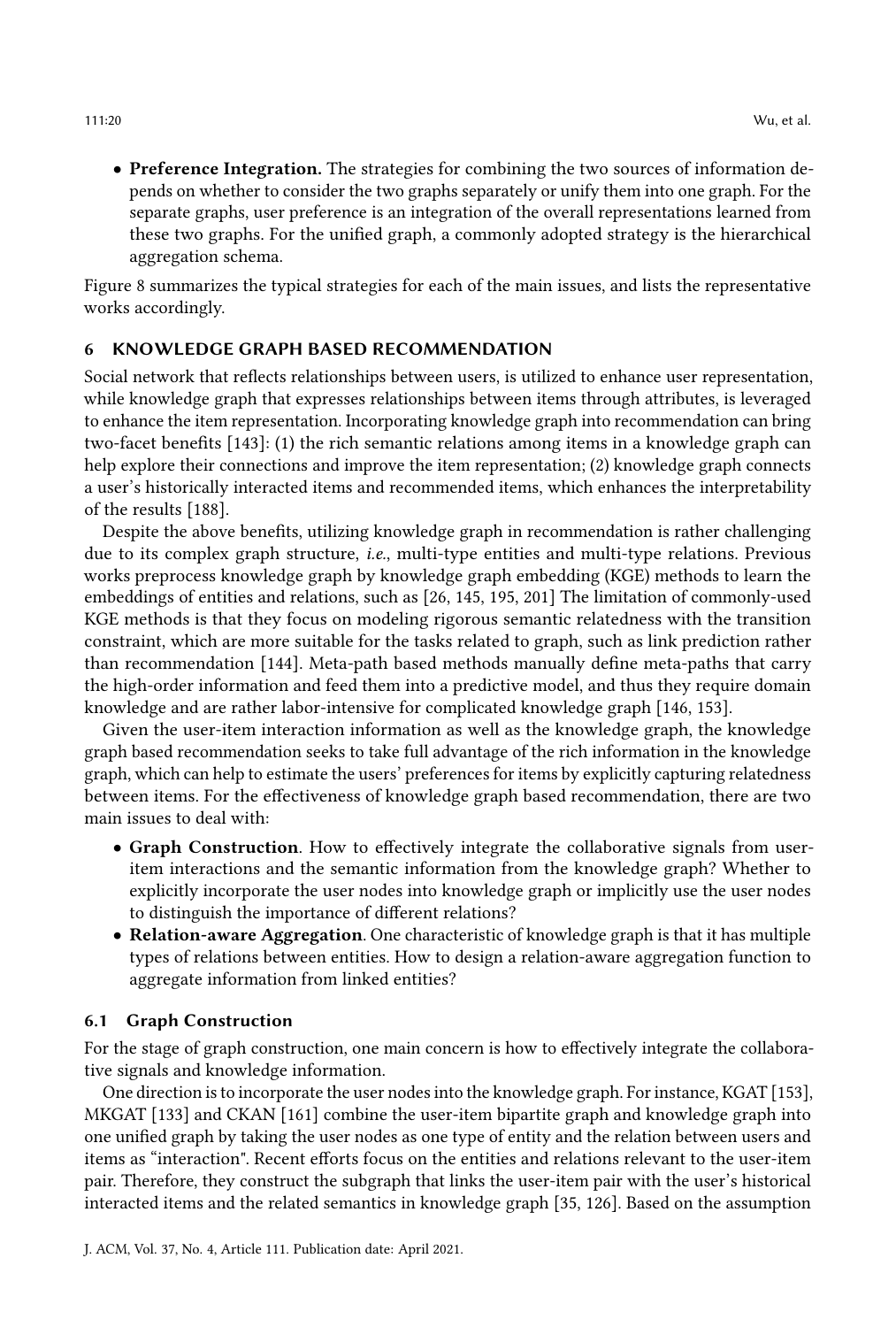that a shorter path between two nodes reflects more reliable connections, AKGE [\[126\]](#page-35-15) constructs the subgraph by the following steps: pre-train the embeddings of entities in the knowledge graph by TransR [\[92\]](#page-34-11); calculate the pairwise Euclidean distance between two linked entities; keep the  $K$ paths with the shortest distance between the target user and item node. The potential limitation is that the subgraph structure depends on the pre-trained entity embeddings and the definition of distance measurement. ATBRG [\[35\]](#page-31-12) exhaustively searches the multi-layer entity neighbors for the target item and the items from the user's historical behaviors and restores the paths connecting the user behaviors and the target item by multiple overlapped entities. In order to emphasize the information-intensive entities, ATBRG further prunes the entities with a single link, which can also help control the scale of the graph. Although these methods can obtain subgraphs more relevant to the user-item pair, it is quite time-consuming to pre-train the entity embedding or search and prune paths exhaustively. An effective and efficient subgraph construction strategy is worthy of further investigation.

Another direction is to implicitly use the user nodes to distinguish the importance of different relations. For instance, KGCN [\[146\]](#page-36-16) and KGNN-LS [\[144\]](#page-36-15) take the user nodes as queries to assign weights to different relations. In terms of graph construction, this line of research emphasizes the users' preferences towards relations instead of the collaborative signal in user-item interactions.

#### 6.2 Relation-aware Aggregation

To fully capture the semantic information in knowledge graph, both the linked entities (*i.e.*,  $e_i$ ,  $e_j$ ) and the relations in between (*i.e.*,  $r_{e_i,e_j}$ ) should be taken into consideration during the propagation process. Besides, from the perspective of recommender systems, the role of users might also have an influence. Owing to the advantage of GAT in adaptively assigning weights based on the connected nodes, most of the existing works apply the variants of the traditional GAT over the knowledge graph, i.e., the central node is updated by the weighted average of the linked entities, and the weights are assigned according to the score function, denoted as  $a(e_i, e_j, r_{e_i, e_j}, u)$ . The key challenge is to design a reasonable and effective score function.

For the works [\[35,](#page-31-12) [133,](#page-35-14) [153\]](#page-36-17) that regard the user nodes as one type of entities, the users' preferences are expected to be spilled over to the entities in the knowledge graph during the propagation process since the item nodes would be updated with the information of interacted users and related attributes, then the other entities would contain users' preferences with iterative diffusion. Therefore, these works do not explicitly model users' interests in relations but differentiate the influence of entities by the connected nodes and their relations. For instance, inspired by the transition relationship in knowledge graph, KGAT [\[153\]](#page-36-17) assigns the weight according to the distance between the linked entities in the relation space,

$$
a(e_i, e_j, r_{e_i, e_j}, u) = (\mathbf{W}_r \mathbf{e}_j)^\top \tanh\left((\mathbf{W}_r \mathbf{e}_i + \mathbf{e}_{r_{e_i, e_j}})\right),\tag{15}
$$

where  $W_r$  is the transformation matrix for the relation, which maps the entity into relation space. In this way, the closer entities would pass more information to the central node. These methods are more appropriate for the constructed subgraph containing user nodes, since it is difficult for the users' interests to extend to all the related entities by stacking a limited number of GNN layers.

For the works that do not combine the two sources of graphs, these studies [\[144,](#page-36-15) [146\]](#page-36-16) explicitly characterize users' interests in relations by assigning weights according to the connecting relation and specific user. For example, the score function adopted by KGCN [\[146\]](#page-36-16) is the dot product of the user embedding and the relation embedding, i.e.,

$$
a(e_i, e_j, r_{e_i, e_j}, u) = \mathbf{u}^\top \mathbf{r}_{\mathbf{e}_i, \mathbf{e}_j}.
$$
 (16)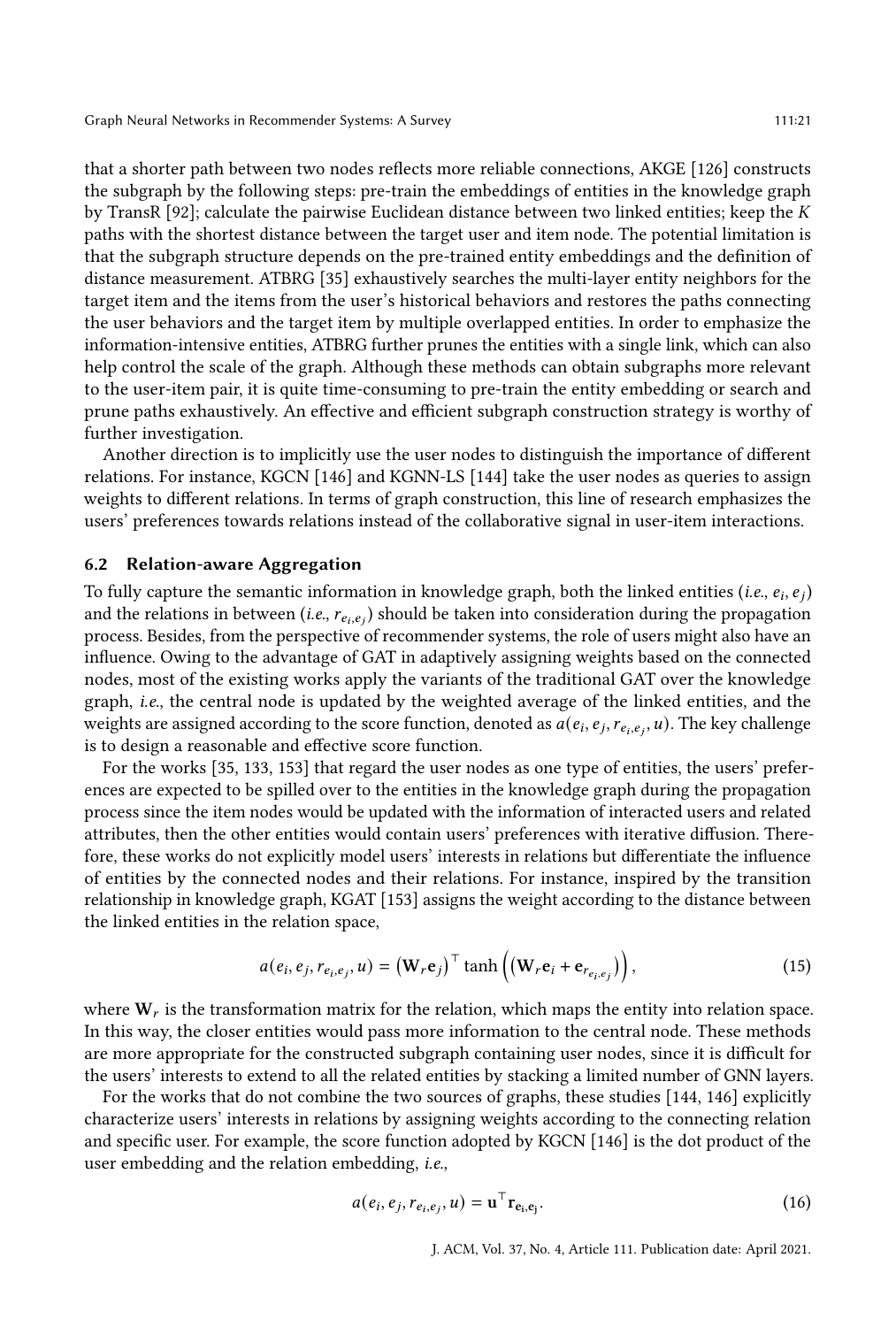<span id="page-21-0"></span>

Fig. 9. Summary of representative works in knowledge graph based recommendation.

In this way, the entities whose relations are more consistent with users' interests will spread more information to the central node.

# 6.3 Summary

Corresponding to the discussion at the beginning of this section, we briefly summarize the current works in terms of the two issues:

- Graph Construction. Existing works either consider the user nodes as one type of entities or implicitly use the user nodes to differentiate the relations. The first direction can be further divided into the overall unified graph or the specific subgraph for the user-item pair. Compared to the overall unified graph, the user-item subgraph has the advantage of focusing on more related entities and relations, but it requires more computation time and the performance depends on the construction of the subgraph, which still requires further investigation.
- Relation-aware Aggregation. The variants of GAT are widely leveraged to aggregate information from linked entities, while taking the relations into account. For the graphs that do not explicitly incorporate user nodes, user representations are utilized to assign different weights to the relations.

Figure [9](#page-21-0) summarizes the typical strategies for each of the main issues, and lists the representative works accordingly.

# 7 OTHER TASKS

In addition to these four types of tasks, the researchers have started to utilize GNN for improving the performance of other recommendation tasks, such as POI recommendation and multimedia recommendation. In this section, we will summarize the recent developments for each task respectively.

Points-of-interest (POI) recommendation plays a key role in location-based service, which utilizes the geographical information to capture geographical influence among POIs and users' historical check-ins to model the transition patterns. In the field of POI recommendation, there are several kinds of graph data, such as the user-POI bipartite graph, the sequence graph based on check-ins and geographical graph, i.e., the POIs within a certain distance are connected and the edge weights depend on the distance between POIs [\[10,](#page-30-4) [91\]](#page-33-4). SGRec [\[87\]](#page-33-12) enriches the check-in sequence with the correlated POIs belonging to other check-ins, which allows collaborative signals to be propagated across sequences. Chang et al. [\[10\]](#page-30-4) believe that the more often users consecutively visited the two POIs, the greater the geographical influence between these two POIs. Hence, the check-ins not only reflect users' dynamic preferences but also indicate the geographical influence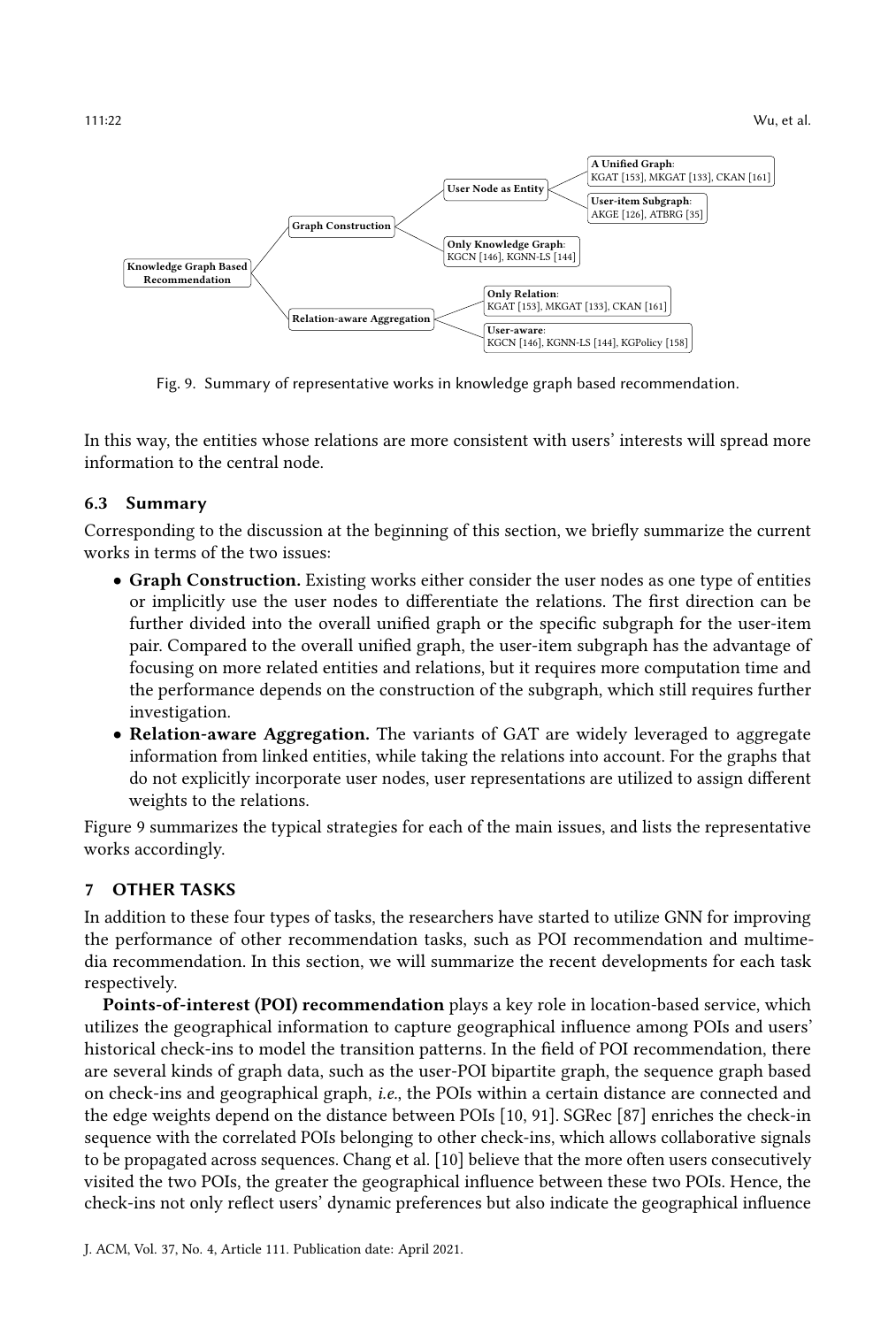among POIs. To explicitly incorporate the information of geographical distribution among POIs, the edge weights in the sequence graph depend on the distance between POIs [\[10\]](#page-30-4).

Group recommendation aims to suggest items to a group of users instead of an individual one [\[58\]](#page-32-4) based on their historical behaviors. There exist three types of relationships: user-item, each user interacts with several items; user-group, a group consists of several users; and group-item, a group of users all choose the same item. "Group" can be regarded as a bridge connecting the users and the items in the group recommendation, which can be either treated as a part of the graph or not. Here are two representative works corresponding to these two strategies respectively. GAME [\[58\]](#page-32-4) introduces the "group node" in the graph, and applies the GAT to assign appropriate weights to each interacted neighbor. With the propagation diffusion, group representation can be iteratively updated with interacted items and users. However, this approach can not be directly applied to the task where groups are changed dynamically and new groups are constantly formed. Different from the former transductive method, GLS-GRL [\[152\]](#page-36-4) learns the group representative in an inductive way, which constructs the corresponding graph for each group specifically. The group representation is generated by integrating the user representations involved in the group, which can address the new group problem.

Bundle recommendation aims to recommend a set of items as a whole for a user. There are three types of relationships: user-item, each user interacts with several items; user-bundle, users choose the bundles; and bundle-item, a bundle consists of several items. For group recommendation, "group" is made up of users; for bundle recommendation, "group" means a set of items. Analogously, the key challenge is to obtain the bundle representation. BGCN [\[11\]](#page-30-5) unifies the three relationships into one graph and designs the item level and bundle level propagation from the users' perspective. HFGN [\[86\]](#page-33-13) considers the bundle as the bridge that users interact with the items through bundles. Correspondingly, it constructs a hierarchical structure upon user-bundle interactions and bundleitem mappings and further captures the item-item interactions within a bundle.

Click-through rate (CTR) prediction is an essential task for recommender systems in largescale industrial applications, which predicts the click rate based on the multi-type features. The key challenges of CTR are to model feature interactions and capture user interests. Inspired by the information diffusion process of GNN, a recent work, Fi-GNN [\[89\]](#page-33-14), employs GNN to capture the high-order interactions among features. Specifically, it constructs a feature graph, where each node corresponds to a feature field and different fields are connected with each other through edges. Hence, the task of feature interactions is converted to propagate node information across the graph. Despite its considerable performance, Fi-GNN ignores the collaborative signals implicit in user behaviors. DG-ENN [\[45\]](#page-31-13) designs both the attribute graph and user-item collaborative graph, and utilizes GNN techniques to capture the high-order feature interactions and collaborative signals. To further alleviate the sparsity issue of the user-item interactions, DG-ENN enriches the original user-item interaction relationships with user-user similarity relationships and item-item transitions.

Multimedia Recommendation has been a core service to help users identify multimedia contents of interest. The main characteristic is the contents are in multi-modality, e.g., text, images, and videos. Recently, researchers start to adopt GNN to capture the collaborative signals from users' interactions with multi-modal contents. For instance, MMGCN [\[164\]](#page-37-4) constructs a user-item bipartite graph for each modality and applies GNN to propagate information for each graph, respectively. The overall user/item representations are the sum of the user/item representations of different modalities. GRCN [\[163\]](#page-37-3) utilizes the multi-modal contents to refine the connectivity of user-item interactions. For each propagation layer, GRCN takes the maximum value of the user-item similarities in different modalities as the weight of the user-item interaction edges and uses the corresponding weights to aggregate neighbors. MKGAT [\[133\]](#page-35-14) unifies the user nodes and multi-modal knowledge graph into one graph and employs a relation-aware graph attention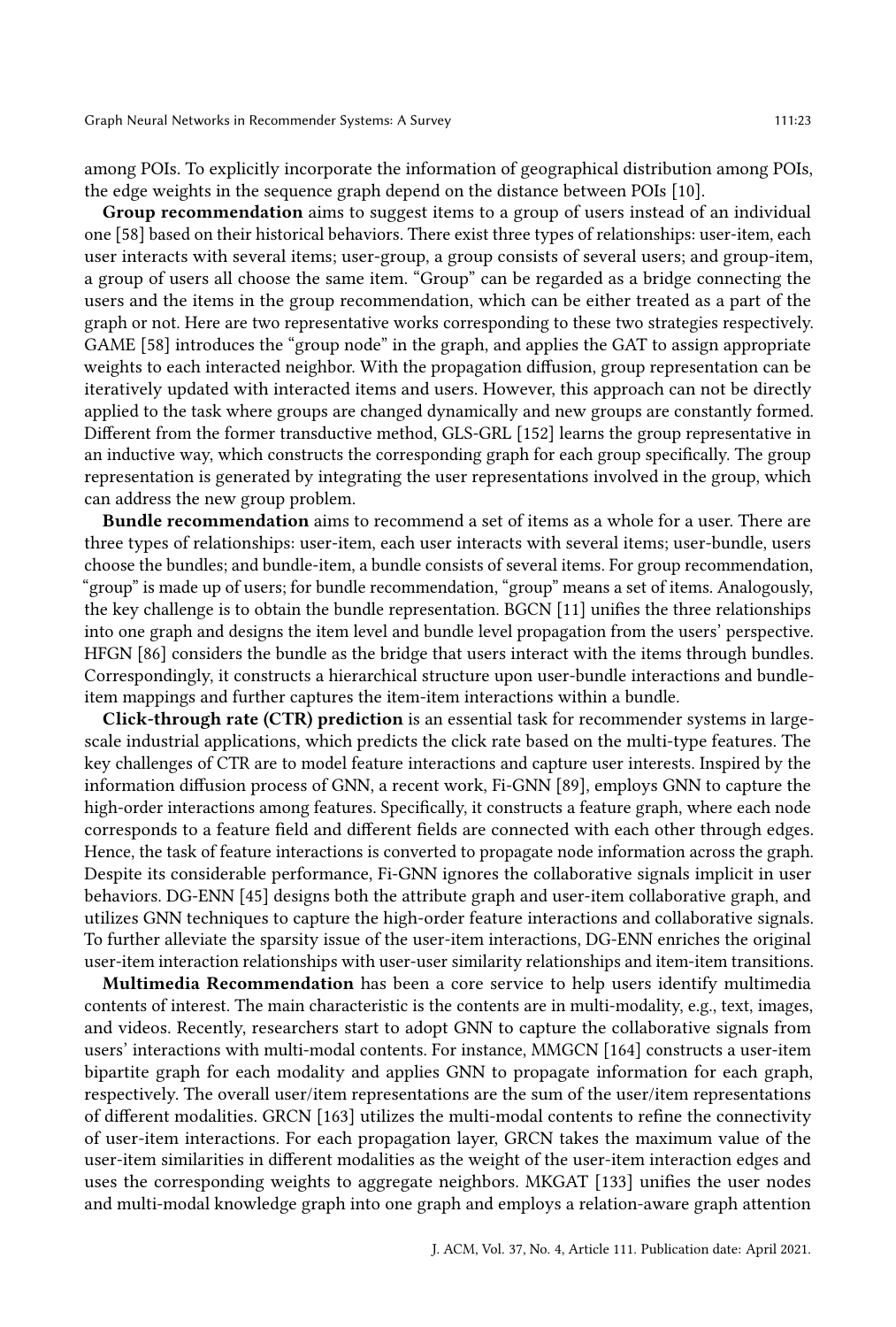<span id="page-23-0"></span>

|  |  |  | Table 2. Datasets of GNN-based recommendation tasks. |  |
|--|--|--|------------------------------------------------------|--|
|--|--|--|------------------------------------------------------|--|

| Task                                         | <b>Dataset</b>       | Paper                                                                                                                |
|----------------------------------------------|----------------------|----------------------------------------------------------------------------------------------------------------------|
|                                              | MovieLens-100K       | GC-MC [8], STAR-GCN [196], DHCF [65]                                                                                 |
| User-Item CF                                 | MovieLens-1M         | GC-MC [8], SpectralCF [204], STAR-GCN [196], Bi-HGNN [81], DGCN-BinCF [141]                                          |
|                                              | MovieLens-10M        | GC-MC [8], STAR-GCN [196], DGCN-BinCF [141]                                                                          |
|                                              | Amazon               | SpectralCF [204], NGCF [154], LR-GCCF [18], LightGCN [54], DGCF [155], AGCN [172], NIA-GCN [131], Multi-GCCF [132]   |
|                                              | Gowalla              | NGCF [154], LR-GCCF [18], LightGCN [54], HashGNN [134], DGCF [155], NIA-GCN [131], Multi-GCCF [132]                  |
|                                              | Yelp                 | NGCF [154], LightGCN [54], DGCN-BinCF [141], DGCF [155], Multi-GCCF [132]                                            |
|                                              | Yoochoose            | SR-GNN [174], NISER [47], FGNN [114], HetGNN [151], DGTN [205], DAT-MDI[14], SGNN-HN [112], SHARE [147], DHCN [181], |
|                                              | Diginetica           | SR-GNN [174], GC-SAN [184], NISER [47], FGNN [114], DGTN [205], GCE-GNN [162], DAT-MDI[14],                          |
| Sequential<br>Retailrocket<br>Recommendation |                      | TASRec [206], COTREC [180], SGNN-HN [112], LESSR [19], SHARE [147], DHCN [181]                                       |
|                                              |                      | GC-SAN [184], NISER [47], TASRec [206], COTREC [180]                                                                 |
|                                              | Amazon               | MA-GNN [101], TGSRec [34]                                                                                            |
|                                              | LastFM               | GAG [115], LESSR [19]                                                                                                |
|                                              | Gowalla              | GAG [115], LESSR [19], SERec [20], DGSR [198]                                                                        |
| Yelp                                         |                      | DiffNet [171], DiffNet++ [170], DGRec [129], GNN-SoR [46], KCGN [61]                                                 |
|                                              | Flickr               | DiffNet [171], DiffNet++ [170], MHCN [191]                                                                           |
| Social                                       | Ciao                 | GraphRec [33], GNN-SoR [46], SR-HGNN [185]                                                                           |
| Recommendation                               | Epinions             | GraphRec [33], DANSER [173], KCGN [61], SR-HGNN [185]                                                                |
|                                              | LastFM               | ESRF [190], GNN-SoR [46], MHCN [191]                                                                                 |
|                                              | Douban               | ESRF [190], DGRec [129], SR-HGNN [185], MHCN [191]                                                                   |
|                                              | MovieLens-1M         | AKGE [126], TGCN [13], KHGT [179]                                                                                    |
| KG based<br>Recommendation                   | MovieLens-10M        | <b>MKGAT</b> [133]                                                                                                   |
|                                              | MovieLens-20M        | KGCN [146], KGNN-LS [144], CKAN [161]                                                                                |
|                                              | <b>Book-Crossing</b> | KGCN [146], KGNN-LS [144], CKAN [161]                                                                                |
|                                              | LastFM               | KGCN [146], KGNN-LS [144], KGAT [153], AKGE [126], TGCN [13], CKAN [161]                                             |
|                                              | Dianping             | KGNN-LS [144], MKGAT [133], CKAN [161]                                                                               |
|                                              | Yelp                 | KGAT [153], AKGE [126], KHGT [179]                                                                                   |
|                                              | Amazon               | KGAT [153], IntentGC [203], ATBRG [35]                                                                               |
|                                              | Taobao               | IntentGC [203], ATBRG [35]                                                                                           |

network to propagate information. Considering the multi-modal characteristic of entities, MKGAT designs the entity encoder to map each specific data type into a condensed vector.

# 8 DATASETS, EVALUATION METRICS AND APPLICATIONS

In this section, we give a brief introduction to the commonly-adopted datasets and evaluation metrics for different recommendation tasks, and summarize the real-world applications of GNNbased recommendation. This section can help researchers find suitable datasets and evaluation metrics to test their methods, and get an overview of the practical applications of GNN-based recommendation.

#### 8.1 Datasets

This part introduces the public commonly-adopted datasets for GNN-based recommendation systems. Table [2](#page-23-0) summarizes the datasets adopted by four recommender tasks. Due to the page limit, we do not list the datasets used by other recommender tasks, and we refer readers to the published works.

MovieLens<sup>[2](#page-23-1)</sup> datasets are collected from MovieLens website, among which three stable benchmark datasets with different scales of rating pairs, i.e., MovieLens-100K, MovieLens-1M, and MovieLens-20M, are most commonly used [\[50\]](#page-32-14). Each dataset contains user-item rating pairs with timestamps, the movie's attributes and tags, and user demographic features. The ratings range from 1 to 5, with a minimum interval of 1. The MovieLens datasets are widely adopted as benchmark datasets in user-item collaborative filtering tasks and knowledge graph based recommendation.

<span id="page-23-1"></span><sup>2</sup>https://grouplens.org/datasets/movielens/

J. ACM, Vol. 37, No. 4, Article 111. Publication date: April 2021.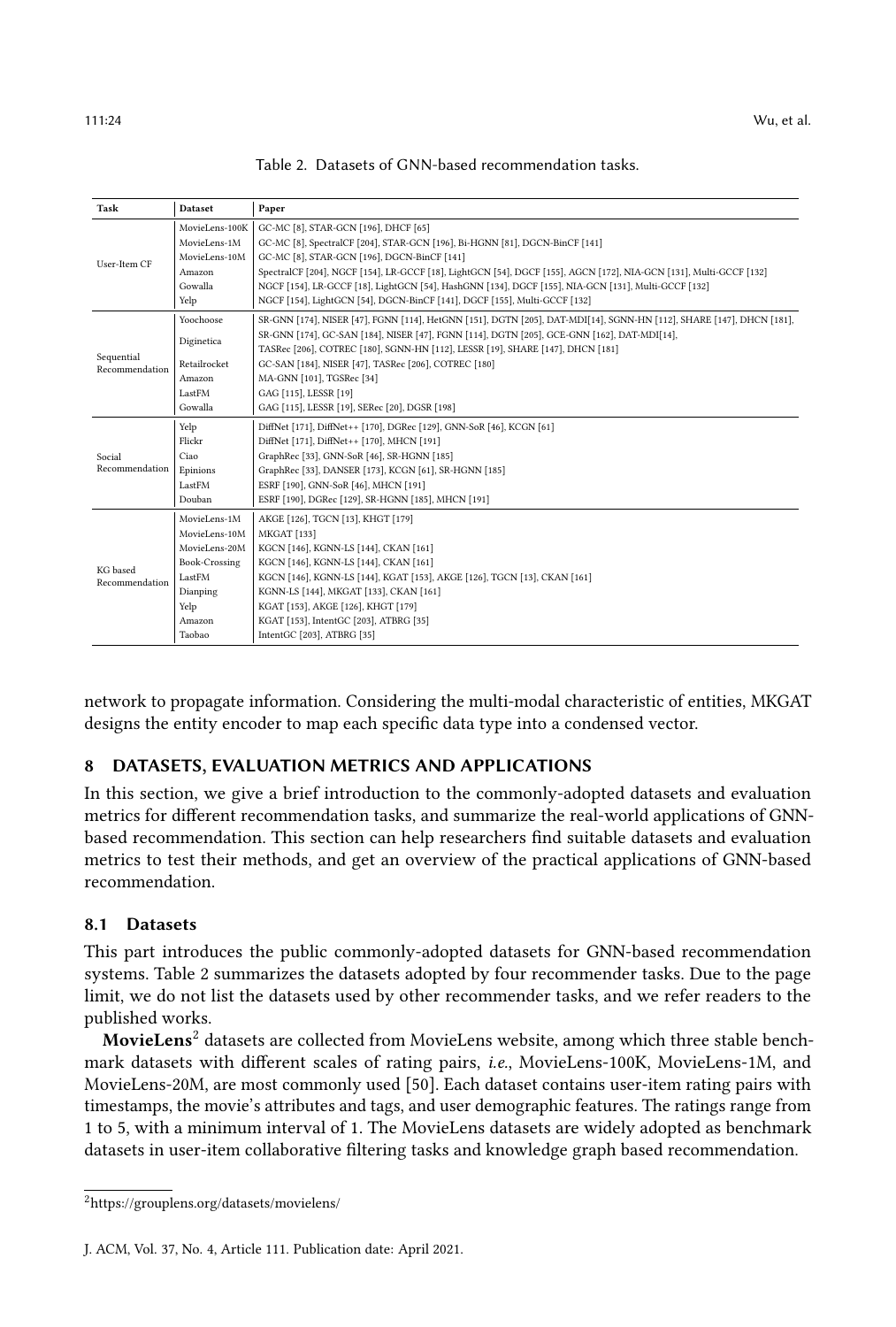Amazon<sup>[3](#page-24-0)</sup> dataset includes reviews (ratings, text, helpfulness votes), product metadata (descriptions, category information, price, brand, and image features), and links (also viewed/also bought graphs) [\[51\]](#page-32-15). The full dataset is split into sub-datasets by categories, e.g., Amazon-Books, Amazon-Instant Video, and Amazon-Electronics. The sub-datasets in Amazon are usually adopted to test the performance in user-item collaborative filtering and sequential recommendation.

**Yelp**  $^4$  $^4$  dataset contains the user check-ins information and is still being updated. Yelp dataset is widely adopted in user-item collaborative filtering and POI recommendation tasks. Existing works usually select one-year data for experiments, e.g., NGCF [\[154\]](#page-36-3) uses the 2018 edition of the Yelp dataset.

**Gowalla<sup>[5](#page-24-2)</sup>** dataset is the check-in dataset obtained from Gowalla, where users share their locations by checking-in [\[23\]](#page-30-18). In addition to the check-in information, Gowalla dataset also contains the social relationship among users. Gowalla is a classical dataset for POI recommendation and adopted in user-item collaborative filtering and sequential recommendation as well.

Yoochoose<sup>[6](#page-24-3)</sup> dataset is obtained from the RecSys Challenge 2015, which contains a stream of user clicks on an e-commerce website within 6 months. Instead of the entire dataset, most of the recent studies use the most recent fractions 1/64 and 1/4 of the sequences as the experimental datasets, named Yoochoose1/64 and Yoochoose1/4, respectively.

Diginetica<sup>[7](#page-24-4)</sup> is provided by CIKM Cup 2016, which contains the transactional data in chronological order. Diginetica is commonly used in session-based recommendation.

RetailRocket<sup>[8](#page-24-5)</sup> dataset has been collected from a real-world ecommerce website, which contains six months of user browsing activities.

LastFM<sup>[9](#page-24-6)</sup> dataset contains musician listening information from a set of 2 thousand users and the attributes of artists from Last.fm<sup>[10](#page-24-7)</sup> online music system [\[80\]](#page-33-15). This dataset is widely adopted by sequential recommendation, social recommendation and knowledge graph based recommendation.

Epinions dataset and Ciao dataset are shared by Tang et al. [\[136\]](#page-36-19). Each dataset contains the users' ratings (from 1 to 5), reviews towards items, and the directed trust relationships between users. These two datasets have been widely used as benchmarks for social recommendation.

**Book-Crossing**<sup>[11](#page-24-8)</sup> dataset contains 1 million ratings (ranging from 0 to 10) of books and the attributes of books (e.g., title, author) in the Book-Crossing community. This dataset is widely used as a benchmark for knowledge graph based recommendation.

#### 8.2 Evaluation Metrics

It is essential to select adequate metrics to evaluate the performance of compared methods. Table [3](#page-25-0) summarizes the evaluation metrics adopted by different recommendation tasks.

HR measures the proportion of users who have at least one click on the recommended items, i.e.,

$$
\mathbf{HR} \textcircled{a} K = \frac{1}{|\mathcal{U}|} \Sigma_{u \in \mathcal{U}} I(|R^K(u) \cap T(u)| > 0),\tag{17}
$$

where  $T(u)$  denotes the ground truth item set,  $R^K(u)$  denotes the top-K recommended item set, and  $I(\cdot)$  is the indicator function.

<span id="page-24-0"></span><sup>3</sup>http://jmcauley.ucsd.edu/data/amazon/links.html

<span id="page-24-1"></span><sup>4</sup>https://www.yelp.com/dataset

<span id="page-24-2"></span><sup>5</sup>http://snap.stanford.edu/data/loc-gowalla.html

<span id="page-24-3"></span> $^6$ http://2015.recsyschallenge.com/challege.html

<span id="page-24-4"></span><sup>7</sup>http://cikm2016.cs.iupui.edu/cikm-cup

<span id="page-24-5"></span><sup>8</sup>https://www.kaggle.com/retailrocket/ecommerce-dataset

<span id="page-24-6"></span><sup>9</sup>http://mtg.upf.edu/static/datasets/last.fm/lastfm-dataset-1K.tar.gz

<span id="page-24-7"></span><sup>10</sup>https://www.last.fm/

<span id="page-24-8"></span><sup>11</sup>http://www2.informatik.uni-freiburg.de/ cziegler/BX/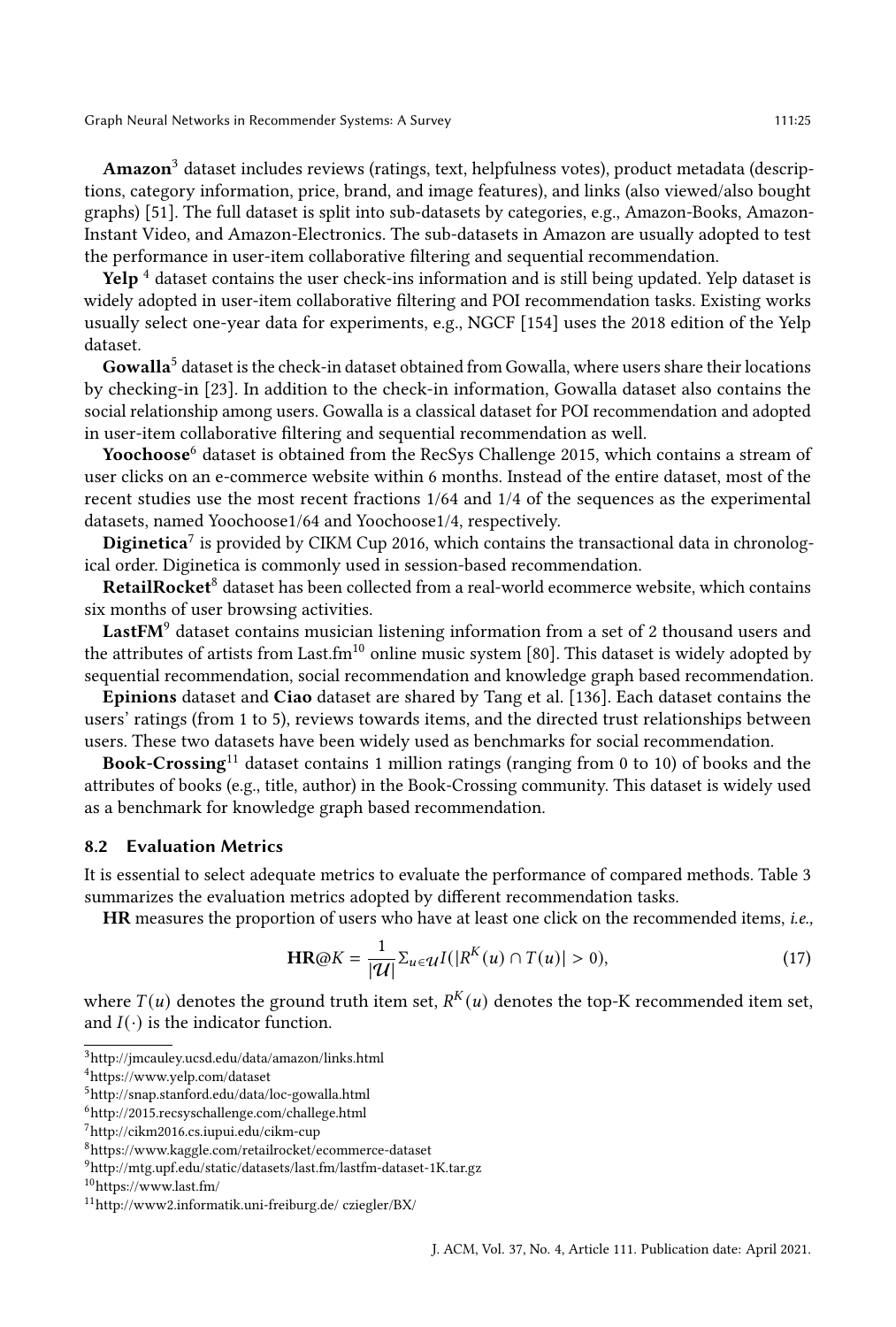<span id="page-25-0"></span>

| Task                                             | Metric                                                                                        | Paper                                                                                                                                        |
|--------------------------------------------------|-----------------------------------------------------------------------------------------------|----------------------------------------------------------------------------------------------------------------------------------------------|
| Recall                                           |                                                                                               | SpectralCF [204], NGCF [154], LightGCN [54], DGCN-BinCF [141], DHCF [65], DGCF [155], NIA-GCN [131], Multi-GCCF [132]                        |
| User-Item CF                                     | MAP                                                                                           | SpectralCF [204], DGCN-BinCF [141]                                                                                                           |
|                                                  | <b>NDCG</b>                                                                                   | NGCF [154], LR-GCCF [18], LightGCN [54], AGCN [172], HashGNN [134], DGCN-BinCF [141], DHCF [65], DGCF [155], NIA-GCN [131], Multi-GCCF [132] |
| HR                                               |                                                                                               | LR-GCCF [18], AGCN [172], HashGNN [134], DHCF [65], PinSage [189]                                                                            |
|                                                  | Precision<br>SR-GNN [174], FGNN [114], GCE-GNN [162], COTREC [180], SGNN-HN [112], DHCN [181] |                                                                                                                                              |
| <b>MRR</b><br>Sequential                         |                                                                                               | SR-GNN [174], GC-SAN [184], NISER [47], FGNN [114], GAG [115], HetGNN [151], A-PGNN [175], DGTN [205], GCE-GNN [162],                        |
|                                                  |                                                                                               | COTREC [180], SGNN-HN [112], LESSR [19], SURGE [12], SHARE [147], DHCN [181], SERec [20], TGSRec [34]                                        |
| Recommendation<br><b>HR</b><br>Recall            |                                                                                               | GC-SAN [184], HetGNN [151], LESSR [19], SHARE [147], SERec [20], DGSR [198]                                                                  |
|                                                  |                                                                                               | NISER [47], GAG [115], A-PGNN [175], DGTN [205], DAT-MDI[14], TASRec [206], MA-GNN [101], TGSRec [34]                                        |
| <b>NDCG</b>                                      |                                                                                               | HetGNN [151], DAT-MDI[14], TASRec [206], MA-GNN [101], SURGE [12], DGSR [198]                                                                |
|                                                  | HR                                                                                            | DiffNet [171], DiffNet++ [170], KCGN [61]                                                                                                    |
| <b>NDCG</b>                                      |                                                                                               | DiffNet [171], DiffNet++ [170], ESRF [190], DGRec [129], GNN-SoR [46], KCGN [61], MHCN [191]                                                 |
| Social<br><b>AUC</b><br>Recommendation<br>Recall |                                                                                               | DANSER [173], HGP [71]                                                                                                                       |
|                                                  | Precision                                                                                     | DANSER [173], ESRF [190], MHCN [191]                                                                                                         |
|                                                  |                                                                                               | ESRF [190], DGRec [129], MHCN [191]                                                                                                          |
|                                                  | <b>AUC</b>                                                                                    | KGCN [146], IntentGC [203], ATBRG [35], CKAN [161]                                                                                           |
| KG based                                         | F <sub>1</sub>                                                                                | KGCN [146], CKAN [161]                                                                                                                       |
|                                                  | Recall                                                                                        | KGNN-LS [144], KGAT [153], MKGAT [133]                                                                                                       |
| Recommendation                                   | <b>NDCG</b>                                                                                   | KGAT [153], AKGE [126], MKGAT [133], TGCN [13], KHGT [179]                                                                                   |
|                                                  | <b>HR</b>                                                                                     | AKGE [126], TGCN [13], KHGT [179]                                                                                                            |

| Table 3. Evaluation metrics of GNN-based recommendation tasks. |
|----------------------------------------------------------------|
|----------------------------------------------------------------|

Precision, Recall and F1 are widely adopted to evaluate the accuracy of top-K recommendation. Precision@K measures the fraction of the items the user will click among the recommended K items. Recall@K measures the proportion of the number of user clicks in the recommended K items to the entire click set. F1@K is the combination of Precision@K and Recall@K.

$$
\begin{aligned} \n\text{Precision@}K(u) &= \frac{|R^K(u) \cap T(u)|}{K}, \\ \n\text{Recall@}K(u) &= \frac{|R^K(u) \cap T(u)|}{|T(u)|}, \\ \n\text{F1@}K(u) &= \frac{2 \times \text{Precision@}K(u) \times \text{Recall@}K(u)}{\text{Precision@}K(u) + \text{Recall@}K(u)}.\n\end{aligned} \tag{18}
$$

The overall metric is the average over all the users', e.g.,  $\textbf{Precision@}K = \frac{1}{|\mathcal{U}|}\Sigma_{u \in \mathcal{U}}\textbf{Precision@}K(u)$ .

NDCG differentiates the contributions of the accurately recommended items based on their ranking positions.

$$
NDCG@K = \frac{1}{|\mathcal{U}|} \sum_{u \in \mathcal{U}} \frac{\sum_{k=1}^{K} \frac{I(R_k^K(u) \in T(u))}{\log(k+1)}}{\sum_{k=1}^{K} \frac{1}{\log(k+1)}},\tag{19}
$$

where  $R_k^K(u)$  denotes the  $k^{th}$  item in the recommended list  $R^K(u)$ .

MAP is another widely adopted ranking metric, which measures the average precision over all users,

$$
\mathbf{MAP@}K = \frac{1}{|\mathcal{U}|} \sum_{u \in \mathcal{U}} \sum_{k=1}^{K} \frac{I(R_k^K(u) \in T(u)) Precision@k(u)}{K}.
$$
 (20)

AUC is the probability that the model ranks a clicked item more highly than a non-clicked item. When the implicit feedback estimation is considered a binary classification problem, AUC is widely adopted to evaluate the performance.

$$
AUC(u) = \frac{\sum_{i \in T(u)} \sum_{j \in I \setminus T(u)} I(\hat{r}_i > \hat{r}_j)}{|T(u)||\mathcal{I} \setminus T(u)|}.
$$
\n(21)

The overall AUC is the average over all the users'.

J. ACM, Vol. 37, No. 4, Article 111. Publication date: April 2021.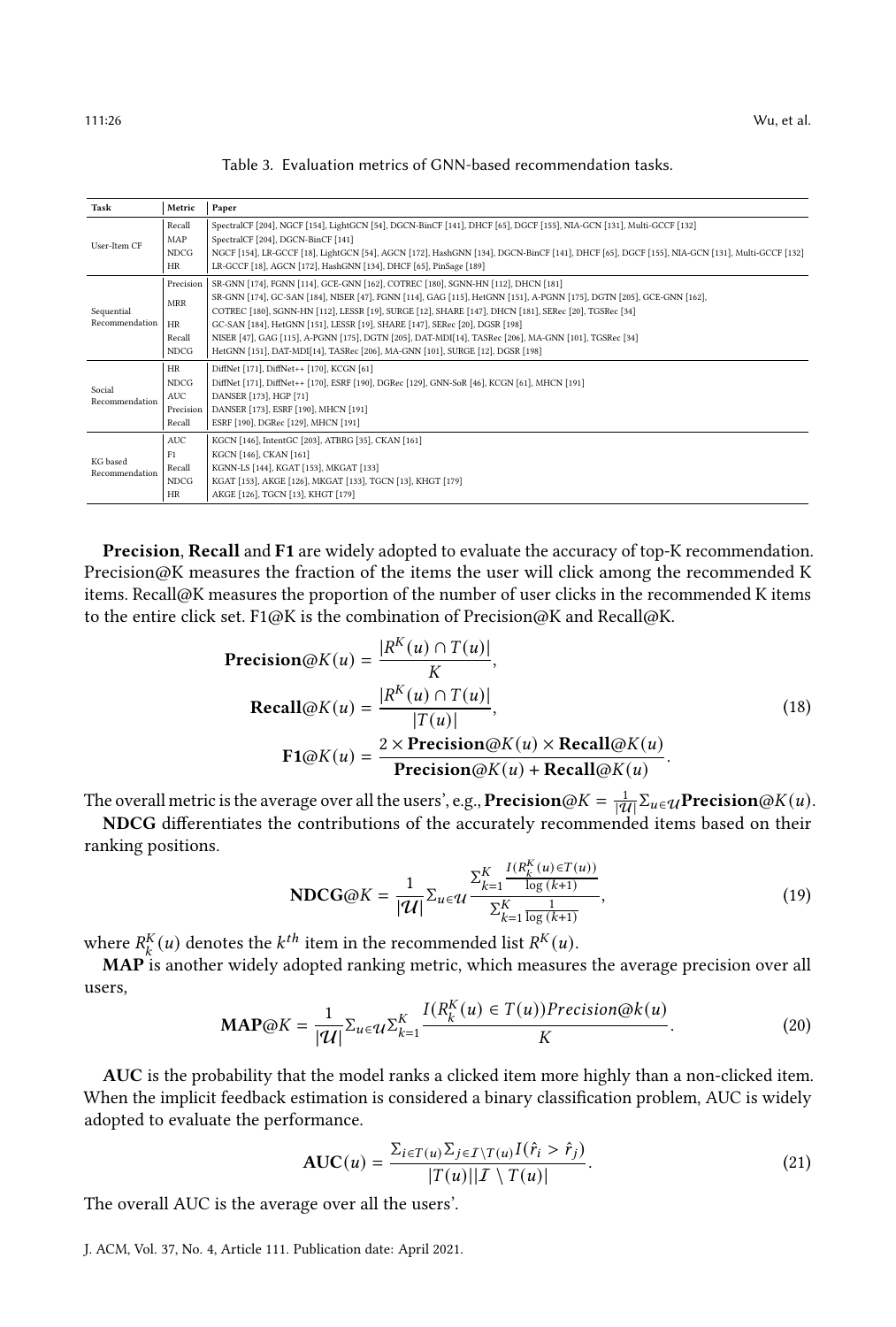#### 8.3 Applications

In this part, we summarize the real-world applications of GNN-based recommendation models according to the existing works published by the industry.

Product(Advertisement) recommendation on E-commerce platform is one of the most common application scenarios [\[35,](#page-31-12) [81,](#page-33-10) [86,](#page-33-13) [134,](#page-35-9) [179,](#page-37-16) [203\]](#page-38-17). For instance, IntentGC [\[203\]](#page-38-17) leverages both explicit preferences in user-item interactions and heterogeneous relationships in knowledge graph by graph convolutional networks, and is deployed at Alibaba platform for recommending products to users. Another application is the content recommendation, which recommends news, articles to users. For example, Wu et al. [\[173\]](#page-37-14) deploy DANSER on a real-world article recommender system, WeChat Top Story by exploiting the user-article interactions and social relationships. App recommendation has also attempted to utilize GNN-based models, e.g., GraphSAIL is deployed in the recommender system of a mainstream App Store, which selects several hundred apps from the universal set for each user [\[187\]](#page-38-8). Besides, Ying et al. [\[189\]](#page-38-1) deploy PinSage at Pinterest, which can generate higher-quality recommendations of images than comparable deep learning and graph-based alternatives.

# 9 FUTURE RESEARCH DIRECTIONS AND OPEN ISSUES

Whilst GNN has achieved great success in recommender systems, this section outlines several promising prospective research directions.

#### 9.1 Diverse and Uncertain Representation

In addition to heterogeneity in data types (e.g., node types like user and item, and edge types like different behavior types), users in the graph usually also have diverse and uncertain interests [\[21,](#page-30-19) [78\]](#page-33-17). Representing each user as a onefold vector (a point in the low-dimensional vector space) as in previous works is hard to capture such characteristics in users' interests. Thus, how to represent users' multiple and uncertain interests is a direction worth exploring.

A natural choice is to extend such onefold vector to multiple vectors with various methods [\[98,](#page-34-12) [99,](#page-34-13) [165\]](#page-37-17), e.g., disentangled representation learning [\[105,](#page-34-14) [106\]](#page-34-6) or capsule networks [\[82\]](#page-33-18). Some works on GNN-based recommendation also have begun to represent users with multiple vectors. For instance, DGCF [\[155\]](#page-36-10) explicitly adds orthogonal constraints for multi-aspect representations and iteratively updates the adjacent relationships between the linked nodes for each aspect respectively. The research of multiple vector representation for recommendation, especially for GNN-based recommendation model, is still in the preliminary stage, and many issues need to be studied in the future, e.g., how to disentangle the embedding pertinent to users' intents; how to set the different interest number for each user in an adaptive way; how to design an efficient and effective propagation schema for multiple vector representations.

Another feasible solution is to represent each user as a density instead of a vector. Representing data as a density (usually a multi-dimensional Gaussian distribution) provides many advantages, e.g., better encoding uncertainty for a representation and its relationships, and expressing asymmetries more naturally than dot product, cosine similarity, or euclidean distance. Specifically, Gaussian embedding has been widely used to model the data uncertainty in various domains, e.g., word embedding [\[140\]](#page-36-20), document embedding [\[41,](#page-31-15) [111\]](#page-34-15), and network/graph embedding [\[9,](#page-30-20) [53,](#page-32-16) [159\]](#page-37-18). For recommendation, Dos Santos et al. [\[31\]](#page-31-16) and Jiang et al. [\[66\]](#page-32-17) also deploy Gaussian embedding to capture users' uncertain preferences for improving user representations and recommendation performance. Density-based representation, e.g., Gaussian embedding, is an interesting direction that is worth exploring but has not been well studied in the GNN-based recommendation models.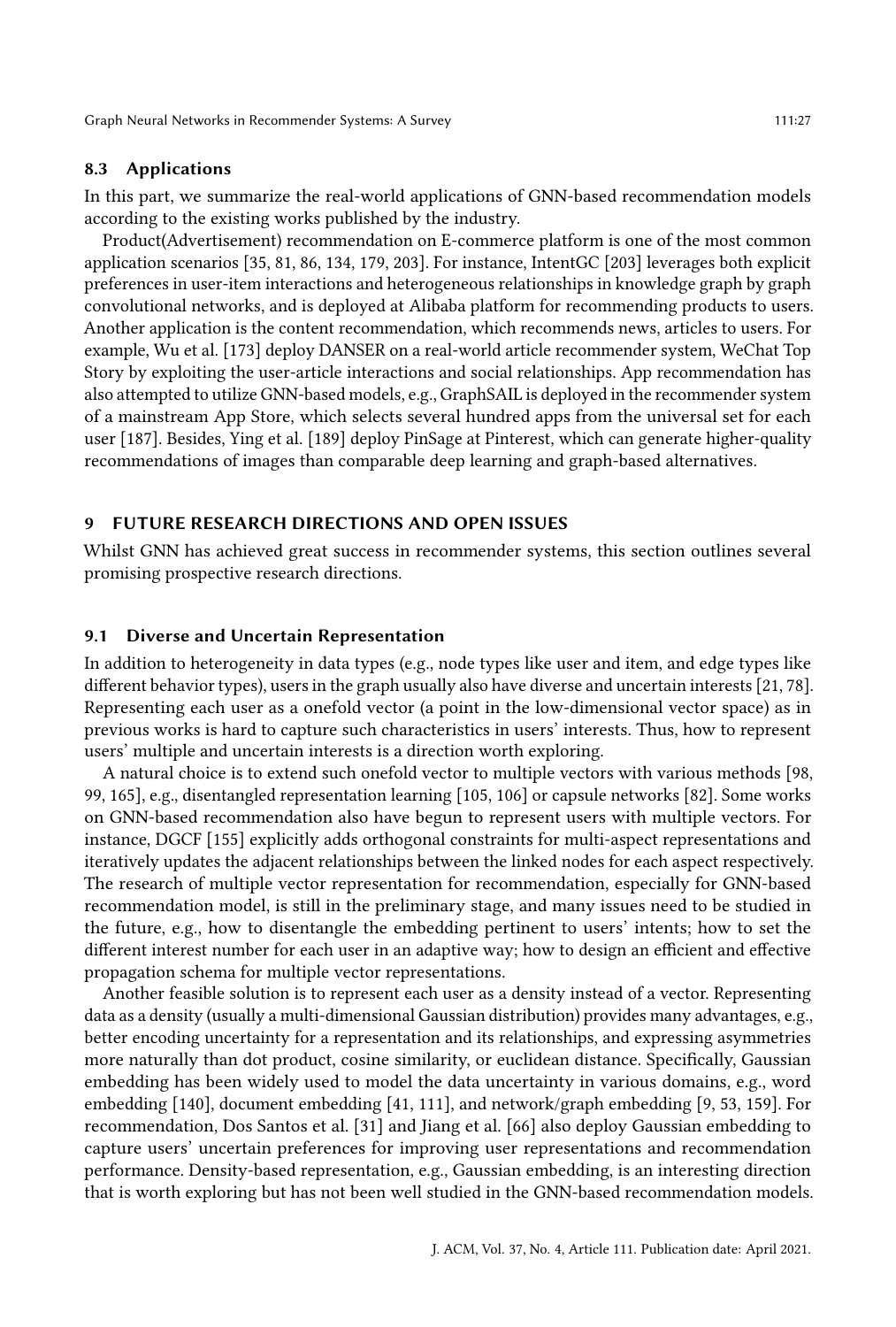#### 9.2 Scalability of GNN in Recommendation

In industrial recommendation scenarios where the datasets include billions of nodes and edges while each node contains millions of features, it is challenging to directly apply the traditional GNN due to the large memory usage and long training time. To deal with the large-scale graphs, there are two mainstreams: one is to reduce the size of the graph by sampling to make existing GNN applicable; another is to design a scalable and efficient GNN by changing the model architecture. Sampling is a natural and widely adopted strategy for training large graphs. For example, GraphSAGE [\[49\]](#page-32-9) randomly samples a fixed number of neighbors, and PinSage [\[189\]](#page-38-1) employs the random walk strategy for sampling. Besides, some works [\[35,](#page-31-12) [126\]](#page-35-15) reconstruct the small-scale subgraph from the original graph for each user-item pair. However, sampling will lose more or less part of the information, and few studies focus on how to design an effective sampling strategy to balance the effectiveness and scalability.

Another mainstream to solve this problem is to decouple the operations of nonlinearities and collapsing weight matrices between consecutive layers [\[38,](#page-31-17) [54,](#page-32-3) [167\]](#page-37-19). As the neighbor-averaged features need to be precomputed only once, they are more scalable without the communication cost in the model training. However, these models are limited by their choice of aggregators and updaters, as compared to traditional GNN with higher flexibility in learning [\[17\]](#page-30-21). Therefore, more future works should be studied in face of the large-scale graphs.

#### 9.3 Dynamic Graphs in Recommendation

In real-world recommender systems, not only the objects such as users and items, but also the relationships between them are changing over time. To maintain the up-to-date recommendation, the systems should be iteratively updated with the new coming information. From the perspective of graphs, the constantly updated information brings about dynamic graphs instead of static ones. Static graphs are stable so they can be modeled feasibly, while dynamic graphs introduce changing structures. An interesting prospective research problem is how to design the corresponding GNN framework in response to the dynamic graphs in practice. Existing studies in recommendation pay little attention to the dynamic graphs. As far as we know, GraphSAIL [\[187\]](#page-38-8) is the first attempt to address the incremental learning on GNN for recommender systems, which deals with the changing of interactions, i.e., the edges between nodes. To balance the update and preservation, it constraints the embedding similarity between the central node and its neighborhood in successively learned models and controls the incrementally learned embedding close to its previous version. Dynamic graphs in recommendation is a largely under-explored area, which deserves further studying.

#### 9.4 Reception Field of GNN in Recommendation

The reception field of a node refers to a set of nodes including the node itself and its neighbors reachable within  $K$ -hops [\[117\]](#page-35-16), where  $K$  is the number of propagation iterations. Generally, the aggregation step  $K$  is the same as the number of GNN layers in coupled GNNs (e.g., GCN and GraphSAGE). In addition, some recent graph diffusion-based works [\[73,](#page-33-19) [74,](#page-33-20) [108\]](#page-34-16) decouple the operations of aggregation and update and embrace a larger reception field with a larger aggregation step. For nodes with low degree, they need deep GNN architecture to enlarge their reception field for sufficient neighborhood information. However, by increasing the propagation steps, the reception field of nodes with high degree will expand too big and may introduce noise, which could lead to the over-smoothing problem [\[85\]](#page-33-21) and a consequent drop in performance.

For the graph data in recommendation, the degree of nodes exhibits a long tail distribution, i.e., active users have lots of interactions with items while cold users have few interactions, and similar to the popular items and cold items. Therefore, applying the same propagation step on all the nodes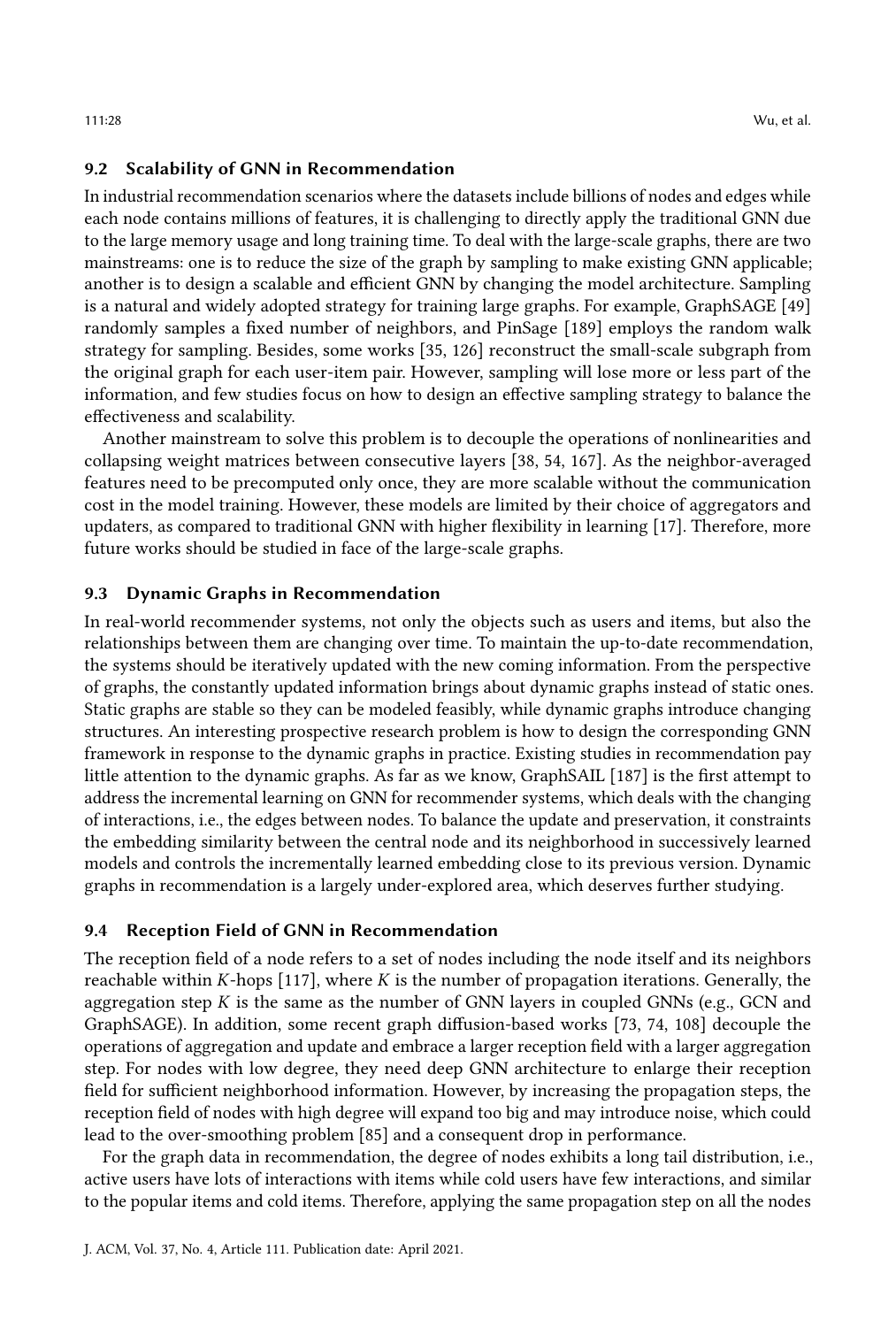may be suboptimal. There are only a few emerging works to adaptively decide the propagation step for each node in order to obtain a reasonable reception field [\[70,](#page-33-22) [95,](#page-34-17) [97\]](#page-34-18). As a result, how to adaptively select a suitable reception field for each user or item in GNN-based recommendation is still an issue worth of research.

# 9.5 Self-supervised Learning

Self-supervised learning (SSL) is an emerging paradigm for improving the utilization of data, which can help alleviate the sparsity issue. Inspired by the success of SSL in other areas, recent efforts have leveraged SSL to recommender systems, and made remarkable achievements [\[169,](#page-37-20) [208\]](#page-39-6). In the field of GNN-based recommender systems, there exist few attempts to employ SSL as well. For instance, COTREC [\[180\]](#page-37-12) designs a contrastive learning task by maximizing the agreement between the representations of the last-clicked item and the predicted items samples, accompanied with the given session representation. DHCN [\[181\]](#page-38-10) maximizes the mutual information between the session representations learned via the session-to-session graph and item-session hypergraph. The key challenge is how to design an effective supervised signal corresponding to the main task. Considering the prevalence of sparsity issue in recommender systems, we believe self-supervised learning in GNN-based recommender systems is a promising direction.

# 9.6 Robustness in GNN-based Recommendation

Recent studies show that GNN can be easily fooled by small perturbation on the input [\[186\]](#page-38-18), i.e., the performance of GNN will be greatly reduced if the graph structure contains noise. In realworld recommendation scenarios, it is a common phenomenon that the relationships between nodes are not always reliable. For instance, users may accidentally click the items, and part of social relationships cannot be captured. In addition, the attacker may also inject fake data into the recommender systems. Therefore, it is of great practical significance to construct a robust recommender system that is able to generate stable recommendations even in the presence of shilling attacks. Due to the vulnerability of GNN to noisy data, it is of great practical significance to construct a robust recommender system that is able to generate stable recommendations even in the presence of shilling attacks [\[200\]](#page-38-19). In the field of GNN, there are emerging efforts on graph adversarial learning to enhance the robustness [\[55,](#page-32-18) [186,](#page-38-18) [210\]](#page-39-7). Few attempts in GNN-based recommendation have started to pay attention to robustness. For instance, GraphRf [\[200\]](#page-38-19) jointly learn the rating prediction and fraudster detection, where the probability of being a fraudster determines the reliability of the user's rating in the rating prediction component. How to build a more robust recommender system is worth exploring but has not been well studied in the GNN-based recommender systems.

# 9.7 Privacy Preserving

Due to the strict privacy protection under General Data Protection Regulation<sup>[12](#page-28-0)</sup>, the privacy preservation in recommender systems has aroused lots of concern in academia and industry since most of the data may be deemed confidential/private, e.g., social network and historical behavior [\[56\]](#page-32-19). An emerging paradigm is to use federated learning to train recommender systems without uploading users' data to the central server [\[93,](#page-34-19) [110,](#page-34-20) [148\]](#page-36-21). However, the local user data only contains first-order user-item interactions, which is challenging to capture high-order connectivity without privacy linkage [\[166\]](#page-37-21). Another line is to employ differential privacy to guarantee the user privacy in the procedure of recommender systems [\[39,](#page-31-18) [127\]](#page-35-17). One limitation of differential privacy is that it usually brings a decrease in performances [\[29\]](#page-31-19).

<span id="page-28-0"></span><sup>12</sup>https://gdpr-info.eu/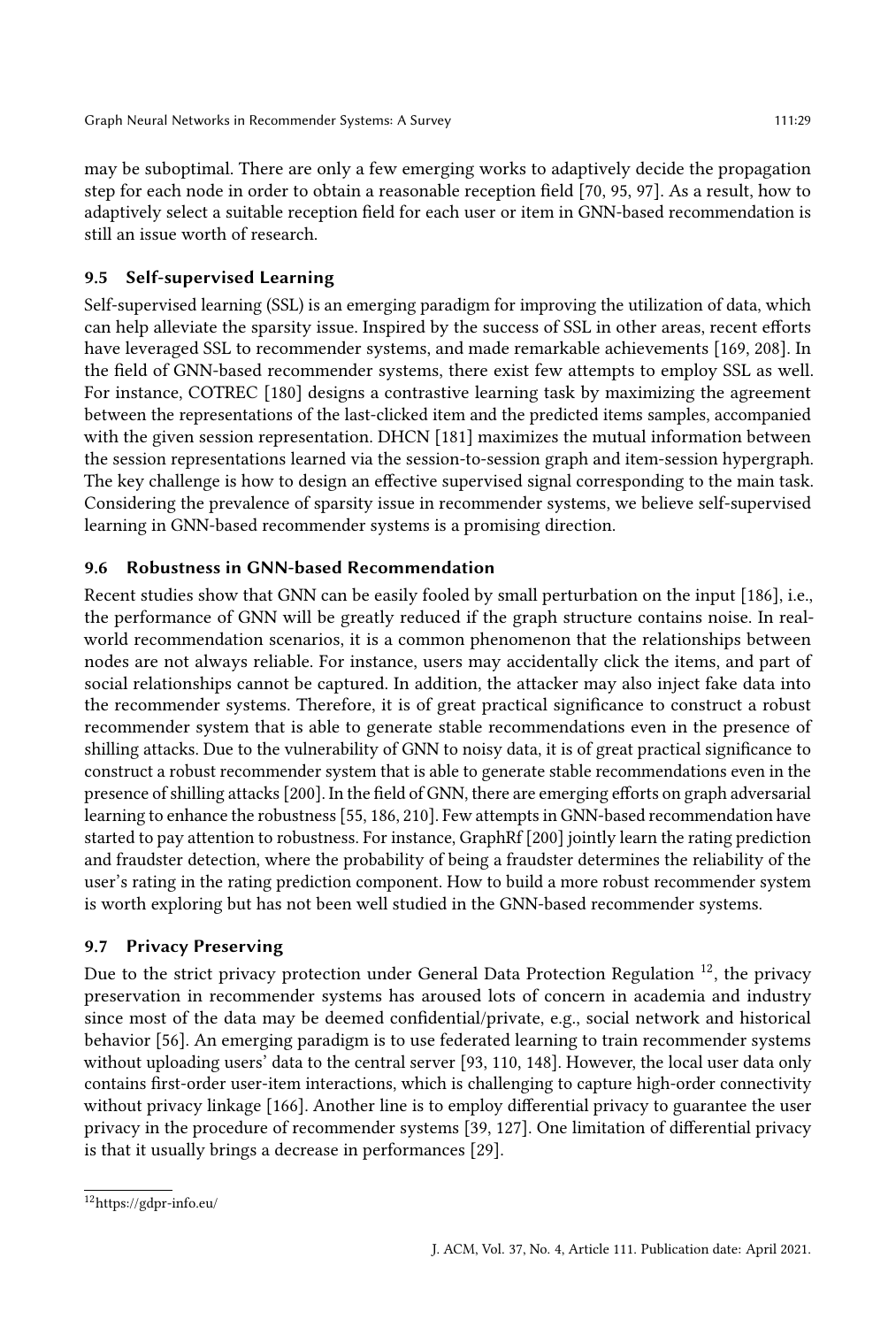Some efforts have focused on privacy-preserving in GNN-based recommendation. For instance, FedGNN [\[166\]](#page-37-21) trains the GNN model locally based on the local user-item graph. The pseudo interacted items, and a user-item graph expansion method are proposed to protect the items and exploit the high-order interactions, respectively. Based on local differential privacy (LDP) [\[24\]](#page-31-20), FedGNN may add noise to the local gradient of each model and thus decrease the model accuracy. To reduce the amount of noise while maintaining privacy protection, PPGRec [\[119\]](#page-35-18) converts the LDP model into the central differential privacy model and only adds noise to the aggregated global gradient. With the increasing society's emphasis on privacy protection, privacy preservation in GNN-based recommendations should be an attractive direction due to its practical value.

## 9.8 Fairness in GNN-based Recommender System

Recent years have seen a surge of research effort on recommendation biases to achieve fairness [\[16\]](#page-30-7). For instance, the recommendation performance for users of different demographic groups should be close, and each item should have an equal probability of overall exposure. With the widespread of GNN, there is an increasing societal concern that GNN could make discriminatory decisions [\[30\]](#page-31-21). Some explorations have been made towards alleviating biases in GNN-based recommender systems. For instance, NISER [\[47\]](#page-32-12) applies normalization operation over the representations to handle popularity bias. FairGNN [\[27\]](#page-31-22) employs an adversarial learning paradigm to eliminate the bias of GNN by leveraging graph structures and limited sensitive information. Due to the prevalence of biases in recommender systems and society's growing focus on fairness, ensuring fairness whilst maintaining comparable performance in GNN-based recommender systems deserves further studying.

#### 9.9 Explainability

Explainability is beneficial for recommender systems: on the one hand, explainable recommendations to users allow them to know why the items are recommended and could be persuasive; on the other hand, the practitioners can know why the model works, which could help further improvements [\[199\]](#page-38-2). Due to the significance of explainability, many interests have focused on designing explainable recommendation models or conducting post-hoc interpretations [\[62,](#page-32-20) [125,](#page-35-19) [138\]](#page-36-22).

With the proliferation of GNN, recent efforts have investigated GNN explainability methods [\[193\]](#page-38-20). The methods can be divided into two categories: the instance-level methods provide example-specific explanations by identifying important input features for its prediction [\[3,](#page-30-22) [123,](#page-35-20) [194\]](#page-38-21); the model-level methods provide high-level interpretations and a generic understanding of how deep graph models work [\[192\]](#page-38-22). There are also some attempts on explainability on GNN-based recommendation [\[63,](#page-32-21) [107,](#page-34-21) [156\]](#page-36-23). Most of them utilize semantic information in knowledge graph and conduct post-hoc interpretations. Up till now, the explainable GNN-based recommender systems are still not fully explored, which should be an interesting and beneficial direction.

# 10 CONCLUSION

Owing to the superiority of GNN in learning on graph data, utilizing GNN techniques in recommender systems has gained increasing interests in academia and industry. In this survey, we provided a comprehensive review of the most recent works on GNN-based recommender systems. We proposed a classification scheme for organizing existing works. For each category, we briefly clarified the main issues, detailed the corresponding strategies adopted by the representative models, and discussed their advantages and limitations. Furthermore, we suggested several promising directions for future researches. We hope this survey can provide readers with a general understanding of the recent progress in this field, and shed some light on future developments.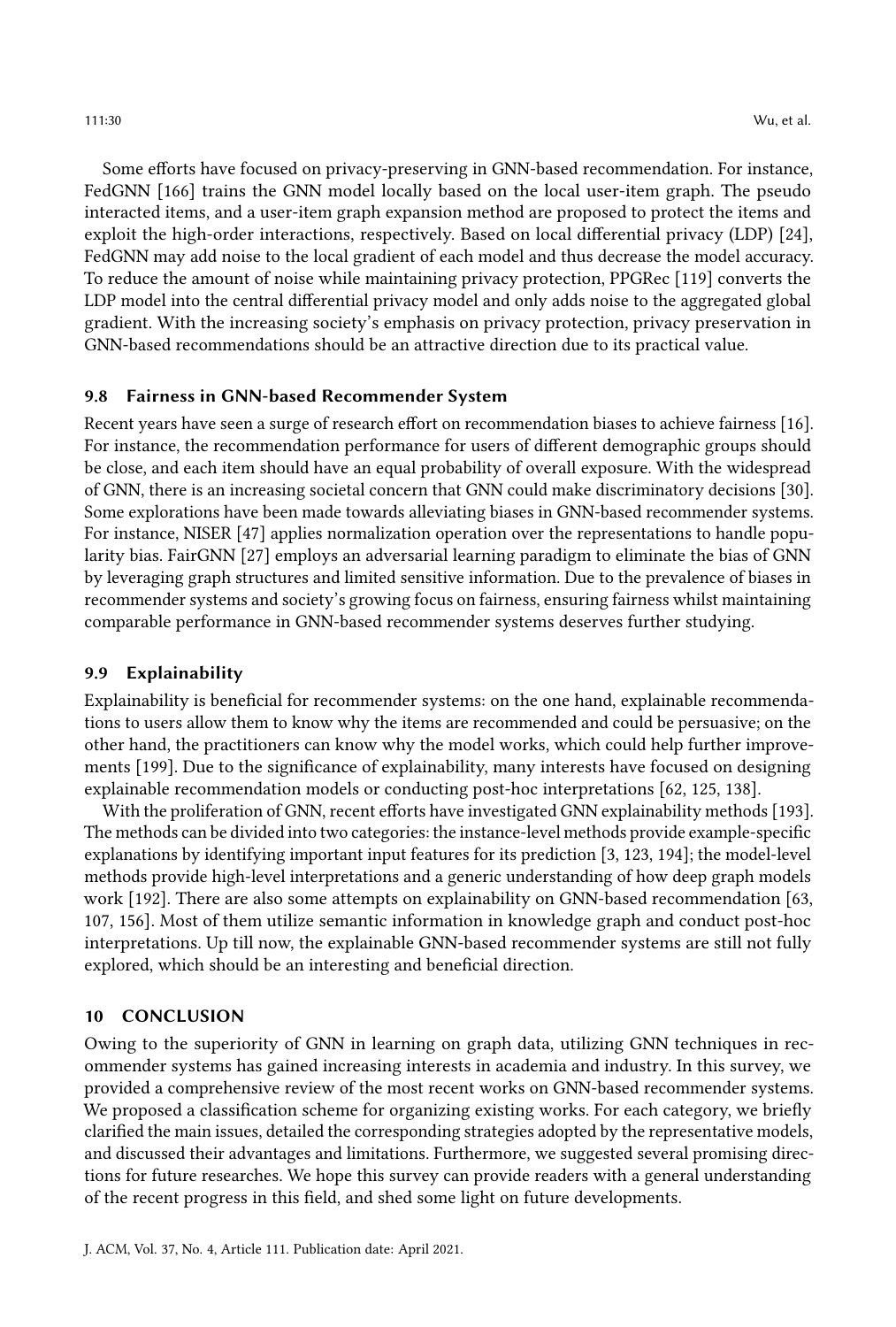#### REFERENCES

- <span id="page-30-9"></span>[1] Gediminas Adomavicius and Alexander Tuzhilin. 2005. Toward the Next Generation of Recommender Systems: A Survey of the State-of-the-Art and Possible Extensions. IEEE Transactions on Knowledge and Data Engineering (2005), 734–749.
- <span id="page-30-15"></span>[2] Ting Bai, Youjie Zhang, Bin Wu, and Jian-Yun Nie. 2020. Temporal Graph Neural Networks for Social Recommendation. In IEEE International Conference on Big Data. 898–903.
- <span id="page-30-22"></span>[3] Federico Baldassarre and Hossein Azizpour. 2019. Explainability techniques for graph convolutional networks. arXiv preprint arXiv:1905.13686 (2019).
- <span id="page-30-6"></span>[4] Zeynep Batmaz, Ali Yurekli, Alper Bilge, and Cihan Kaleli. 2019. A review on deep learning for recommender systems: challenges and remedies. Artificial Intelligence Review (2019), 1–37.
- <span id="page-30-10"></span>[5] Peter Battaglia, Razvan Pascanu, Matthew Lai, Danilo Jimenez Rezende, and Koray kavukcuoglu. 2016. Interaction Networks for Learning about Objects, Relations and Physics. In Advances in Neural Information Processing Systems. 4509–4517.
- <span id="page-30-1"></span>[6] Robert M. Bell and Yehuda Koren. 2007. Scalable Collaborative Filtering with Jointly Derived Neighborhood Interpolation Weights. In 2007 IEEE International Conference on Data Mining. 43-52.
- <span id="page-30-2"></span>[7] James Bennett and Stan Lanning. 2007. The Netflix Prize. In Proceedings of the KDD Cup Workshop 2007. 3–6.
- <span id="page-30-3"></span>[8] Rianne van den Berg, Thomas N Kipf, and Max Welling. 2017. Graph convolutional matrix completion. arXiv preprint arXiv:1706.02263 (2017).
- <span id="page-30-20"></span>[9] Aleksandar Bojchevski and Stephan Günnemann. 2018. Deep Gaussian Embedding of Graphs: Unsupervised Inductive Learning via Ranking. In International Conference on Learning Representations.
- <span id="page-30-4"></span>[10] Buru Chang, Gwanghoon Jang, Seoyoon Kim, and Jaewoo Kang. 2020. Learning Graph-Based Geographical Latent Representation for Point-of-Interest Recommendation. In Proceedings of the 30th ACM International Conference on Information and Knowledge Management. 135–144.
- <span id="page-30-5"></span>[11] Jianxin Chang, Chen Gao, Xiangnan He, Depeng Jin, and Yong Li. 2020. Bundle Recommendation with Graph Convolutional Networks. In Proceedings of the 43rd International ACM SIGIR Conference on Research and Development in Information Retrieval. 1673–1676.
- <span id="page-30-14"></span>[12] Jianxin Chang, Chen Gao, Yu Zheng, Yiqun Hui, Yanan Niu, Yang Song, Depeng Jin, and Yong Li. 2021. Sequential Recommendation with Graph Neural Networks. In Proceedings of the 44th International ACM SIGIR Conference on Research and Development in Information Retrieval. 378–387.
- <span id="page-30-17"></span>[13] Bo Chen, Wei Guo, Ruiming Tang, Xin Xin, Yue Ding, Xiuqiang He, and Dong Wang. 2020. TGCN: Tag Graph Convolutional Network for Tag-Aware Recommendation. In Proceedings of the 30th ACM International Conference on Information and Knowledge Management. 155–164.
- <span id="page-30-12"></span>[14] Chen Chen, Jie Guo, and Bin Song. 2021. Dual Attention Transfer in Session-Based Recommendation with Multi-Dimensional Integration. In Proceedings of the 44th International ACM SIGIR Conference on Research and Development in Information Retrieval. 869–878.
- <span id="page-30-0"></span>[15] Jihong Chen, Wei Chen, Jinjing Huang, Jinhua Fang, Zhixu Li, An Liu, and Lei Zhao. 2020. Co-purchaser recommendation for online group buying. Data Science and Engineering 3 (2020), 280–292.
- <span id="page-30-7"></span>[16] Jiawei Chen, Hande Dong, Xiang Wang, Fuli Feng, Meng Wang, and Xiangnan He. 2020. Bias and debias in recommender system: A survey and future directions. arXiv preprint arXiv:2010.03240 (2020).
- <span id="page-30-21"></span>[17] Lei Chen, Zhengdao Chen, and Joan Bruna. 2020. On Graph Neural Networks versus Graph-Augmented MLPs. arXiv preprint arXiv:2010.15116 (2020).
- <span id="page-30-11"></span>[18] Lei Chen, Le Wu, Richang Hong, Kun Zhang, and Meng Wang. 2020. Revisiting Graph Based Collaborative Filtering: A Linear Residual Graph Convolutional Network Approach. In Proceedings of the AAAI Conference on Artificial Intelligence. 27–34.
- <span id="page-30-13"></span>[19] Tianwen Chen and Raymond Chi-Wing Wong. 2020. Handling Information Loss of Graph Neural Networks for Session-Based Recommendation. In Proceedings of the 26th ACM SIGKDD International Conference on Knowledge Discovery and Data Mining. 1172–1180.
- <span id="page-30-16"></span>[20] Tianwen Chen and Raymond Chi-Wing Wong. 2021. An Efficient and Effective Framework for Session-Based Social Recommendation. In Proceedings of the 14th ACM International Conference on Web Search and Data Mining. 400–408.
- <span id="page-30-19"></span>[21] Wanyu Chen, Pengjie Ren, Fei Cai, Fei Sun, and Maarten de Rijke. 2020. Improving End-to-End Sequential Recommendations with Intent-Aware Diversification. In Proceedings of the 30th ACM International Conference on Information and Knowledge Management. 175–184.
- <span id="page-30-8"></span>[22] Janneth Chicaiza and Priscila Valdiviezo-Diaz. 2021. A Comprehensive Survey of Knowledge Graph-Based Recommender Systems: Technologies, Development, and Contributions. Information (2021), 232.
- <span id="page-30-18"></span>[23] Eunjoon Cho, Seth A. Myers, and Jure Leskovec. 2011. Friendship and Mobility: User Movement in Location-Based Social Networks. In Proceedings of the 17th ACM SIGKDD International Conference on Knowledge Discovery and Data Mining. 1082–1090.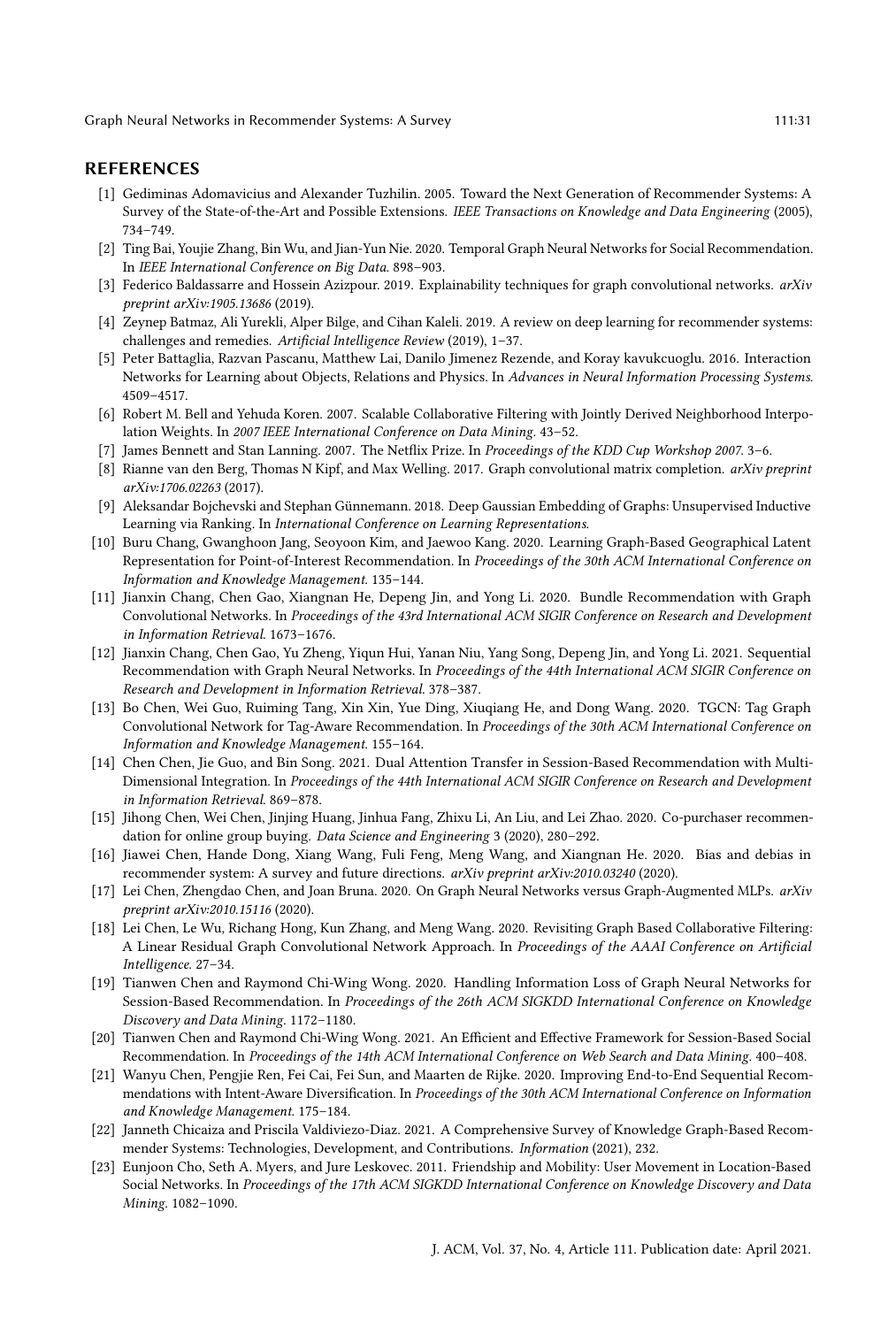- <span id="page-31-20"></span>[24] Graham Cormode, Somesh Jha, Tejas Kulkarni, Ninghui Li, Divesh Srivastava, and Tianhao Wang. 2018. Privacy at scale: Local differential privacy in practice. In Proceedings of the 2018 International Conference on Management of Data. 1655–1658.
- <span id="page-31-0"></span>[25] Paul Covington, Jay Adams, and Emre Sargin. 2016. Deep Neural Networks for YouTube Recommendations. In Proceedings of the 10th ACM Conference on Recommender Systems. 191–198.
- <span id="page-31-11"></span>[26] Amine Dadoun, Raphaël Troncy, Olivier Ratier, and Riccardo Petitti. 2019. Location Embeddings for Next Trip Recommendation. In The World Wide Web Conference. 896–903.
- <span id="page-31-22"></span>[27] Enyan Dai and Suhang Wang. 2021. Say no to the discrimination: Learning fair graph neural networks with limited sensitive attribute information. In Proceedings of the 14th ACM International Conference on Web Search and Data Mining. 680–688.
- <span id="page-31-4"></span>[28] Aminu Da'u and Naomie Salim. 2020. Recommendation system based on deep learning methods: a systematic review and new directions. Artificial Intelligence Review (2020), 2709–2748.
- <span id="page-31-19"></span>[29] Josep Domingo-Ferrer, David Sánchez, and Alberto Blanco-Justicia. 2021. The limits of differential privacy (and its misuse in data release and machine learning). Communications of the ACM 7 (2021), 33–35.
- <span id="page-31-21"></span>[30] Yushun Dong, Ninghao Liu, Brian Jalaian, and Jundong Li. 2021. EDITS: Modeling and Mitigating Data Bias for Graph Neural Networks. arXiv preprint arXiv:2108.05233 (2021).
- <span id="page-31-16"></span>[31] Ludovic Dos Santos, Benjamin Piwowarski, and Patrick Gallinari. 2017. Gaussian Embeddings for Collaborative Filtering. In Proceedings of the 40th International ACM SIGIR Conference on Research and Development in Information Retrieval. 1065–1068.
- <span id="page-31-3"></span>[32] Chantat Eksombatchai, Pranav Jindal, Jerry Zitao Liu, Yuchen Liu, Rahul Sharma, Charles Sugnet, Mark Ulrich, and Jure Leskovec. 2018. Pixie: A System for Recommending 3+ Billion Items to 200+ Million Users in Real-Time. In The World Wide Web Conference. 1775–1784.
- <span id="page-31-1"></span>[33] Wenqi Fan, Yao Ma, Qing Li, Yuan He, Eric Zhao, Jiliang Tang, and Dawei Yin. 2019. Graph Neural Networks for Social Recommendation. In The World Wide Web Conference. 417–426.
- <span id="page-31-14"></span>[34] Ziwei Fan, Zhiwei Liu, Jiawei Zhang, Yun Xiong, Lei Zheng, and Philip S. Yu. 2021. Continuous-Time Sequential Recommendation with Temporal Graph Collaborative Transformer. In Proceedings of the 30th ACM International Conference on Information and Knowledge Management. 433–442.
- <span id="page-31-12"></span>[35] Yufei Feng, Binbin Hu, Fuyu Lv, Qingwen Liu, Zhiqiang Zhang, and Wenwu Ou. 2020. ATBRG: Adaptive Target-Behavior Relational Graph Network for Effective Recommendation. In Proceedings of the 43rd International ACM SIGIR Conference on Research and Development in Information Retrieval. 2231–2240.
- <span id="page-31-8"></span>[36] Yifan Feng, Haoxuan You, Zizhao Zhang, Rongrong Ji, and Yue Gao. 2019. Hypergraph neural networks. In Proceedings of the AAAI Conference on Artificial Intelligence. 3558–3565.
- <span id="page-31-7"></span>[37] Alex Fout, Jonathon Byrd, Basir Shariat, and Asa Ben-Hur. 2017. Protein Interface Prediction Using Graph Convolutional Networks. In Advances in Neural Information Processing Systems. 6533–6542.
- <span id="page-31-17"></span>[38] Fabrizio Frasca, Emanuele Rossi, Davide Eynard, Benjamin Chamberlain, Michael Bronstein, and Federico Monti. 2020. SIGN: Scalable Inception Graph Neural Networks. In Proceedings of the 35th International Conference on Machine Learning.
- <span id="page-31-18"></span>[39] Chen Gao, Chao Huang, Dongsheng Lin, Depeng Jin, and Yong Li. 2020. DPLCF: Differentially Private Local Collaborative Filtering. In Proceedings of the 43rd International ACM SIGIR Conference on Research and Development in Information Retrieval. 961–970.
- <span id="page-31-2"></span>[40] Marco Gori, Augusto Pucci, V Roma, and I Siena. 2007. Itemrank: A random-walk based scoring algorithm for recommender engines.. In Proceedings of the 20th International Joint Conference on Artificial Intelligence. 2766–2771.
- <span id="page-31-15"></span>[41] Antoine Gourru, Julien Velcin, and Julien Jacques. 2020. Gaussian Embedding of Linked Documents from a Pretrained Semantic Space. In Proceedings of the 29th International Joint Conference on Artificial Intelligence. 3912-3918.
- <span id="page-31-6"></span>[42] Guibing Guo, Jie Zhang, and Neil Yorke-Smith. 2015. TrustSVD: Collaborative Filtering with Both the Explicit and Implicit Influence of User Trust and of Item Ratings. In Proceedings of the AAAI Conference on Artificial Intelligence. 123–129.
- <span id="page-31-9"></span>[43] Qipeng Guo, Xipeng Qiu, XiangYang Xue, and Zheng Zhang. 2021. Syntax-guided text generation via graph neural network. Science China Information Sciences (2021).
- <span id="page-31-5"></span>[44] Qingyu Guo, Fuzhen Zhuang, Chuan Qin, Hengshu Zhu, Xing Xie, Hui Xiong, and Qing He. 2020. A survey on knowledge graph-based recommender systems. IEEE Transactions on Knowledge and Data Engineering (2020).
- <span id="page-31-13"></span>[45] Wei Guo, Rong Su, Renhao Tan, Huifeng Guo, Yingxue Zhang, Zhirong Liu, Ruiming Tang, and Xiuqiang He. 2021. Dual Graph enhanced Embedding Neural Network for CTR Prediction. In Proceedings of the 27th ACM SIGKDD Conference on Knowledge Discovery and Data Mining (KDD). 496–504.
- <span id="page-31-10"></span>[46] Zhiwei Guo and Heng Wang. 2020. A deep graph neural network-based mechanism for social recommendations. IEEE Transactions on Industrial Informatics (2020), 2776–2783.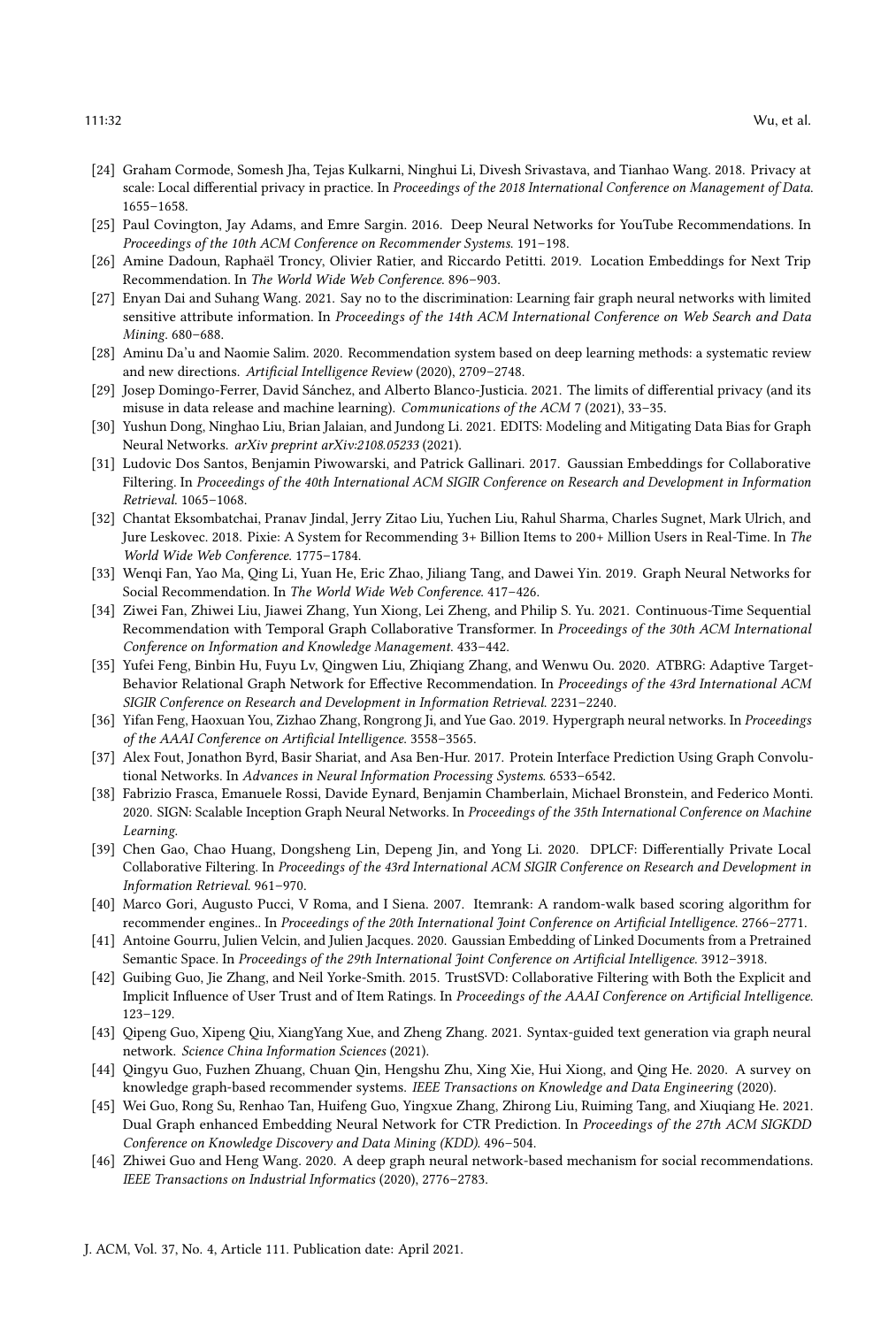- 
- <span id="page-32-12"></span>[47] Priyanka Gupta, Diksha Garg, Pankaj Malhotra, Lovekesh Vig, and Gautam M Shroff. 2019. NISER: Normalized Item and Session Representations with Graph Neural Networks. arXiv preprint arXiv:1909.04276 (2019).
- <span id="page-32-8"></span>[48] Takuo Hamaguchi, Hidekazu Oiwa, Masashi Shimbo, and Yuji Matsumoto. 2017. Knowledge Transfer for Out-of-Knowledge-Base Entities: A Graph Neural Network Approach. In Proceedings of the 26th International Joint Conference on Artificial Intelligence. 1802–1808.
- <span id="page-32-9"></span>[49] William L. Hamilton, Rex Ying, and Jure Leskovec. 2017. Inductive Representation Learning on Large Graphs. In Advances in Neural Information Processing Systems. 1025–1035.
- <span id="page-32-14"></span>[50] F Maxwell Harper and Joseph A Konstan. 2015. The movielens datasets: History and context. Acm Transactions on Interactive Intelligent Systems (2015), 1–19.
- <span id="page-32-15"></span>[51] Ruining He and Julian McAuley. 2016. Ups and Downs: Modeling the Visual Evolution of Fashion Trends with One-Class Collaborative Filtering. In The World Wide Web Conference. 507–517.
- <span id="page-32-5"></span>[52] Ruining He and Julian J. McAuley. 2016. Fusing Similarity Models with Markov Chains for Sparse Sequential Recommendation. In 2016 IEEE International Conference on Data Mining. 191-200.
- <span id="page-32-16"></span>[53] Shizhu He, Kang Liu, Guoliang Ji, and Jun Zhao. 2015. Learning to Represent Knowledge Graphs with Gaussian Embedding. In Proceedings of the 30th ACM International Conference on Information and Knowledge Management. 623–632.
- <span id="page-32-3"></span>[54] Xiangnan He, Kuan Deng, Xiang Wang, Yan Li, YongDong Zhang, and Meng Wang. 2020. LightGCN: Simplifying and Powering Graph Convolution Network for Recommendation. In Proceedings of the 43rd International ACM SIGIR Conference on Research and Development in Information Retrieval. 639–648.
- <span id="page-32-18"></span>[55] Xiangnan He, Zhankui He, Xiaoyu Du, and Tat-Seng Chua. 2018. Adversarial Personalized Ranking for Recommendation. In Proceedings of the 41st International ACM SIGIR Conference on Research and Development in Information Retrieval. 355–364.
- <span id="page-32-19"></span>[56] Xinlei He, Jinyuan Jia, Michael Backes, Neil Zhenqiang Gong, and Yang Zhang. 2021. Stealing links from graph neural networks. In 30th {USENIX} Security Symposium.
- <span id="page-32-1"></span>[57] Xiangnan He, Lizi Liao, Hanwang Zhang, Liqiang Nie, Xia Hu, and Tat-Seng Chua. 2017. Neural Collaborative Filtering. In The World Wide Web Conference. 173–182.
- <span id="page-32-4"></span>[58] Zhixiang He, Chi-Yin Chow, and Jia-Dong Zhang. 2020. GAME: Learning Graphical and Attentive Multi-View Embeddings for Occasional Group Recommendation. In Proceedings of the 43rd International ACM SIGIR Conference on Research and Development in Information Retrieval. 649–658.
- <span id="page-32-0"></span>[59] Jonathan L. Herlocker, Joseph A. Konstan, Al Borchers, and John Riedl. 1999. An Algorithmic Framework for Performing Collaborative Filtering. In Proceedings of the 22nd Annual International ACM SIGIR Conference on Research and Development in Information Retrieval. 230–237.
- <span id="page-32-6"></span>[60] Balázs Hidasi and Alexandros Karatzoglou. 2018. Recurrent Neural Networks with Top-k Gains for Session-Based Recommendations. In Proceedings of the 30th ACM International Conference on Information and Knowledge Management. 843–852.
- <span id="page-32-13"></span>[61] Chao Huang, Huance Xu, Yong Xu, Peng Dai, Lianghao Xia, Mengyin Lu, Liefeng Bo, Hao Xing, Xiaoping Lai, and Yanfang Ye. 2021. Knowledge-aware Coupled Graph Neural Network for Social Recommendation. In Proceedings of the AAAI Conference on Artificial Intelligence. 4115–4122.
- <span id="page-32-20"></span>[62] Jin Huang, Wayne Xin Zhao, Hongjian Dou, Ji-Rong Wen, and Edward Y. Chang. 2018. Improving Sequential Recommendation with Knowledge-Enhanced Memory Networks. In Proceedings of the 41st International ACM SIGIR Conference on Research and Development in Information Retrieval. 505–514.
- <span id="page-32-21"></span>[63] Xiaowen Huang, Quan Fang, Shengsheng Qian, Jitao Sang, Yan Li, and Changsheng Xu. 2019. Explainable Interaction-Driven User Modeling over Knowledge Graph for Sequential Recommendation. In Proceedings of the 27th ACM International Conference on Multimedia. 548–556.
- <span id="page-32-7"></span>[64] Mohsen Jamali and Martin Ester. 2010. A Matrix Factorization Technique with Trust Propagation for Recommendation in Social Networks. In Proceedings of the 4th ACM Conference on Recommender Systems. 135–142.
- <span id="page-32-10"></span>[65] Shuyi Ji, Yifan Feng, Rongrong Ji, Xibin Zhao, Wanwan Tang, and Yue Gao. 2020. Dual Channel Hypergraph Collaborative Filtering. In Proceedings of the 26th ACM SIGKDD International Conference on Knowledge Discovery and Data Mining. 2020–2029.
- <span id="page-32-17"></span>[66] Junyang Jiang, Deqing Yang, Yanghua Xiao, and Chenlu Shen. 2019. Convolutional Gaussian Embeddings for Personalized Recommendation with Uncertainty. In Proceedings of the 28th International Joint Conference on Artificial Intelligence. 2642–2648.
- <span id="page-32-11"></span>[67] Bowen Jin, Chen Gao, Xiangnan He, Depeng Jin, and Yong Li. 2020. Multi-Behavior Recommendation with Graph Convolutional Networks. In Proceedings of the 43rd International ACM SIGIR Conference on Research and Development in Information Retrieval. 659–668.
- <span id="page-32-2"></span>[68] Santosh Kabbur, Xia Ning, and George Karypis. 2013. FISM: Factored Item Similarity Models for Top-N Recommender Systems. In Proceedings of the 19th ACM SIGKDD International Conference on Knowledge Discovery and Data Mining.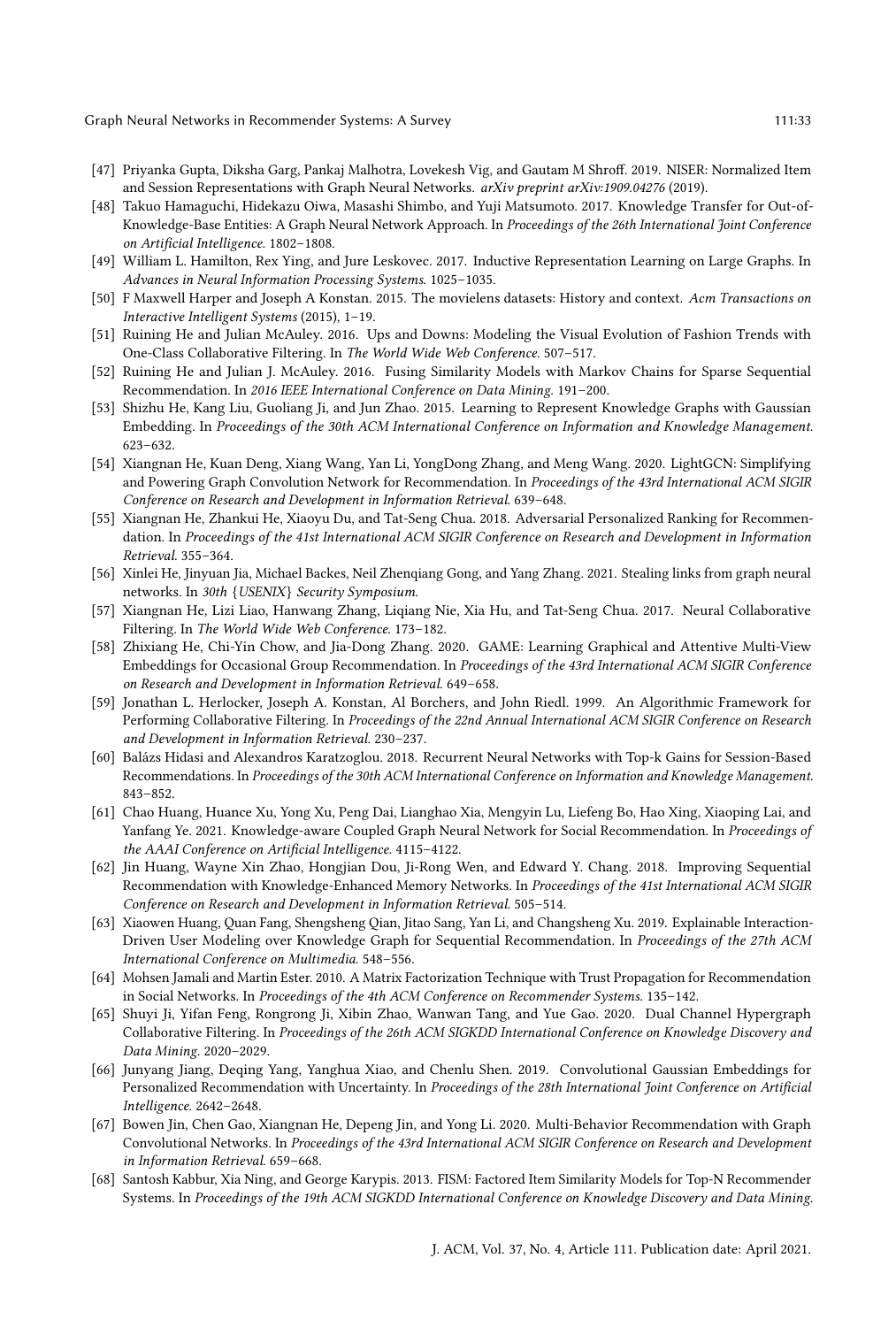659–667.

- <span id="page-33-6"></span>[69] Wang-Cheng Kang and Julian McAuley. 2018. Self-attentive sequential recommendation. In 2018 IEEE International Conference on Data Mining. 197–206.
- <span id="page-33-22"></span>[70] Anees Kazi, Shayan Shekarforoush, S Arvind Krishna, Hendrik Burwinkel, Gerome Vivar, Karsten Kortüm, Seyed-Ahmad Ahmadi, Shadi Albarqouni, and Nassir Navab. 2019. InceptionGCN: receptive field aware graph convolutional network for disease prediction. In International Conference on Information Processing in Medical Imaging. 73–85.
- <span id="page-33-16"></span>[71] Kyung-Min Kim, Dong-Hyun Kwak, Hanock Kwak, Young-Jin Park, Sangkwon Sim, Jae-Han Cho, Minkyu Kim, Jihun Kwon, Nako Sung, and Jung-Woo Ha. 2019. Tripartite Heterogeneous Graph Propagation for Large-scale Social Recommendation. In Proceedings of ACM RecSys 2019 Late-Breaking Results co-located with the 13th ACM Conference on Recommender Systems. 56–60.
- <span id="page-33-9"></span>[72] Thomas N Kipf and Max Welling. 2017. Semi-supervised classification with graph convolutional networks. In International Conference on Learning Representations. 2873–2879.
- <span id="page-33-19"></span>[73] Johannes Klicpera, Aleksandar Bojchevski, and Stephan Günnemann. 2018. Predict then Propagate: Graph Neural Networks meet Personalized PageRank. In International Conference on Learning Representations.
- <span id="page-33-20"></span>[74] Johannes Klicpera, Stefan Weißenberger, and Stephan Günnemann. 2019. Diffusion improves graph learning. Advances in Neural Information Processing Systems (2019), 13354–13366.
- <span id="page-33-3"></span>[75] Yehuda Koren. 2008. Factorization Meets the Neighborhood: A Multifaceted Collaborative Filtering Model. In Proceedings of the 14th ACM SIGKDD International Conference on Knowledge Discovery and Data Mining. 426–434.
- <span id="page-33-1"></span>[76] Yehuda Koren and Robert Bell. 2015. Advances in collaborative filtering. Recommender Systems Handbook (2015), 77–118.
- <span id="page-33-2"></span>[77] Yehuda Koren, Robert Bell, and Chris Volinsky. 2009. Matrix Factorization Techniques for Recommender Systems. Computer (2009), 30–37.
- <span id="page-33-17"></span>[78] Matevž Kunaver and Tomaž Požrl. 2017. Diversity in recommender systems – A survey. Knowledge-Based Systems (2017), 154–162.
- <span id="page-33-5"></span>[79] Daniel D. Lee and H. Sebastian Seung. 2000. Algorithms for Non-Negative Matrix Factorization. In Advances in Neural Information Processing Systems. 535–541.
- <span id="page-33-15"></span>[80] Mark Levy and Klaas Bosteels. 2010. Music recommendation and the long tail. In 1st Workshop On Music Recommendation And Discovery.
- <span id="page-33-10"></span>[81] Chong Li, Kunyang Jia, Dan Shen, CJ Shi, and Hongxia Yang. 2019. Hierarchical representation learning for bipartite graphs. In Proceedings of the 28th International Joint Conference on Artificial Intelligence. 2873–2879.
- <span id="page-33-18"></span>[82] Chao Li, Zhiyuan Liu, Mengmeng Wu, Yuchi Xu, Huan Zhao, Pipei Huang, Guoliang Kang, Qiwei Chen, Wei Li, and Dik Lun Lee. 2019. Multi-Interest Network with Dynamic Routing for Recommendation at Tmall. In Proceedings of the 30th ACM International Conference on Information and Knowledge Management. 2615–2623.
- <span id="page-33-0"></span>[83] Guangjie Li, Hui Liu, Ge Li, Sijie Shen, and Hanlin Tang. 2020. LSTM-based argument recommendation for non-API methods. Science China Information Sciences 9 (2020), 1–22.
- <span id="page-33-7"></span>[84] Jing Li, Pengjie Ren, Zhumin Chen, Zhaochun Ren, Tao Lian, and Jun Ma. 2017. Neural Attentive Session-Based Recommendation. In Proceedings of the 30th ACM International Conference on Information and Knowledge Management. 1419–1428.
- <span id="page-33-21"></span>[85] Qimai Li, Zhichao Han, and Xiao-Ming Wu. 2018. Deeper insights into graph convolutional networks for semisupervised learning. arXiv preprint arXiv:1801.07606 (2018).
- <span id="page-33-13"></span>[86] Xingchen Li, Xiang Wang, Xiangnan He, Long Chen, Jun Xiao, and Tat-Seng Chua. 2020. Hierarchical Fashion Graph Network for Personalized Outfit Recommendation. In Proceedings of the 43rd International ACM SIGIR Conference on Research and Development in Information Retrieval. 159–168.
- <span id="page-33-12"></span>[87] Yang Li, Tong Chen, Yadan Luo, Hongzhi Yin, and Zi Huang. 2021. Discovering Collaborative Signals for Next POI Recommendation with Iterative Seq2Graph Augmentation. In Proceedings of the 30th International Joint Conference on Artificial Intelligence. 1491–1497.
- <span id="page-33-8"></span>[88] Yujia Li, Daniel Tarlow, Marc Brockschmidt, and Richard Zemel. 2015. Gated graph sequence neural networks. arXiv preprint arXiv:1511.05493 (2015).
- <span id="page-33-14"></span>[89] Zekun Li, Zeyu Cui, Shu Wu, Xiaoyu Zhang, and Liang Wang. 2019. Fi-GNN: Modeling Feature Interactions via Graph Neural Networks for CTR Prediction. In Proceedings of the 30th ACM International Conference on Information and Knowledge Management. 539–548.
- <span id="page-33-11"></span>[90] Zhao Li, Xin Shen, Yuhang Jiao, Xuming Pan, Pengcheng Zou, Xianling Meng, Chengwei Yao, and Jiajun Bu. 2020. Hierarchical Bipartite Graph Neural Networks: Towards Large-Scale E-commerce Applications. In 2020 International Conference on Data Engineering. 1677–1688.
- <span id="page-33-4"></span>[91] Nicholas Lim, Bryan Hooi, See-Kiong Ng, Xueou Wang, Yong Liang Goh, Renrong Weng, and Jagannadan Varadarajan. 2020. STP-UDGAT: Spatial-Temporal-Preference User Dimensional Graph Attention Network for Next POI Recommendation. In Proceedings of the 30th ACM International Conference on Information and Knowledge Management.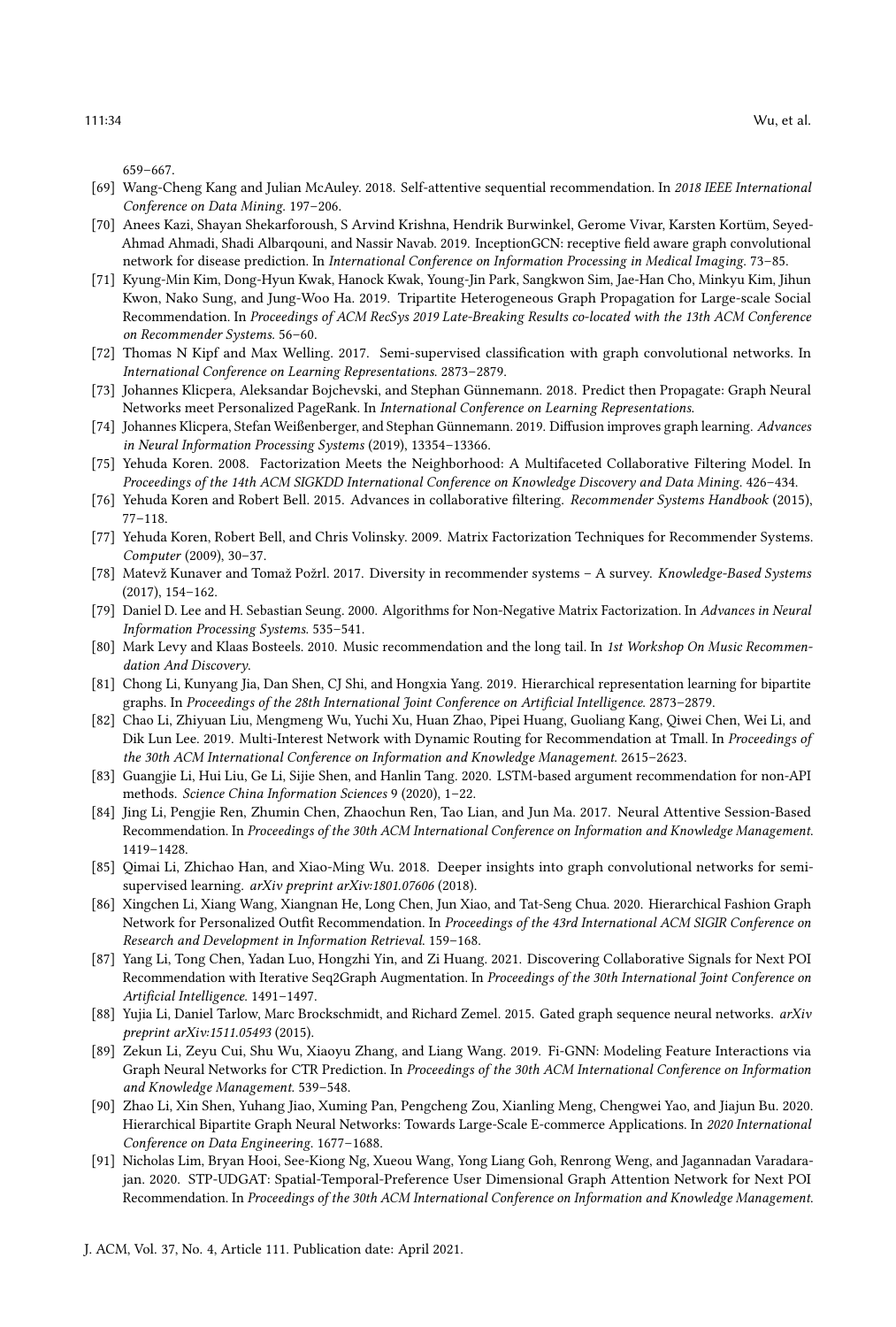845–854.

- <span id="page-34-11"></span>[92] Hailun Lin, Yong Liu, Weiping Wang, Yinliang Yue, and Zheng Lin. 2017. Learning entity and relation embeddings for knowledge resolution. Procedia Computer Science (2017), 345–354.
- <span id="page-34-19"></span>[93] Yujie Lin, Pengjie Ren, Zhumin Chen, Zhaochun Ren, Dongxiao Yu, Jun Ma, Maarten de Rijke, and Xiuzhen Cheng. 2020. Meta Matrix Factorization for Federated Rating Predictions. In Proceedings of the 43rd International ACM SIGIR Conference on Research and Development in Information Retrieval. 981–990.
- <span id="page-34-0"></span>[94] Greg Linden, Brent Smith, and Jeremy York. 2003. Amazon.Com Recommendations: Item-to-Item Collaborative Filtering. IEEE Internet Computing (2003), 76–80.
- <span id="page-34-17"></span>[95] Meng Liu, Hongyang Gao, and Shuiwang Ji. 2020. Towards deeper graph neural networks. In Proceedings of the 26th ACM SIGKDD International Conference on Knowledge Discovery and Data Mining. 338–348.
- <span id="page-34-2"></span>[96] Qiao Liu, Yifu Zeng, Refuoe Mokhosi, and Haibin Zhang. 2018. STAMP: Short-Term Attention/Memory Priority Model for Session-Based Recommendation. In Proceedings of the 24th ACM SIGKDD International Conference on Knowledge Discovery and Data Mining. 1831–1839.
- <span id="page-34-18"></span>[97] Ziqi Liu, Chaochao Chen, Longfei Li, Jun Zhou, Xiaolong Li, Le Song, and Yuan Qi. 2019. Geniepath: Graph neural networks with adaptive receptive paths. In Proceedings of the AAAI Conference on Artificial Intelligence. 4424-4431.
- <span id="page-34-12"></span>[98] Zhaoyang Liu, Haokun Chen, Fei Sun, Xu Xie, Jinyang Gao, Bolin Ding, and Yanyan Shen. 2020. Intent Preference Decoupling for User Representation on Online Recommender System. In Proceedings of the 29th International Joint Conference on Artificial Intelligence. 2575–2582.
- <span id="page-34-13"></span>[99] Zheng Liu, Jianxun Lian, Junhan Yang, Defu Lian, and Xing Xie. 2020. Octopus: Comprehensive and Elastic User Representation for the Generation of Recommendation Candidates. In Proceedings of the 43rd International ACM SIGIR Conference on Research and Development in Information Retrieval. 289–298.
- <span id="page-34-5"></span>[100] Zhiwei Liu, Lin Meng, Jiawei Zhang, and Philip S Yu. 2020. Deoscillated Graph Collaborative Filtering. arXiv preprint arXiv:2011.02100 (2020).
- <span id="page-34-7"></span>[101] Chen Ma, Liheng Ma, Yingxue Zhang, Jianing Sun, Xue Liu, and Mark Coates. 2020. Memory Augmented Graph Neural Networks for Sequential Recommendation. In Proceedings of the AAAI Conference on Artificial Intelligence. 5045–5052.
- <span id="page-34-3"></span>[102] Hao Ma, Irwin King, and Michael R. Lyu. 2009. Learning to Recommend with Social Trust Ensemble. In Proceedings of the 32nd International ACM SIGIR Conference on Research and Development in Information Retrieval. 203–210.
- <span id="page-34-9"></span>[103] Hao Ma, Haixuan Yang, Michael R. Lyu, and Irwin King. 2008. SoRec: Social Recommendation Using Probabilistic Matrix Factorization. In Proceedings of the 30th ACM International Conference on Information and Knowledge Management. 931–940.
- <span id="page-34-4"></span>[104] Hao Ma, Dengyong Zhou, Chao Liu, Michael R. Lyu, and Irwin King. 2011. Recommender Systems with Social Regularization. In Proceedings of the 4th ACM International Conference on Web Search and Data Mining. 287–296.
- <span id="page-34-14"></span>[105] Jianxin Ma, Chang Zhou, Peng Cui, Hongxia Yang, and Wenwu Zhu. 2019. Learning Disentangled Representations for Recommendation. In Advances in Neural Information Processing Systems.
- <span id="page-34-6"></span>[106] Jianxin Ma, Chang Zhou, Hongxia Yang, Peng Cui, Xin Wang, and Wenwu Zhu. 2020. Disentangled Self-Supervision in Sequential Recommenders. In Proceedings of the 26th ACM SIGKDD International Conference on Knowledge Discovery and Data Mining. 483–491.
- <span id="page-34-21"></span>[107] Weizhi Ma, Min Zhang, Yue Cao, Woojeong Jin, Chenyang Wang, Yiqun Liu, Shaoping Ma, and Xiang Ren. 2019. Jointly Learning Explainable Rules for Recommendation with Knowledge Graph. In The World Wide Web Conference. 1210–1221.
- <span id="page-34-16"></span>[108] Xupeng Miao, Nezihe Merve Gürel, Wentao Zhang, Zhichao Han, Bo Li, Wei Min, Susie Xi Rao, Hansheng Ren, Yinan Shan, Yingxia Shao, et al. 2021. Degnn: Improving graph neural networks with graph decomposition. In Proceedings of the 27th ACM SIGKDD Conference on Knowledge Discovery and Data Mining. 1223–1233.
- <span id="page-34-10"></span>[109] Nan Mu, Daren Zha, Yuanye He, and Zhihao Tang. 2019. Graph Attention Networks for Neural Social Recommendation. In 31st IEEE International Conference on Tools with Artificial Intelligence. 1320–1327.
- <span id="page-34-20"></span>[110] Khalil Muhammad, Qinqin Wang, Diarmuid O'Reilly-Morgan, Elias Tragos, Barry Smyth, Neil Hurley, James Geraci, and Aonghus Lawlor. 2020. FedFast: Going Beyond Average for Faster Training of Federated Recommender Systems. In Proceedings of the 26th ACM SIGKDD International Conference on Knowledge Discovery and Data Mining. 1234–1242.
- <span id="page-34-15"></span>[111] Giannis Nikolentzos, Polykarpos Meladianos, François Rousseau, Yannis Stavrakas, and Michalis Vazirgiannis. 2017. Multivariate Gaussian Document Representation from Word Embeddings for Text Categorization. In Proceedings of the 15th Conference of the European Chapter of the Association for Computational Linguistics. 450–455.
- <span id="page-34-8"></span>[112] Zhiqiang Pan, Fei Cai, Wanyu Chen, Honghui Chen, and Maarten de Rijke. 2020. Star Graph Neural Networks for Session-Based Recommendation. In Proceedings of the 30th ACM International Conference on Information and Knowledge Management. 1195–1204.
- <span id="page-34-1"></span>[113] Andreas Pfadler, Huan Zhao, Jizhe Wang, Lifeng Wang, PPipei Huang, and Dik Lun Lee. 2020. Billion-scale Recommendation with Heterogeneous Side Information at Taobao. In 2020 IEEE International Conference on Data Engineering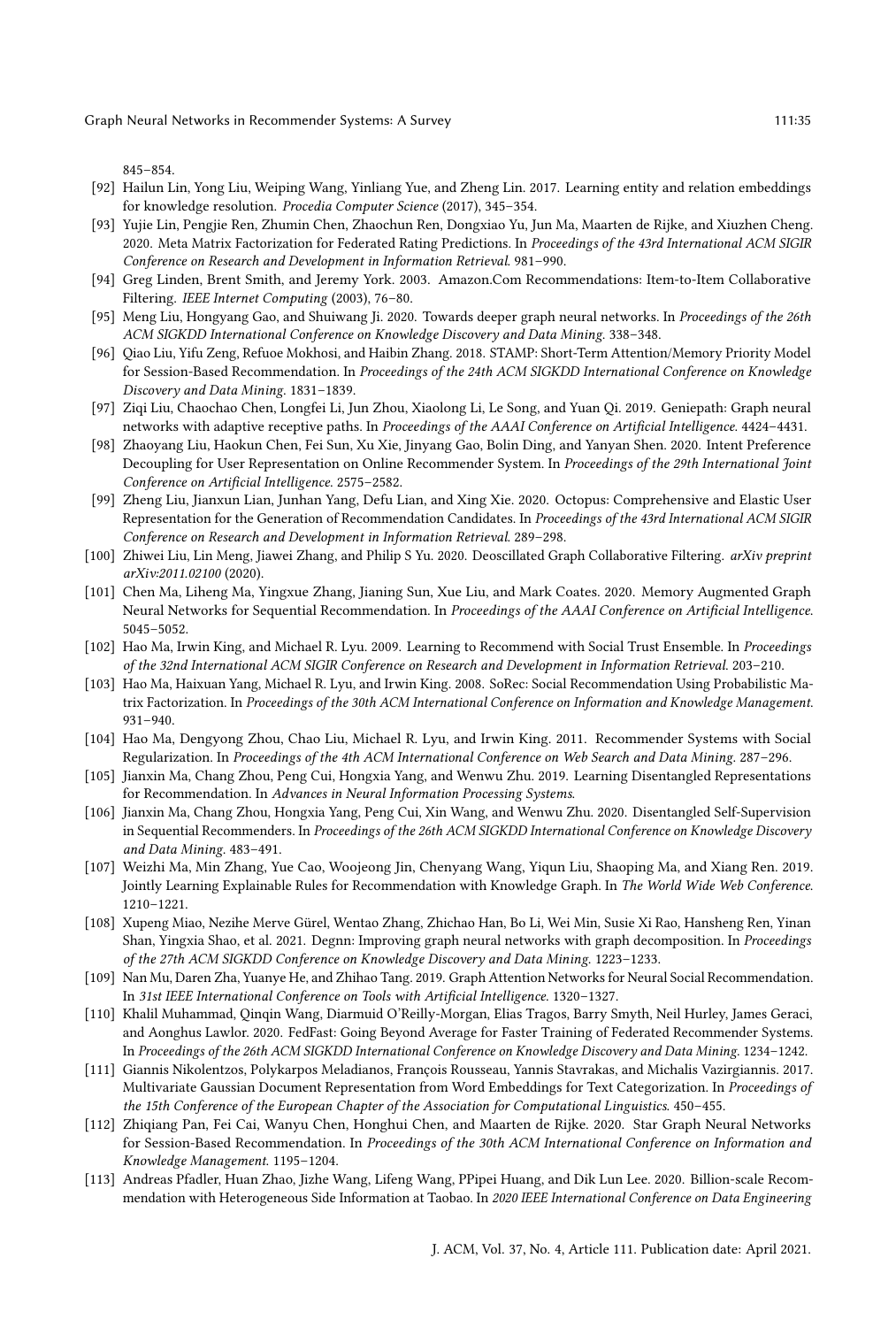(ICDE). 1667–1676.

- <span id="page-35-2"></span>[114] Ruihong Qiu, Jingjing Li, Zi Huang, and Hongzhi YIn. 2019. Rethinking the Item Order in Session-Based Recommendation with Graph Neural Networks. In Proceedings of the 30th ACM International Conference on Information and Knowledge Management. 579–588.
- <span id="page-35-11"></span>[115] Ruihong Qiu, Hongzhi Yin, Zi Huang, and Tong Chen. 2020. GAG: Global Attributed Graph Neural Network for Streaming Session-Based Recommendation. In Proceedings of the 43rd International ACM SIGIR Conference on Research and Development in Information Retrieval. 669–678.
- <span id="page-35-3"></span>[116] Massimo Quadrana, Paolo Cremonesi, and Dietmar Jannach. 2018. Sequence-Aware Recommender Systems. ACM Computing Surveys (2018), 36.
- <span id="page-35-16"></span>[117] Pei Quan, Yong Shi, Minglong Lei, Jiaxu Leng, Tianlin Zhang, and Lingfeng Niu. 2019. A Brief Review of Receptive Fields in Graph Convolutional Networks. In IEEE/WIC/ACM International Conference on Web Intelligence-Companion Volume. 106–110.
- <span id="page-35-5"></span>[118] Steffen Rendle, Christoph Freudenthaler, and Lars Schmidt-Thieme. 2010. Factorizing Personalized Markov Chains for Next-Basket Recommendation. In The World Wide Web Conference. 811–820.
- <span id="page-35-18"></span>[119] Sisong Ru, Bingbing Zhang, Yixin Jie, Chi Zhang, Lingbo Wei, and Chengjie Gu. 2021. Graph Neural Networks for Privacy-Preserving Recommendation with Secure Hardware. In 2021 International Conference on Networking and Network Applications. IEEE, 395–400.
- <span id="page-35-4"></span>[120] Ruslan Salakhutdinov and Andriy Mnih. 2007. Probabilistic Matrix Factorization. In Advances in Neural Information Processing Systems. 1257–1264.
- <span id="page-35-7"></span>[121] Alvaro Sanchez-Gonzalez, Nicolas Heess, Jost Tobias Springenberg, Josh Merel, Martin Riedmiller, Raia Hadsell, and Peter Battaglia. 2018. Graph Networks as Learnable Physics Engines for Inference and Control. In Proceedings of the 35th International Conference on Machine Learning. 4470–4479.
- <span id="page-35-0"></span>[122] Badrul Sarwar, George Karypis, Joseph Konstan, and John Riedl. 2001. Item-Based Collaborative Filtering Recommendation Algorithms. In The World Wide Web Conference. 285–295.
- <span id="page-35-20"></span>[123] Thomas Schnake, Oliver Eberle, Jonas Lederer, Shinichi Nakajima, Kristof T Schütt, Klaus-Robert Müller, and Grégoire Montavon. 2020. Higher-order explanations of graph neural networks via relevant walks. arXiv preprint arXiv:2006.03589 (2020).
- <span id="page-35-1"></span>[124] Suvash Sedhain, Aditya Krishna Menon, Scott Sanner, and Lexing Xie. 2015. AutoRec: Autoencoders Meet Collaborative Filtering. In The World Wide Web Conference. 111–112.
- <span id="page-35-19"></span>[125] Sungyong Seo, Jing Huang, Hao Yang, and Yan Liu. 2017. Interpretable convolutional neural networks with dual local and global attention for review rating prediction. In Proceedings of the 11th ACM conference on recommender systems. 297–305.
- <span id="page-35-15"></span>[126] Xiao Sha, Zhu Sun, and Jie Zhang. 2019. Attentive Knowledge Graph Embedding for Personalized Recommendation. arXiv preprint arXiv:1910.08288 (2019).
- <span id="page-35-17"></span>[127] Hyejin Shin, Sungwook Kim, Junbum Shin, and Xiaokui Xiao. 2018. Privacy enhanced matrix factorization for recommendation with local differential privacy. IEEE Transactions on Knowledge and Data Engineering 9 (2018), 1770–1782.
- <span id="page-35-13"></span>[128] Changhao Song, Bo Wang, Qinxue Jiang, Yehua Zhang, Ruifang He, and Yuexian Hou. 2021. Social Recommendation with Implicit Social Influence. In Proceedings of the 44th International ACM SIGIR Conference on Research and Development in Information Retrieval. 1788–1792.
- <span id="page-35-12"></span>[129] Weiping Song, Zhiping Xiao, Yifan Wang, Laurent Charlin, Ming Zhang, and Jian Tang. 2019. Session-based social recommendation via dynamic graph attention networks. In Proceedings of the 12th ACM International Conference on Web Search and Data Mining. 555–563.
- <span id="page-35-6"></span>[130] Fei Sun, Jun Liu, Jian Wu, Changhua Pei, Xiao Lin, Wenwu Ou, and Peng Jiang. 2019. BERT4Rec: Sequential Recommendation with Bidirectional Encoder Representations from Transformer. In Proceedings of the 30th ACM International Conference on Information and Knowledge Management. 1441–1450.
- <span id="page-35-8"></span>[131] Jianing Sun, Yingxue Zhang, Wei Guo, Huifeng Guo, Ruiming Tang, Xiuqiang He, Chen Ma, and Mark Coates. 2020. Neighbor Interaction Aware Graph Convolution Networks for Recommendation. In Proceedings of the 43rd International ACM SIGIR Conference on Research and Development in Information Retrieval. 1289–1298.
- <span id="page-35-10"></span>[132] Jianing Sun, Yingxue Zhang, Chen Ma, Mark Coates, Huifeng Guo, Ruiming Tang, and Xiuqiang He. 2019. Multi-graph Convolution Collaborative Filtering. In 2019 IEEE International Conference on Data Mining. 1306–1311.
- <span id="page-35-14"></span>[133] Rui Sun, Xuezhi Cao, Yan Zhao, Junchen Wan, Kun Zhou, Fuzheng Zhang, Zhongyuan Wang, and Kai Zheng. 2020. Multi-Modal Knowledge Graphs for Recommender Systems. In Proceedings of the 30th ACM International Conference on Information and Knowledge Management. 1405–1414.
- <span id="page-35-9"></span>[134] Qiaoyu Tan, Ninghao Liu, Xing Zhao, Hongxia Yang, Jingren Zhou, and Xia Hu. 2020. Learning to Hash with Graph Neural Networks for Recommender Systems. In The World Wide Web Conference. 1988–1998.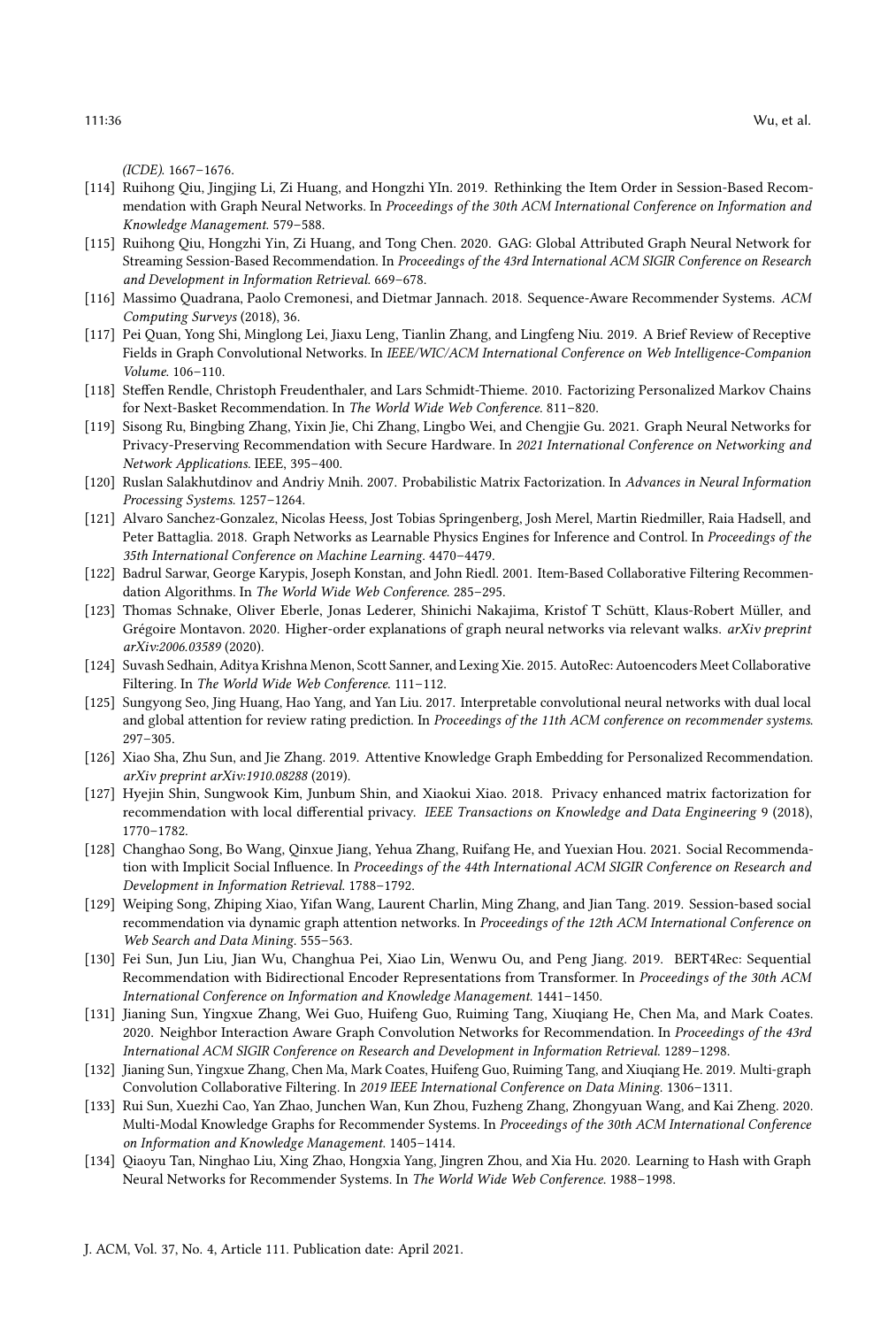- <span id="page-36-6"></span>[135] Yong Kiam Tan, Xinxing Xu, and Yong Liu. 2016. Improved Recurrent Neural Networks for Session-Based Recommendations. In Proceedings of the 1st Workshop on Deep Learning for Recommender Systems. 17-22.
- <span id="page-36-19"></span>[136] Jiliang Tang, Huiji Gao, Huan Liu, and Atish Das Sarma. 2012. ETrust: Understanding Trust Evolution in an Online World. In Proceedings of the 18th ACM SIGKDD International Conference on Knowledge Discovery and Data Mining. 253–261.
- <span id="page-36-7"></span>[137] Jiliang Tang, Xia Hu, Huiji Gao, and Huan Liu. 2013. Exploiting Local and Global Social Context for Recommendation. In Proceedings of the 23rd International Joint Conference on Artificial Intelligence. 2712–2718.
- <span id="page-36-22"></span>[138] Yi Tay, Anh Tuan Luu, and Siu Cheung Hui. 2018. Multi-pointer co-attention networks for recommendation. In Proceedings of the 24th ACM SIGKDD International Conference on Knowledge Discovery and Data Mining. 2309–2318.
- <span id="page-36-8"></span>[139] Petar Veličković, Guillem Cucurull, Arantxa Casanova, Adriana Romero, Pietro Lio, and Yoshua Bengio. 2017. Graph attention networks. arXiv preprint arXiv:1710.10903 (2017).
- <span id="page-36-20"></span>[140] Luke Vilnis and Andrew McCallum. 2014. Word representations via gaussian embedding. arXiv preprint arXiv:1412.6623 (2014).
- <span id="page-36-9"></span>[141] Haoyu Wang, Defu Lian, and Yong Ge. 2019. Binarized collaborative filtering with distilling graph convolutional networks. In Proceedings of the 28th International Joint Conference on Artificial Intelligence. 4802–4808.
- <span id="page-36-0"></span>[142] Hao Wang, Naiyan Wang, and Dit-Yan Yeung. 2015. Collaborative Deep Learning for Recommender Systems. In Proceedings of the 21th ACM SIGKDD International Conference on Knowledge Discovery and Data Mining. 1235–1244.
- <span id="page-36-14"></span>[143] Hongwei Wang, Fuzheng Zhang, Jialin Wang, Miao Zhao, Wenjie Li, Xing Xie, and Minyi Guo. 2018. RippleNet: Propagating User Preferences on the Knowledge Graph for Recommender Systems. In Proceedings of the 30th ACM International Conference on Information and Knowledge Management. 417–426.
- <span id="page-36-15"></span>[144] Hongwei Wang, Fuzheng Zhang, Mengdi Zhang, Jure Leskovec, Miao Zhao, Wenjie Li, and Zhongyuan Wang. 2019. Knowledge-Aware Graph Neural Networks with Label Smoothness Regularization for Recommender Systems. In Proceedings of the 25th ACM SIGKDD International Conference on Knowledge Discovery and Data Mining. 968–977.
- <span id="page-36-2"></span>[145] Hongwei Wang, Fuzheng Zhang, Miao Zhao, Wenjie Li, Xing Xie, and Minyi Guo. 2019. Multi-Task Feature Learning for Knowledge Graph Enhanced Recommendation. In The World Wide Web Conference. 2000–2010.
- <span id="page-36-16"></span>[146] Hongwei Wang, Miao Zhao, Xing Xie, Wenjie Li, and Minyi Guo. 2019. Knowledge Graph Convolutional Networks for Recommender Systems. In The World Wide Web Conference. 3307–3313.
- <span id="page-36-13"></span>[147] Jianling Wang, Kaize Ding, Ziwei Zhu, and James Caverlee. 2021. Session-based Recommendation with Hypergraph Attention Networks. In Proceedings of the 2021 SIAM International Conference on Data Mining. 82–90.
- <span id="page-36-21"></span>[148] Qinyong Wang, Hongzhi Yin, Tong Chen, Junliang Yu, Alexander Zhou, and Xiangliang Zhang. 2021. Fast-adapting and Privacy-preserving Federated Recommender System. The VLDB Journal (2021).
- <span id="page-36-5"></span>[149] Shoujin Wang, Longbing Cao, Yan Wang, Quan Z. Sheng, Mehmet A. Orgun, and Defu Lian. 2021. A Survey on Session-Based Recommender Systems. ACM Computing Surveys (2021), 38.
- <span id="page-36-1"></span>[150] Shoujin Wang, Liang Hu, Yan Wang, Xiangnan He, Quan Z Sheng, Mehmet Orgun, Longbing Cao, Nan Wang, Francesco Ricci, and Philip S Yu. 2020. Graph Learning Approaches to Recommender Systems: A Review. arXiv preprint arXiv:2004.11718 (2020).
- <span id="page-36-12"></span>[151] Wen Wang, Wei Zhang, Shukai Liu, Qi Liu, Bo Zhang, Leyu Lin, and Hongyuan Zha. 2020. Beyond Clicks: Modeling Multi-Relational Item Graph for Session-Based Target Behavior Prediction. In The World Wide Web Conference. 3056–3062.
- <span id="page-36-4"></span>[152] Wen Wang, Wei Zhang, Jun Rao, Zhijie Qiu, Bo Zhang, Leyu Lin, and Hongyuan Zha. 2020. Group-Aware Longand Short-Term Graph Representation Learning for Sequential Group Recommendation. In Proceedings of the 43rd International ACM SIGIR Conference on Research and Development in Information Retrieval. 1449–1458.
- <span id="page-36-17"></span>[153] Xiang Wang, Xiangnan He, Yixin Cao, Meng Liu, and Tat-Seng Chua. 2019. KGAT: Knowledge Graph Attention Network for Recommendation. In Proceedings of the 25th ACM SIGKDD International Conference on Knowledge Discovery and Data Mining. 950–958.
- <span id="page-36-3"></span>[154] Xiang Wang, Xiangnan He, Meng Wang, Fuli Feng, and Tat-Seng Chua. 2019. Neural Graph Collaborative Filtering. In Proceedings of the 42nd International ACM SIGIR Conference on Research and Development in Information Retrieval. 165–174.
- <span id="page-36-10"></span>[155] Xiang Wang, Hongye Jin, An Zhang, Xiangnan He, Tong Xu, and Tat-Seng Chua. 2020. Disentangled Graph Collaborative Filtering. In Proceedings of the 43rd International ACM SIGIR Conference on Research and Development in Information Retrieval. 1001–1010.
- <span id="page-36-23"></span>[156] Xiang Wang, Dingxian Wang, Canran Xu, Xiangnan He, Yixin Cao, and Tat-Seng Chua. 2019. Explainable reasoning over knowledge graphs for recommendation. In Proceedings of the AAAI Conference on Artificial Intelligence. 5329–5336.
- <span id="page-36-11"></span>[157] Xiao Wang, Ruijia Wang, Chuan Shi, Guojie Song, and Qingyong Li. 2019. Multi-Component Graph Convolutional Collaborative Filtering. arXiv preprint arXiv:1911.10699 (2019).
- <span id="page-36-18"></span>[158] Xiang Wang, Yaokun Xu, Xiangnan He, Yixin Cao, Meng Wang, and Tat-Seng Chua. 2020. Reinforced Negative Sampling over Knowledge Graph for Recommendation. In The World Wide Web Conference. 99-109.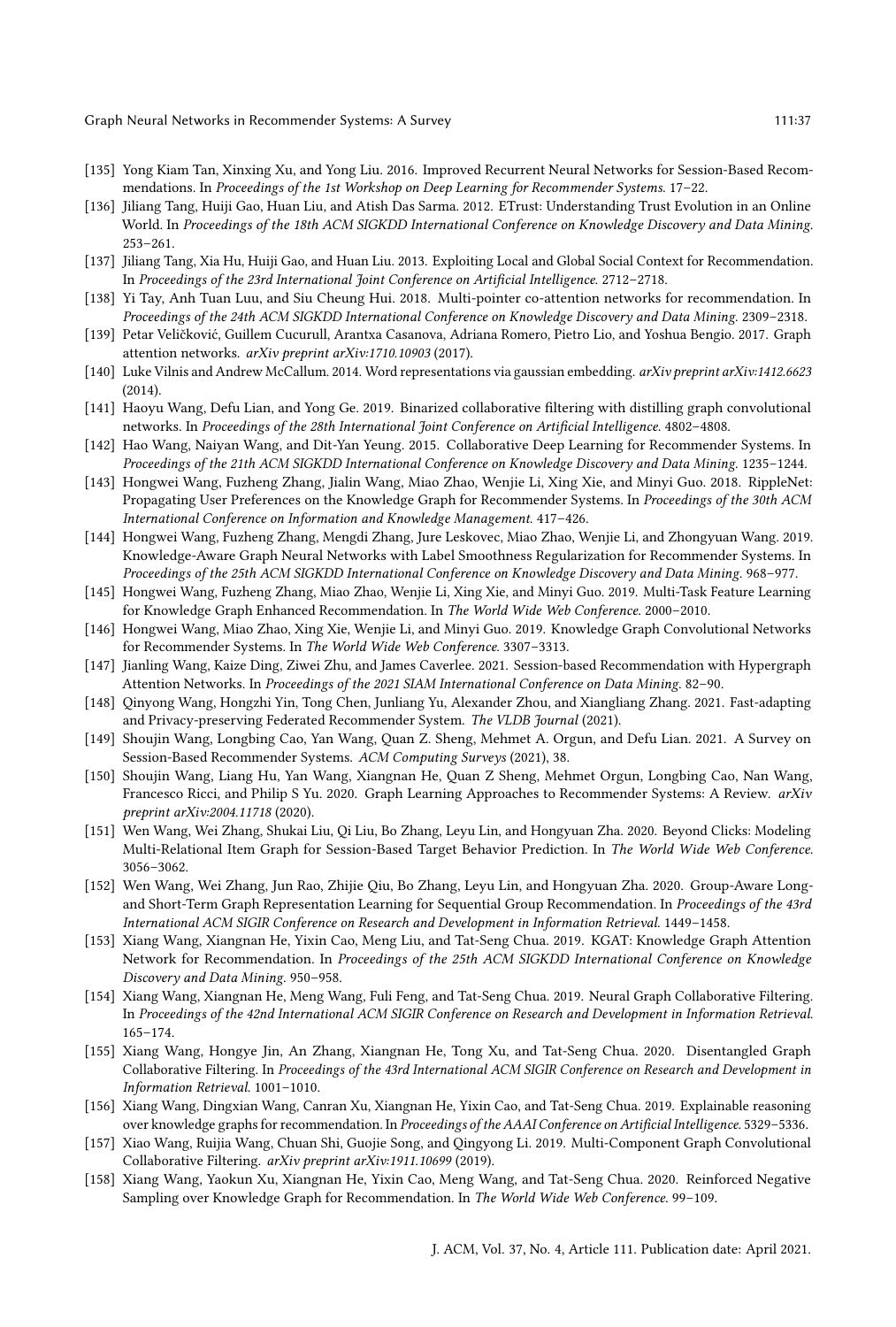- <span id="page-37-18"></span>[159] Yun Wang, Lun Du, Guojie Song, Xiaojun Ma, Lichen Jin, Wei Lin, and Fei Sun. 2019. Tag2Gauss: Learning Tag Representations via Gaussian Distribution in Tagged Networks. In Proceedings of the 28th International Joint Conference on Artificial Intelligence. 3799–3805.
- <span id="page-37-8"></span>[160] Yifan Wang, Suyao Tang, Yuntong Lei, Weiping Song, Sheng Wang, and Ming Zhang. 2020. DisenHAN: Disentangled Heterogeneous Graph Attention Network for Recommendation. In Proceedings of the 30th ACM International Conference on Information and Knowledge Management. 1605–1614.
- <span id="page-37-15"></span>[161] Ze Wang, Guangyan Lin, Huobin Tan, Qinghong Chen, and Xiyang Liu. 2020. CKAN: Collaborative Knowledge-Aware Attentive Network for Recommender Systems. In Proceedings of the 43rd International ACM SIGIR Conference on Research and Development in Information Retrieval. 219–228.
- <span id="page-37-11"></span>[162] Ziyang Wang, Wei Wei, Gao Cong, Xiao-Li Li, Xian-Ling Mao, and Minghui Qiu. 2020. Global Context Enhanced Graph Neural Networks for Session-Based Recommendation. In Proceedings of the 43rd International ACM SIGIR Conference on Research and Development in Information Retrieval. 169–178.
- <span id="page-37-3"></span>[163] Yinwei Wei, Xiang Wang, Liqiang Nie, Xiangnan He, and Tat-Seng Chua. 2020. Graph-Refined Convolutional Network for Multimedia Recommendation with Implicit Feedback. In Proceedings of the 28th ACM International Conference on Multimedia. 3541–3549.
- <span id="page-37-4"></span>[164] Yinwei Wei, Xiang Wang, Liqiang Nie, Xiangnan He, Richang Hong, and Tat-Seng Chua. 2019. MMGCN: Multi-Modal Graph Convolution Network for Personalized Recommendation of Micro-Video. In Proceedings of the 27th ACM International Conference on Multimedia. 1437–1445.
- <span id="page-37-17"></span>[165] Jason Weston, Ron J. Weiss, and Hector Yee. 2013. Nonlinear Latent Factorization by Embedding Multiple User Interests. In Proceedings of the 7th ACM Conference on Recommender Systems. 65–68.
- <span id="page-37-21"></span>[166] Chuhan Wu, Fangzhao Wu, Yang Cao, Yongfeng Huang, and Xing Xie. 2021. Fedgnn: Federated graph neural network for privacy-preserving recommendation. arXiv preprint arXiv:2102.04925 (2021).
- <span id="page-37-19"></span>[167] Felix Wu, Amauri Souza, Tianyi Zhang, Christopher Fifty, Tao Yu, and Kilian Weinberger. 2019. Simplifying graph convolutional networks. In Proceedings of the 35th International Conference on Machine Learning. 6861–6871.
- <span id="page-37-9"></span>[168] Jiancan Wu, Xiangnan He, Xiang Wang, Qifan Wang, Weijian Chen, Jianxun Lian, Xing Xie, and Yongdong Zhang. 2020. Graph Convolution Machine for Context-aware Recommender System. arXiv preprint arXiv:2001.11402 (2020).
- <span id="page-37-20"></span>[169] Jiancan Wu, Xiang Wang, Fuli Feng, Xiangnan He, Liang Chen, Jianxun Lian, and Xing Xie. 2021. Self-supervised graph learning for recommendation. In Proceedings of the 44th International ACM SIGIR Conference on Research and Development in Information Retrieval. 726–735.
- <span id="page-37-13"></span>[170] Le Wu, Junwei Li, Peijie Sun, Richang Hong, Yong Ge, and Meng Wang. 2020. Diffnet++: A neural influence and interest diffusion network for social recommendation. IEEE Transactions on Knowledge and Data Engineering (2020).
- <span id="page-37-0"></span>[171] Le Wu, Peijie Sun, Yanjie Fu, Richang Hong, Xiting Wang, and Meng Wang. 2019. A Neural Influence Diffusion Model for Social Recommendation. In Proceedings of the 42nd International ACM SIGIR Conference on Research and Development in Information Retrieval. 235–244.
- <span id="page-37-7"></span>[172] Le Wu, Yonghui Yang, Kun Zhang, Richang Hong, Yanjie Fu, and Meng Wang. 2020. Joint Item Recommendation and Attribute Inference: An Adaptive Graph Convolutional Network Approach. In Proceedings of the 43rd International ACM SIGIR Conference on Research and Development in Information Retrieval. 679–688.
- <span id="page-37-14"></span>[173] Qitian Wu, Hengrui Zhang, Xiaofeng Gao, Peng He, Paul Weng, Han Gao, and Guihai Chen. 2019. Dual Graph Attention Networks for Deep Latent Representation of Multifaceted Social Effects in Recommender Systems. In The World Wide Web Conference. 2091–2102.
- <span id="page-37-1"></span>[174] Shu Wu, Yuyuan Tang, Yanqiao Zhu, Liang Wang, Xing Xie, and Tieniu Tan. 2019. Session-based recommendation with graph neural networks. In Proceedings of the AAAI Conference on Artificial Intelligence. 346-353.
- <span id="page-37-10"></span>[175] Shu Wu, Mengqi Zhang, Xin Jiang, Xu Ke, and Liang Wang. 2019. Personalizing Graph Neural Networks with Attention Mechanism for Session-based Recommendation. arXiv preprint arXiv:1910.08887 (2019).
- <span id="page-37-2"></span>[176] Shiwen Wu, Yuanxing Zhang, Chengliang Gao, Kaigui Bian, and Bin Cui. 2020. Garg: anonymous recommendation of point-of-interest in mobile networks by graph convolution network. Data Science and Engineering 4 (2020), 433–447.
- <span id="page-37-6"></span>[177] Yao Wu, Christopher DuBois, Alice X. Zheng, and Martin Ester. 2016. Collaborative Denoising Auto-Encoders for Top-N Recommender Systems. In Proceedings of the 9th ACM International Conference on Web Search and Data Mining. 153–162.
- <span id="page-37-5"></span>[178] Zonghan Wu, Shirui Pan, Fengwen Chen, Guodong Long, Chengqi Zhang, and S Yu Philip. 2020. A comprehensive survey on graph neural networks. IEEE Transactions on Neural Networks and Learning Systems (2020).
- <span id="page-37-16"></span>[179] Lianghao Xia, Chao Huang, Yong Xu, Peng Dai, Xiyue Zhang, Hongsheng Yang, Jian Pei, and Liefeng Bo. 2021. Knowledge-Enhanced Hierarchical Graph Transformer Network for Multi-Behavior Recommendation. In Proceedings of the AAAI Conference on Artificial Intelligence. 4486–4493.
- <span id="page-37-12"></span>[180] Xin Xia, Hongzhi Yin, Junliang Yu, Yingxia Shao, and Lizhen Cui. 2021. Self-Supervised Graph Co-Training for Session-Based Recommendation. In Proceedings of the 30th ACM International Conference on Information and Knowledge Management. 2180–2190.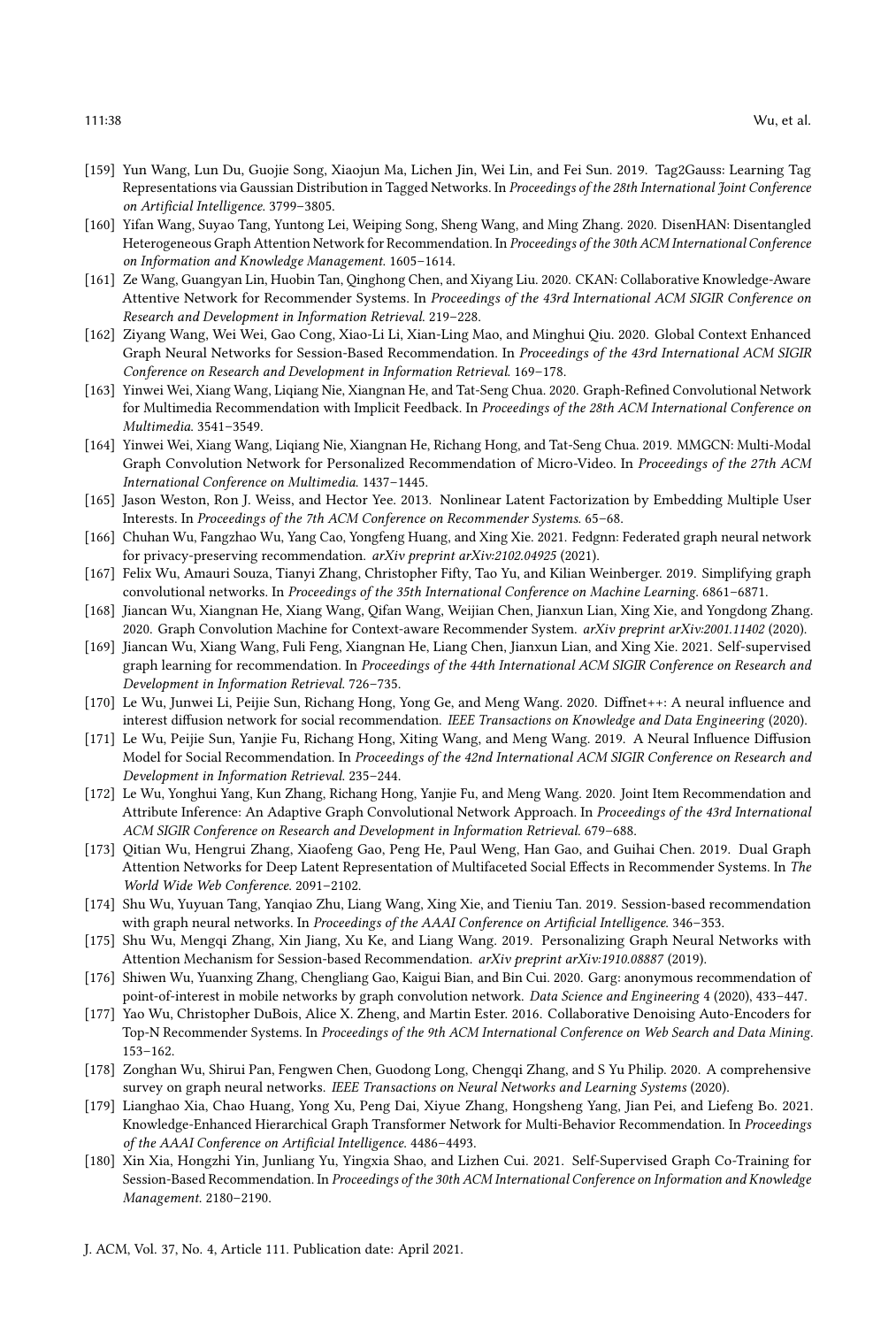- <span id="page-38-10"></span>[181] Xin Xia, Hongzhi Yin, Junliang Yu, Qinyong Wang, Lizhen Cui, and Xiangliang Zhang. 2021. Self-Supervised Hypergraph Convolutional Networks for Session-based Recommendation. In Proceedings of the AAAI Conference on Artificial Intelligence. 4503–4511.
- <span id="page-38-0"></span>[182] Xu Xie, Zhaoyang Liu, Shiwen Wu, Fei Sun, Cihang Liu, Jiawei Chen, Jinyang Gao, Bin Cui, and Bolin Ding. 2021. CausCF: Causal Collaborative Filtering for Recommendation Effect Estimation. arXiv preprint arXiv:2105.13881 (2021).
- <span id="page-38-4"></span>[183] Xu Xie, Fei Sun, Xiaoyong Yang, Zhao Yang, Jinyang Gao, Wenwu Ou, and Bin Cui. 2021. Explore User Neighborhood for Real-time E-commerce Recommendation. In 2021 IEEE International Conference on Data Engineering.
- <span id="page-38-9"></span>[184] Chengfeng Xu, Pengpeng Zhao, Yanchi Liu, Victor S Sheng, Jiajie Xu, Fuzhen Zhuang, Junhua Fang, and Xiaofang Zhou. 2019. Graph contextualized self-attention network for session-based recommendation. In Proceedings of the 28th International Joint Conference on Artificial Intelligence. 3940–3946.
- <span id="page-38-12"></span>[185] Huance Xu, Chao Huang, Yong Xu, Lianghao Xia, Hao Xing, and Dawei Yin. 2020. Global Context Enhanced Social Recommendation with Hierarchical Graph Neural Networks. In 2020 IEEE International Conference on Data Mining. 701–710.
- <span id="page-38-18"></span>[186] Han Xu, Yaxin Li, Wei Jin, and Jiliang Tang. 2020. Adversarial Attacks and Defenses: Frontiers, Advances and Practice. In Proceedings of the 26th ACM SIGKDD International Conference on Knowledge Discovery and Data Mining. 3541–3542.
- <span id="page-38-8"></span>[187] Yishi Xu, Yingxue Zhang, Wei Guo, Huifeng Guo, Ruiming Tang, and Mark Coates. 2020. GraphSAIL: Graph Structure Aware Incremental Learning for Recommender Systems. In Proceedings of the 30th ACM International Conference on Information and Knowledge Management. 2861–2868.
- <span id="page-38-13"></span>[188] Zuoxi Yang and Shoubin Dong. 2020. HAGERec: hierarchical attention graph convolutional network incorporating knowledge graph for explainable recommendation. Knowledge-Based Systems (2020), 106194.
- <span id="page-38-1"></span>[189] Rex Ying, Ruining He, Kaifeng Chen, Pong Eksombatchai, William L. Hamilton, and Jure Leskovec. 2018. Graph Convolutional Neural Networks for Web-Scale Recommender Systems. In Proceedings of the 24th ACM SIGKDD International Conference on Knowledge Discovery and Data Mining. 974–983.
- <span id="page-38-11"></span>[190] Junliang Yu, Hongzhi Yin, Jundong Li, Min Gao, Zi Huang, and Lizhen Cui. 2020. Enhance Social Recommendation with Adversarial Graph Convolutional Networks. arXiv preprint arXiv:2004.02340 (2020).
- <span id="page-38-16"></span>[191] Junliang Yu, Hongzhi Yin, Jundong Li, Qinyong Wang, Nguyen Quoc Viet Hung, and Xiangliang Zhang. 2021. Self-Supervised Multi-Channel Hypergraph Convolutional Network for Social Recommendation. In The World Wide Web Conference. 413–424.
- <span id="page-38-22"></span>[192] Hao Yuan, Jiliang Tang, Xia Hu, and Shuiwang Ji. 2020. Xgnn: Towards model-level explanations of graph neural networks. In Proceedings of the 26th ACM SIGKDD International Conference on Knowledge Discovery and Data Mining. 430–438.
- <span id="page-38-20"></span>[193] Hao Yuan, Haiyang Yu, Shurui Gui, and Shuiwang Ji. 2020. Explainability in graph neural networks: A taxonomic survey. arXiv preprint arXiv:2012.15445 (2020).
- <span id="page-38-21"></span>[194] Hao Yuan, Haiyang Yu, Jie Wang, Kang Li, and Shuiwang Ji. 2021. On explainability of graph neural networks via subgraph explorations. arXiv preprint arXiv:2102.05152 (2021).
- <span id="page-38-3"></span>[195] Fuzheng Zhang, Nicholas Jing Yuan, Defu Lian, Xing Xie, and Wei-Ying Ma. 2016. Collaborative Knowledge Base Embedding for Recommender Systems. In Proceedings of the 22nd ACM SIGKDD International Conference on Knowledge Discovery and Data Mining. 353–362.
- <span id="page-38-6"></span>[196] Jiani Zhang, Xingjian Shi, Shenglin Zhao, and Irwin King. 2019. STAR-GCN: stacked and reconstructed graph convolutional networks for recommender systems. In Proceedings of the 28th International Joint Conference on Artificial Intelligence. 4264–4270.
- <span id="page-38-7"></span>[197] Muhan Zhang and Yixin Chen. 2020. Inductive Matrix Completion Based on Graph Neural Networks. In International Conference on Learning Representations.
- <span id="page-38-15"></span>[198] Mengqi Zhang, Shu Wu, Xueli Yu, Qiang Liu, and Liang Wang. 2021. Dynamic graph neural networks for sequential recommendation. arXiv preprint arXiv:2104.07368 (2021).
- <span id="page-38-2"></span>[199] Shuai Zhang, Lina Yao, Aixin Sun, and Yi Tay. 2019. Deep Learning Based Recommender System: A Survey and New Perspectives. ACM Computing Surveys (2019), 38.
- <span id="page-38-19"></span>[200] Shijie Zhang, Hongzhi Yin, Tong Chen, Quoc Viet Nguyen Hung, Zi Huang, and Lizhen Cui. 2020. GCN-Based User Representation Learning for Unifying Robust Recommendation and Fraudster Detection. arXiv preprint arXiv:2005.10150 (2020).
- <span id="page-38-14"></span>[201] Yongfeng Zhang, Qingyao Ai, Xu Chen, and Pengfei Wang. 2018. Learning over knowledge-base embeddings for recommendation. arXiv preprint arXiv:1803.06540 (2018).
- <span id="page-38-5"></span>[202] Yuan Zhang, Fei Sun, Xiaoyong Yang, Chen Xu, Wenwu Ou, and Yan Zhang. 2020. Graph-based regularization on embedding layers for recommendation. ACM Transactions on Information Systems (2020), 1–27.
- <span id="page-38-17"></span>[203] Jun Zhao, Zhou Zhou, Ziyu Guan, Wei Zhao, Wei Ning, Guang Qiu, and Xiaofei He. 2019. IntentGC: A Scalable Graph Convolution Framework Fusing Heterogeneous Information for Recommendation. In Proceedings of the 25th ACM SIGKDD International Conference on Knowledge Discovery and Data Mining. 2347–2357.